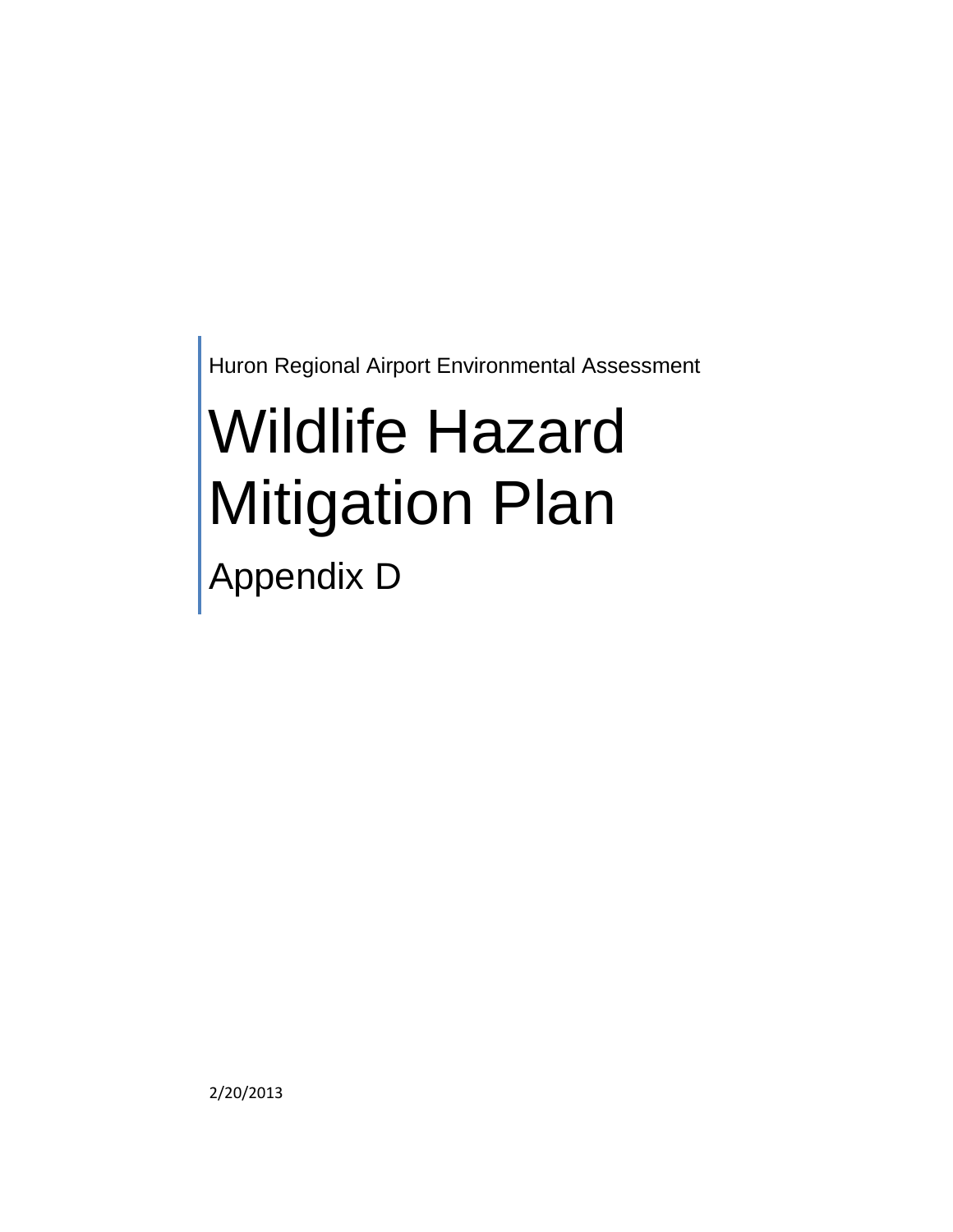### **Huron Regional Airport**

### **WILDLIFE HAZARD MANAGEMENT PLAN**

*Developed by:*

**Huron Regional Airport 470th 15th Street NW Huron, ND 58350**

*In Cooperation with:*



**U.S. Department of Agriculture Animal and Plant Health Inspection Service Wildlife Services 420 South Garfield Avenue, Suite 300 Pierre, SD 57501**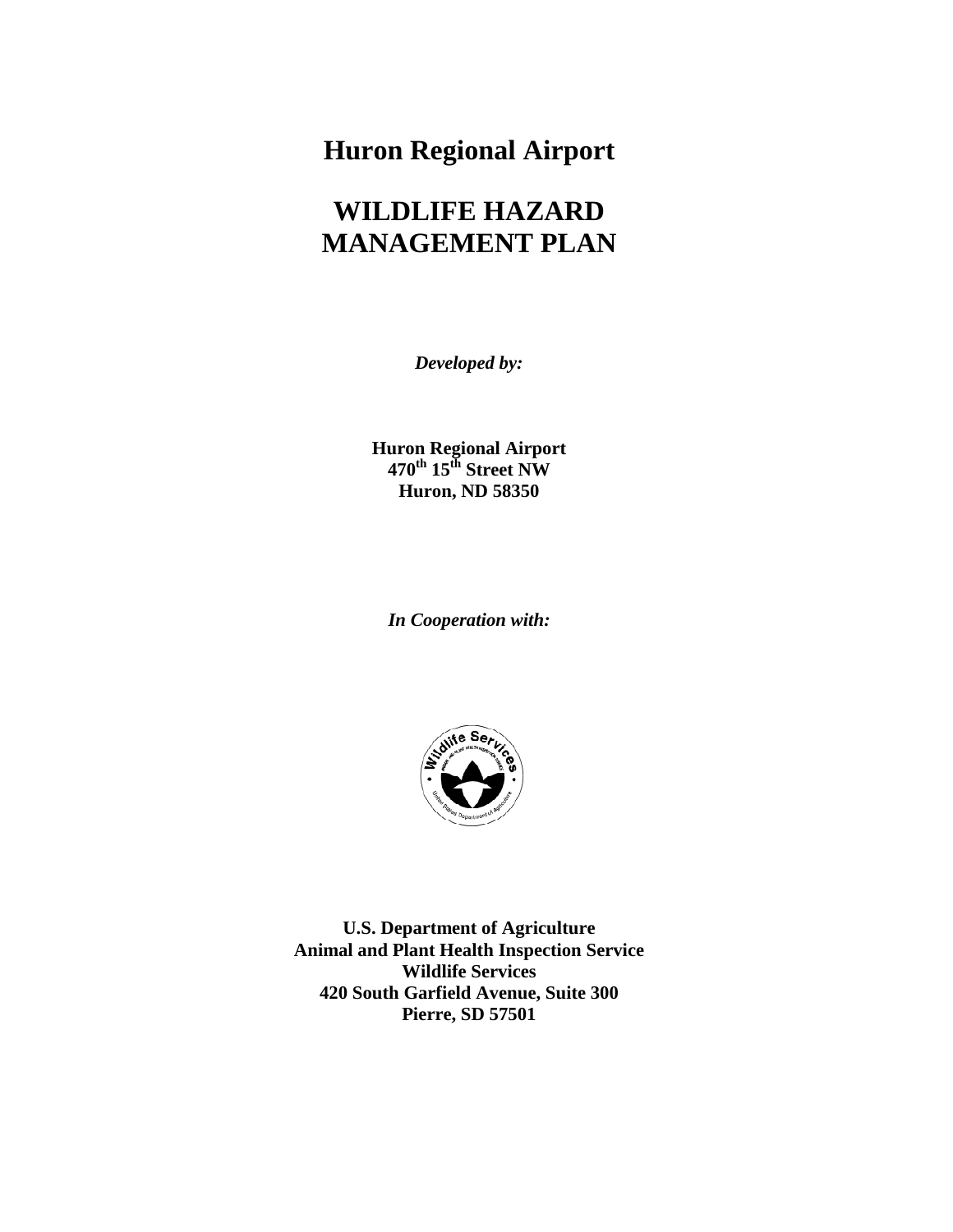| <b>CHAPTER 1 - INTRODUCTION 1.1</b>               |  |
|---------------------------------------------------|--|
|                                                   |  |
|                                                   |  |
|                                                   |  |
|                                                   |  |
|                                                   |  |
|                                                   |  |
| CFR 14 - Part 139.337 (Aviation Regulations)  1.2 |  |
|                                                   |  |
|                                                   |  |
|                                                   |  |

| FAA Advisory Circular No. 150/5200-32A2.3 |  |
|-------------------------------------------|--|
|                                           |  |

| CHAPTER 3 - HABITAT MANAGEMENT 3.1 |  |
|------------------------------------|--|
|                                    |  |
|                                    |  |
|                                    |  |
|                                    |  |
|                                    |  |
|                                    |  |
|                                    |  |
|                                    |  |

| PART A. WATER MANAGEMENT3.2 |  |
|-----------------------------|--|
|                             |  |
|                             |  |
|                             |  |
|                             |  |

| PART B. VEGETATION MANAGEMENT3.3       |  |
|----------------------------------------|--|
|                                        |  |
|                                        |  |
|                                        |  |
|                                        |  |
|                                        |  |
|                                        |  |
|                                        |  |
|                                        |  |
|                                        |  |
|                                        |  |
| FAA Advisory Circ. No. 150/5320-14 3.6 |  |

| PART C. STRUCTURE MANAGEMENT 3.6                     |  |
|------------------------------------------------------|--|
|                                                      |  |
|                                                      |  |
| Bird Control for Airport Buildings  3.7              |  |
| Commensal Rodent Control for Buildings 3.7           |  |
|                                                      |  |
|                                                      |  |
| PART D. FOOD/PREY-BASE MANAGEMENT. 3.7               |  |
|                                                      |  |
|                                                      |  |
|                                                      |  |
|                                                      |  |
|                                                      |  |
|                                                      |  |
|                                                      |  |
| <b>CHAPTER 4 - PERMITS AND REGULATIONS 4.1</b>       |  |
|                                                      |  |
| South Dakota Wildlife Regulations  4.1               |  |
|                                                      |  |
|                                                      |  |
| Table 1 - Required Wildlife Permits  4.2             |  |
| General Regulations for Wildlife Control  4.3        |  |
|                                                      |  |
|                                                      |  |
|                                                      |  |
|                                                      |  |
| Federal Migratory Bird Permit (CFR 50, Part 13)  4.4 |  |
| Federal Depredation Permits (CFR 50 Part 21.41)  4.4 |  |
|                                                      |  |
| SDCL 41-6-29 - State Depredation Permits 4.5         |  |
| Migratory Bird Permits for HON 4.5                   |  |
|                                                      |  |
| Federal Blackbird Dep. Order (CFR 50 Part 21.43) 4.5 |  |
| State Blackbird Dep. Order (SDCL 41-11-10) 4.5       |  |
|                                                      |  |
|                                                      |  |
|                                                      |  |
|                                                      |  |
|                                                      |  |
|                                                      |  |
|                                                      |  |
|                                                      |  |
| CFR 50 Part 22.23 (Eagle Permits) 4.8                |  |
|                                                      |  |
|                                                      |  |
|                                                      |  |
| Table 2 - Threatened and Endangered Species  4.9     |  |
|                                                      |  |
|                                                      |  |

 $FAA$  Approval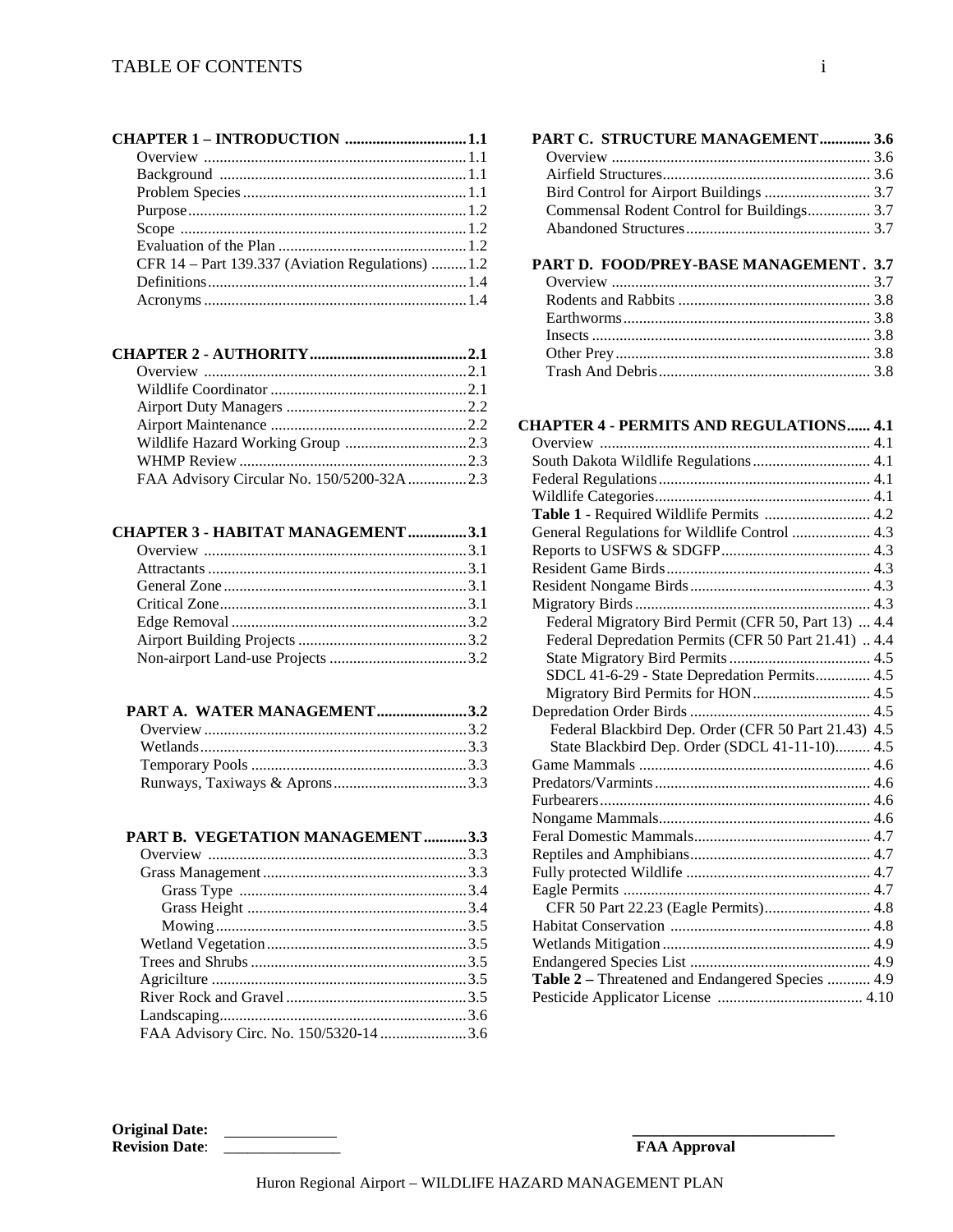#### **TABLE OF CONTENTS**

#### **CHAPTER 6 - WILDLIFE CONTROL**

#### PART A - AUDITORY FRIGHTENING

| <b>PART B - VISUAL FRIGHTENING DEVICES 6.7</b> |  |
|------------------------------------------------|--|
|                                                |  |
|                                                |  |
|                                                |  |
|                                                |  |

#### PART C - POPULATION REDUCTION

###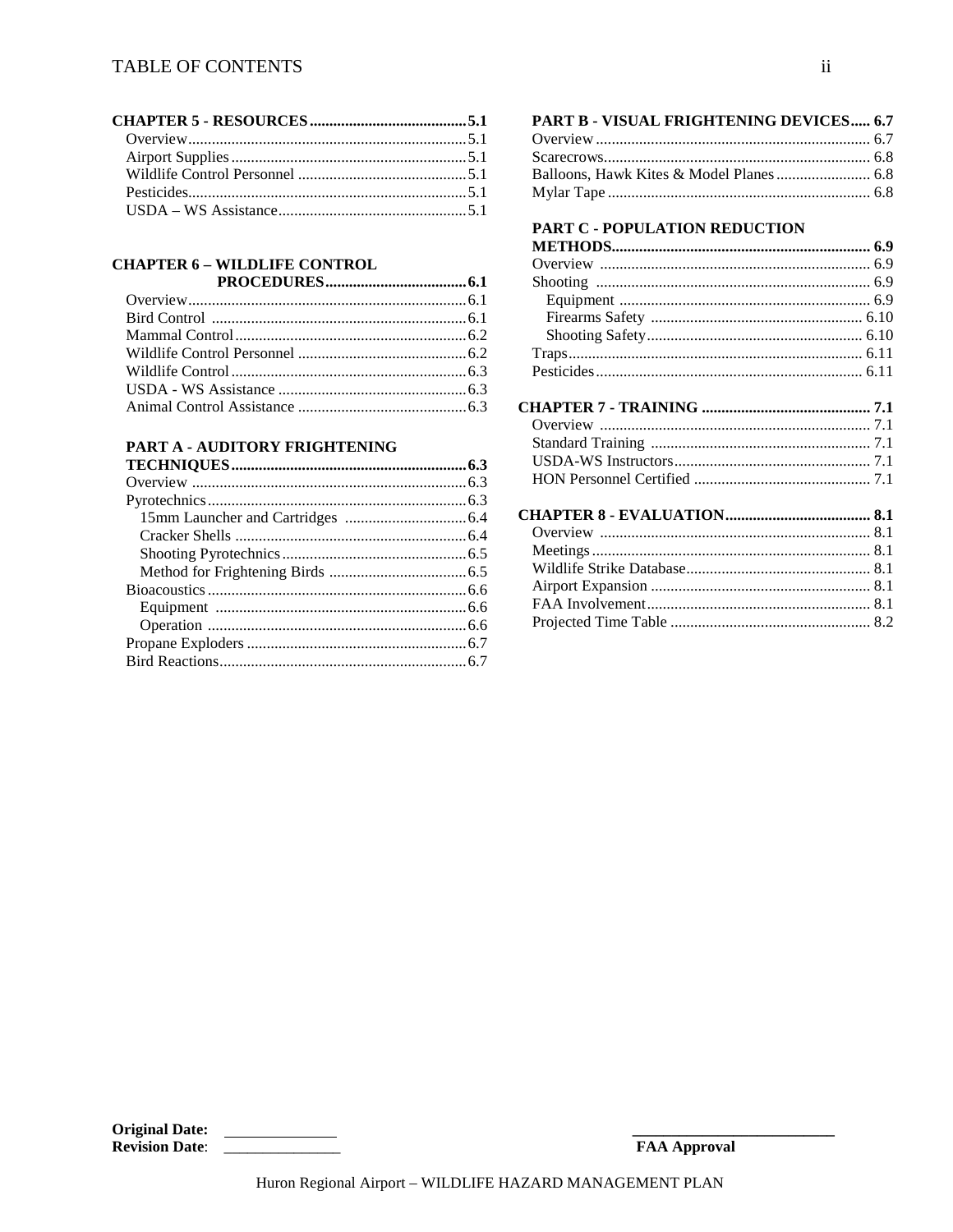### **APPENDICES**

- *APPENDIX A* **–** WILDLIFE HAZARD ASSESSMENT
- *APPENDIX B* **–** FAA Form 5200-7 (Bird Strike Incident Report)
- *APPENDIX C* **–** HON Wildlife Activity Log and FAA National Wildlife Strike Database for HON
- *APPENDIX D* **–** USFWS Depredation Permit, Annual Report and Migratory Bird Damage Project Report
- *APPENDIX E* **–** SD Game, Fish and Parks Department Permits and Annual Report
- *APPENDIX F* **–** Advisory Circular 150/5200-33b Hazardous Wildlife Attractants on or near Airports
- *APPENDIX G* **–** Advisory Circular No. 150/5320-14 Airport Landscaping for Noise Control Purposes
- *APPENDIX H* **–** Cert Alert No. 98-05 Grasses Attractive to Hazardous Wildlife
- *APPENDIX I* **–** Cert Alert No. 97-09 Wildlife Hazard Management Plan Outline
- *APPENDIX J* **–** Cert Alert No. 01-01 Deer Aircraft Hazard Cert Alert No. 02-09 – Alternative Deer Fencing
- *APPENDIX K* **–** Sources of Wildlife Control Supplies
- *APPENDIX L* **–** Advisory Circular No. 150/5200-36 Qualifications for Wildlife Biologists Conducting Wildlife Hazard Assessments and Training Curriculums for Airport Personnel Involved in Controlling Wildlife Hazards on Airports.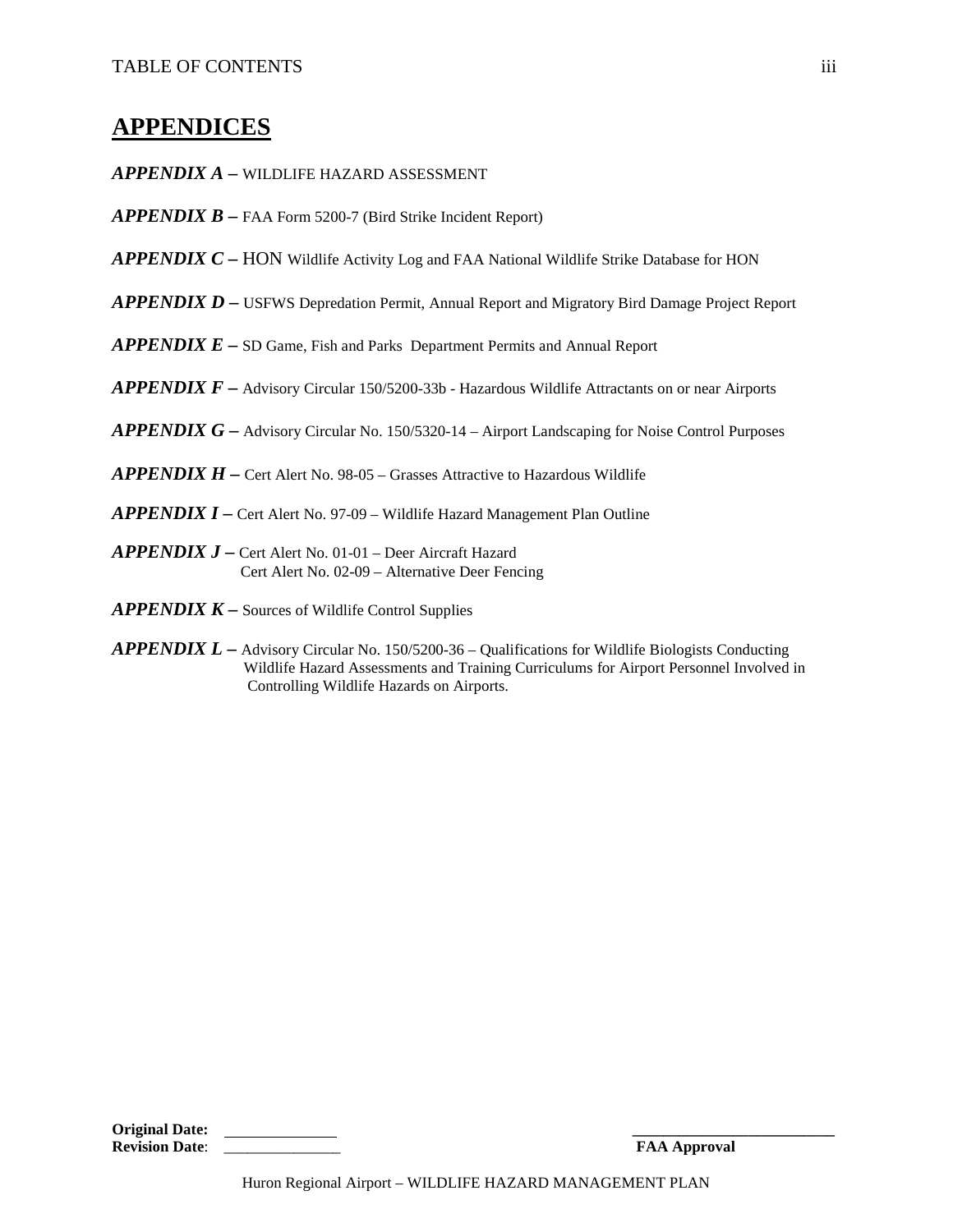The following Wildlife Hazard Management Plan for Huron Regional Airport (HON) was written to fulfill the requirements of 14 CFR Part 139.337 (e). This manual is intended specifically to reduce wildlife hazards at HON.

The plan has been reviewed and accepted and will become effective with the following signatures.

| Larry Cooper                           | Date |
|----------------------------------------|------|
| <b>Airport Manager</b>                 |      |
| Huron Regional Airport                 |      |
|                                        |      |
|                                        |      |
|                                        |      |
|                                        |      |
|                                        |      |
| Carlton Lambiasi                       | Date |
| Airport Safety/Certification Inspector |      |
| <b>FAA Airports</b>                    |      |
|                                        |      |
|                                        |      |

\_\_\_\_\_\_\_\_\_\_\_\_\_\_\_\_\_\_\_\_\_\_\_\_\_\_\_\_\_\_\_\_\_\_\_\_\_\_\_\_\_\_\_\_\_\_ \_\_\_\_\_\_\_\_\_\_\_\_\_\_\_\_\_\_

Timothy Pugh Date Wildlife Biologist USDA-APHIS-WS

**Original Date: \_\_\_\_\_\_\_\_\_\_\_\_\_\_\_\_\_\_\_\_\_\_\_\_\_\_ Revision Date:** 

| Huron Regional Airport – WILDLIFE HAZARD MANAGEMENT PLAN |  |  |
|----------------------------------------------------------|--|--|
|                                                          |  |  |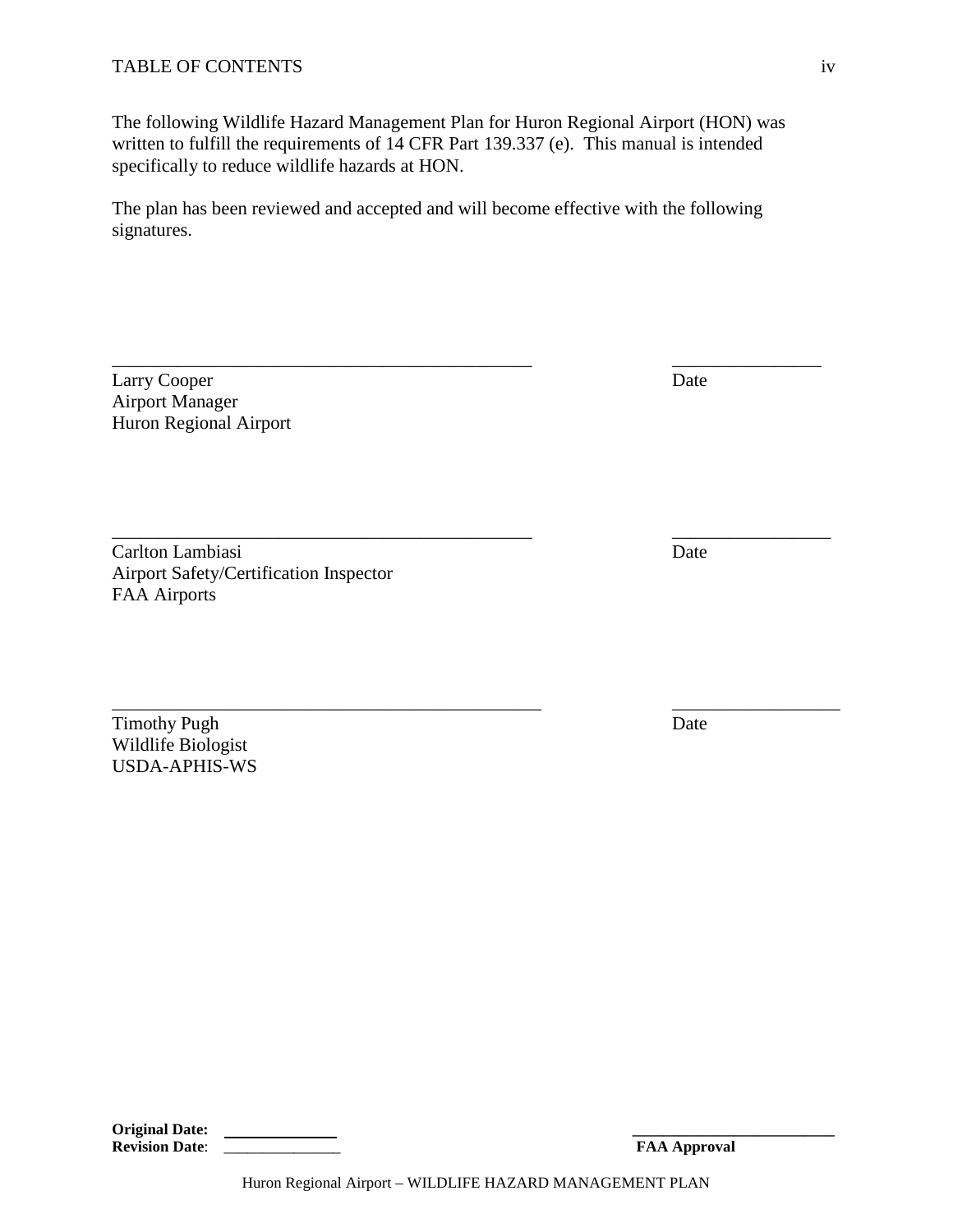.

|  |  | <b>DISTRIBUTION OF WILDLIFE HAZARD MANAGEMENT PLAN</b> |
|--|--|--------------------------------------------------------|
|--|--|--------------------------------------------------------|

| <b>POSITION / PHONE</b>                   |                  | <b>AGENCY / ADDRESS</b>                |
|-------------------------------------------|------------------|----------------------------------------|
| $AGL - 621$                               | (847) 294-7509   | <b>Federal Aviation Administration</b> |
| (Airport Certification Safety Inspector)  |                  | <b>Airport Division</b>                |
|                                           |                  | 2300 East Devon Street                 |
|                                           |                  | Des Plaines, IL 60018                  |
| <b>Airport Manager</b>                    | $(605)$ 353-8516 | City of Huron                          |
|                                           |                  | Huron Regional Airport                 |
| Airport Maintenance Worker (605) 353-8516 |                  | 470 15 <sup>th</sup> St. NW            |
|                                           |                  | Huron, SD 57350                        |
|                                           |                  |                                        |
| <b>Timothy Pugh</b>                       | $(605)$ 224-8692 | <b>USDA-APHIS-WS</b>                   |
| <b>Airport Biologist</b>                  |                  | 420 South Garfield Avenue, Suite 300   |
|                                           |                  | Pierre, SD 57501                       |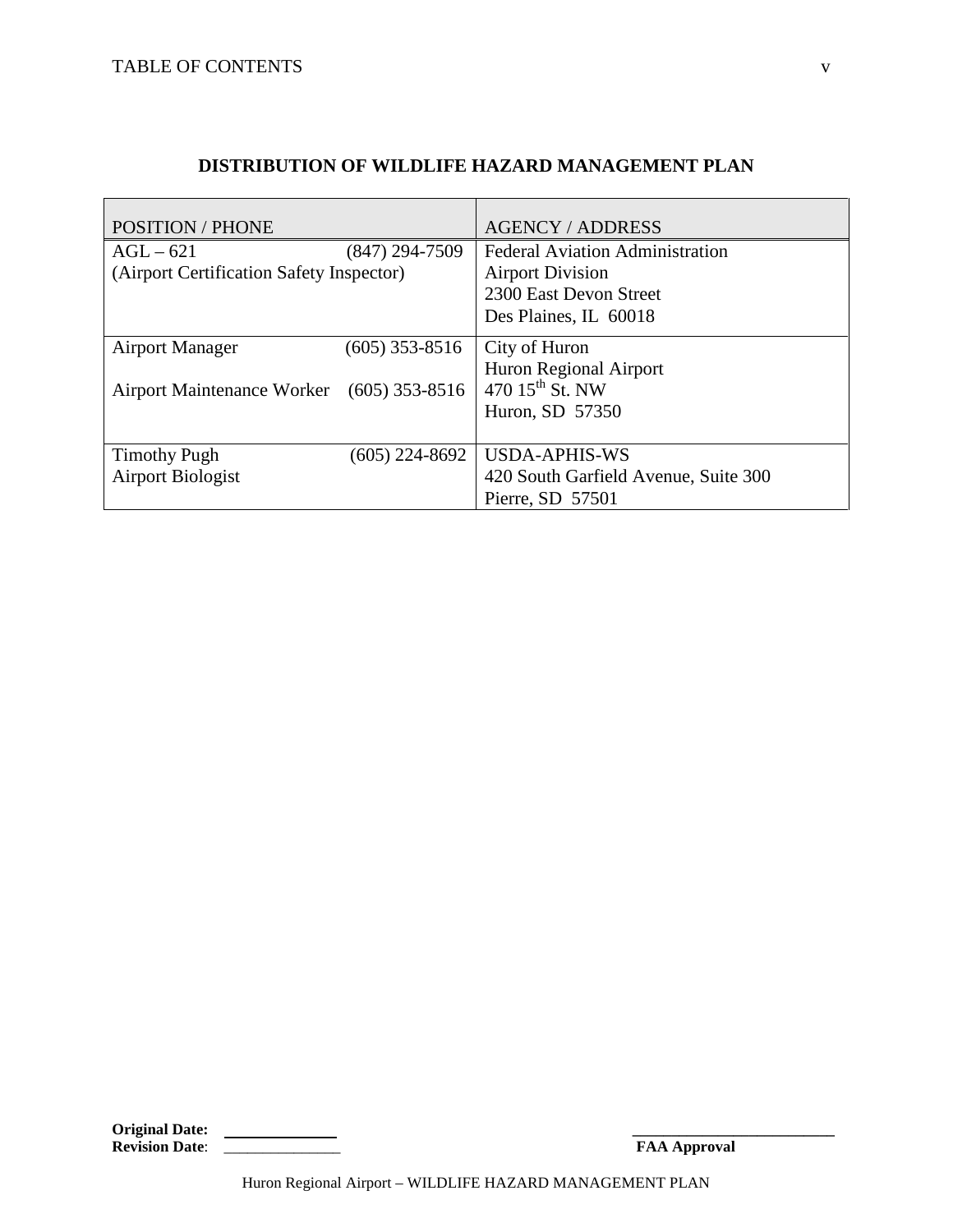This Wildlife Hazard Management Plan has been incorporated into the Airport Certification Manual for the Huron Regional Airport. The bottom of each page contains a date in the footer, which is the date that the particular section, chapter or page was written or revised. In all cases the latest dated section, chapter or page will be the most current for the policy. The master document and an electronic copy are contained in the office of the Airport Manager. Revisions to this plan will be recorded on the revisions page.

| <b>TABLE OF REVISIONS</b> |  |
|---------------------------|--|
|---------------------------|--|

| <b>DATE</b> | <b>PAGE</b> | <b>REVISION</b> |
|-------------|-------------|-----------------|
|             |             |                 |
|             |             |                 |
|             |             |                 |
|             |             |                 |
|             |             |                 |
|             |             |                 |
|             |             |                 |
|             |             |                 |
|             |             |                 |
|             |             |                 |
|             |             |                 |
|             |             |                 |
|             |             |                 |
|             |             |                 |

 $FAA$  Approval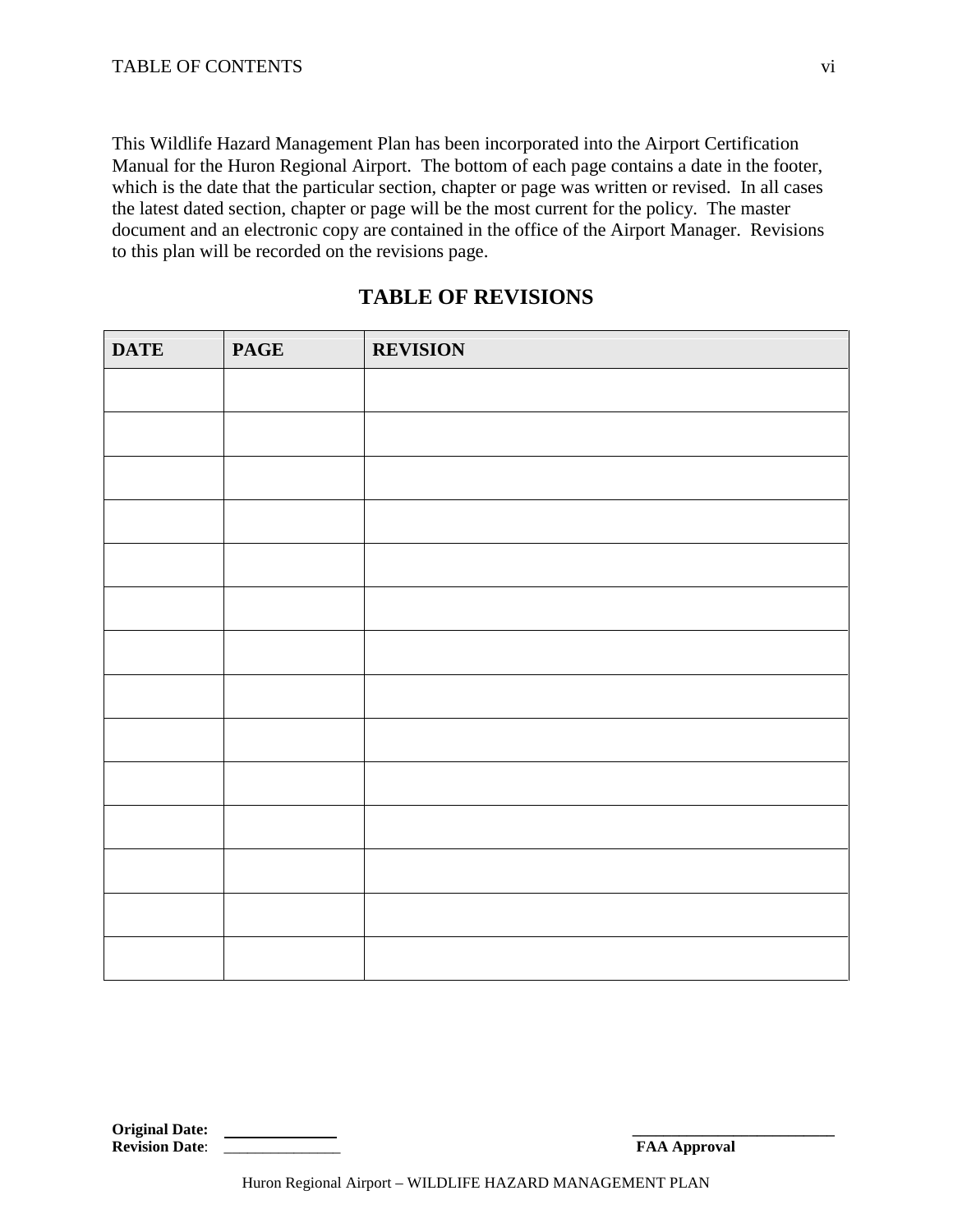| <b>OVERVIEW</b>                                | Wildlife hazard management plans<br>(WHMP)<br>address<br>the<br>responsibilities, policies, and procedures necessary to reduce wildlife<br>hazards at airports.<br>The Federal Aviation Administration (FAA)<br>recognizes the potential hazards wildlife pose and requires airports that<br>incur bird-aircraft strikes to implement a WHMP according to CFR 14 -<br>Part 139.337 (see pg. 2).                                                                                                                                                                                                                                                                                                                                                                                                                                                                                                                                                                                                                                                                                                                                                                                |
|------------------------------------------------|--------------------------------------------------------------------------------------------------------------------------------------------------------------------------------------------------------------------------------------------------------------------------------------------------------------------------------------------------------------------------------------------------------------------------------------------------------------------------------------------------------------------------------------------------------------------------------------------------------------------------------------------------------------------------------------------------------------------------------------------------------------------------------------------------------------------------------------------------------------------------------------------------------------------------------------------------------------------------------------------------------------------------------------------------------------------------------------------------------------------------------------------------------------------------------|
| <b>BACKGROUND</b>                              | Wildlife creates a variety of problems at airports that can compromise<br>safe aircraft operations. The most significant are the thousands of<br>collisions that occur annually between wildlife and aircraft. Wildlife<br>strikes result in millions of dollars in direct and indirect damages.<br>Fortunately, wildlife strikes usually do not result in catastrophic<br>accidents involving the loss of human lives, but the potential is real<br>nonetheless and has occurred a number of times in the past. Wildlife<br>has other adverse impacts at airports such as rodents chewing on electric<br>cables powering runway lights, birds nesting in hangars and aircraft,<br>birds roosting and damaging equipment with their corrosive droppings<br>and vectoring transmissible airborne diseases.                                                                                                                                                                                                                                                                                                                                                                      |
| <b>PROBLEM</b><br><b>SPECIES</b>               | The species generally considered the greatest threat to aviation are birds<br>with flocking tendencies or of relatively large size, such as gulls,<br>waterfowl, blackbirds, and hawks. At the Huron Regional Airport,<br>hereafter referred to by the FAA identifier code HON, Ducks probably<br>present the greatest avian threat to airport/aircraft safety due to their<br>large size, abundant numbers, flocking behavior and their tendency to<br>fly, feed and loaf on or near active runways. Hawks are also a concern<br>for many of the same reasons, i.e. large size and activity on the airfield<br>in Summer and Fall. Blackbirds are also of concern because of their<br>large numbers and flocking behavior. Rock doves, or pigeons, are a<br>significant hazard at HON due to their abundant numbers locally and<br>tendency to nest and roost on structures near the airfield.<br>Other<br>migratory species also pose high risks for aviation because of their<br>general unfamiliarity with the airport environment. Larger mammals,<br>primarily deer, and to some extent fox, coyotes and jackrabbits, also<br>present hazards to aircraft safety at HON. |
| <b>Original Date:</b><br><b>Revision Date:</b> | <b>FAA Approval</b>                                                                                                                                                                                                                                                                                                                                                                                                                                                                                                                                                                                                                                                                                                                                                                                                                                                                                                                                                                                                                                                                                                                                                            |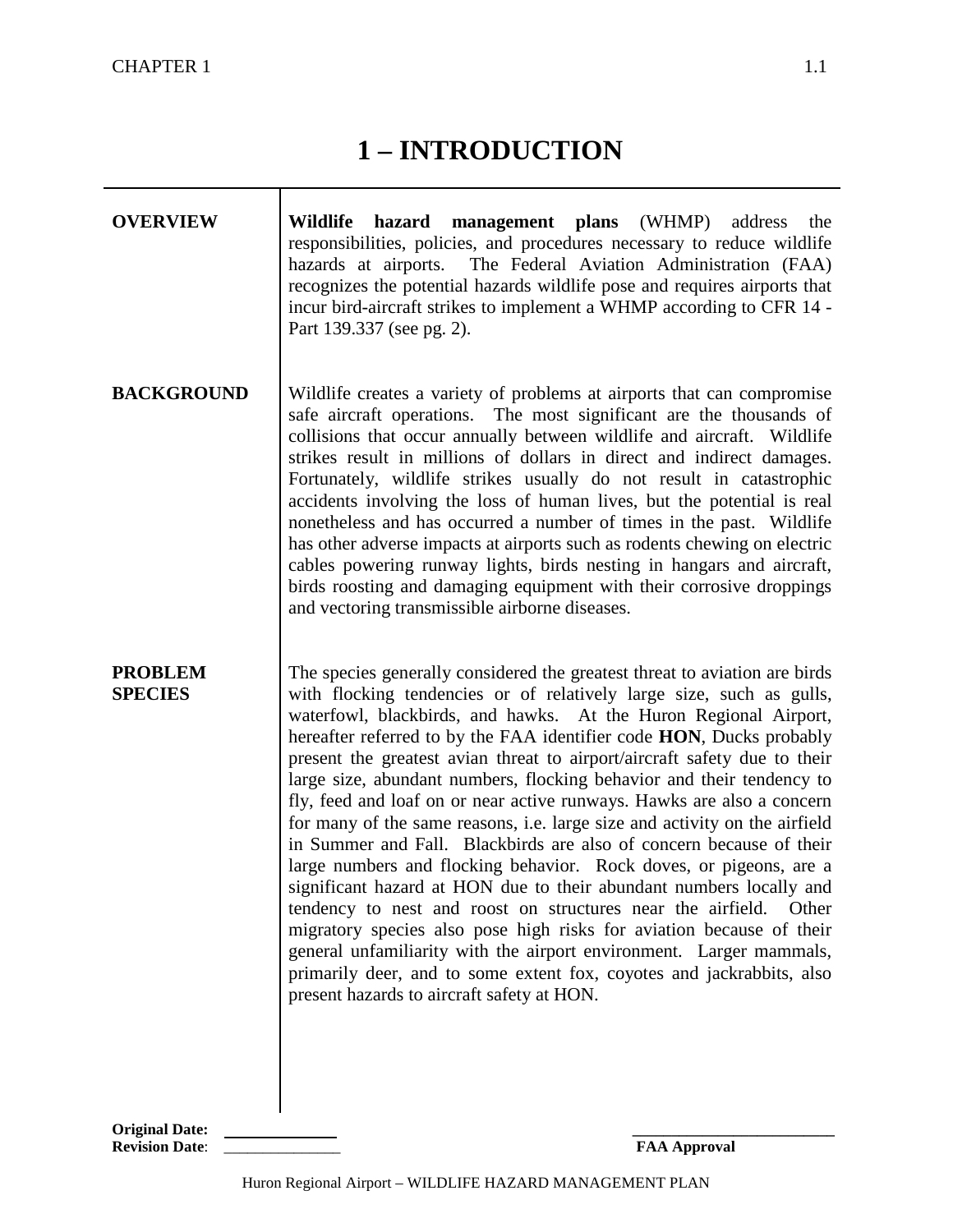| <b>PURPOSE</b>                                 | Enhancing safe air carrier operations is a primary objective of the Huron<br>Regional Airport (HON). This entails all aspects from arrival to<br>departure of aircraft in the vicinity of HON, and includes wildlife<br>hazards on and around the airport. HON will implement and maintain a<br>WHMP for the airport according to CFR 14- Part 139.337(f).                                                                                                                                                                                                                                                                                                                                                                                                                                                                                                                                                                                                                                                                                                                                                                                                                                                                                                                                                                                                                                                                                                                                                                                                                                                                                                                                                                                                                                                                                                                                                                                  |
|------------------------------------------------|---------------------------------------------------------------------------------------------------------------------------------------------------------------------------------------------------------------------------------------------------------------------------------------------------------------------------------------------------------------------------------------------------------------------------------------------------------------------------------------------------------------------------------------------------------------------------------------------------------------------------------------------------------------------------------------------------------------------------------------------------------------------------------------------------------------------------------------------------------------------------------------------------------------------------------------------------------------------------------------------------------------------------------------------------------------------------------------------------------------------------------------------------------------------------------------------------------------------------------------------------------------------------------------------------------------------------------------------------------------------------------------------------------------------------------------------------------------------------------------------------------------------------------------------------------------------------------------------------------------------------------------------------------------------------------------------------------------------------------------------------------------------------------------------------------------------------------------------------------------------------------------------------------------------------------------------|
| <b>SCOPE</b>                                   | This WHMP addresses the wildlife hazards at and around HON with<br>recommended actions for reducing such hazards. The contents of this<br>document are intended to compliment the Wildlife Hazard Assessment<br>(Appendix A) completed in 2009 by the U.S. Department of<br>Agriculture, Animal and Plant Health Inspection Service, Wildlife<br>Services (WS) under a cooperative agreement with Huron Regional<br>Airport. The Wildlife Hazard Assessment fulfilled the requirements of<br>subsections (b) and (c) of 14 CFR 139.337, whereas this plan fulfills<br>requirements listed under subsection (f) of the same regulation.                                                                                                                                                                                                                                                                                                                                                                                                                                                                                                                                                                                                                                                                                                                                                                                                                                                                                                                                                                                                                                                                                                                                                                                                                                                                                                      |
| <b>EVALUATION OF</b><br><b>THE PLAN</b>        | Wildlife hazards at HON will be monitored regularly as part of the<br>ongoing wildlife control program and the WHMP will be reviewed at<br>least annually and updated as necessary (see Chapter 8).                                                                                                                                                                                                                                                                                                                                                                                                                                                                                                                                                                                                                                                                                                                                                                                                                                                                                                                                                                                                                                                                                                                                                                                                                                                                                                                                                                                                                                                                                                                                                                                                                                                                                                                                         |
| <b>CFR 14 - PART</b><br>139.337                | <b>CODES OF FEDERAL REGULATIONS - AVIATION</b><br>Wildlife hazard management.<br>(a) In accordance with its Airport Certification Manual and the requirements of this<br>section, each certificate holder must take immediate action to alleviate wildlife hazards<br>whenever they are detected.<br>(b) In a manner authorized by the Administrator, each certificate holder must ensure<br>that a wildlife hazard assessment is conducted when any of the following events occurs<br>on or near the airport:<br>(1) An air carrier aircraft experiences multiple wildlife strikes.<br>(2) An air carrier aircraft experiences substantial damage from striking wildlife.<br>As used in this paragraph, substantial damage means damage or structural failure<br>incurred by an aircraft that adversely affects the structural strength, performance,<br>or flight characteristics of the aircraft and that would normally require major<br>repair or replacement of the affected component;<br>(3) An air carrier aircraft experiences an engine ingestion of wildlife; or<br>(4) Wildlife of a size or in numbers, capable of causing an event described in<br>paragraph $(b,1)$ , $(b,2)$ or $(b,3)$ of this section is observed to have access to any<br>airport flight pattern or aircraft movement area.<br>(c) The wildlife hazard assessment required in paragraph (b) of this section must be<br>conducted by a wildlife damage management biologist who has professional training<br>and/or experience in wildlife hazard management at airports or an individual working<br>under direct supervision of such an individual. The wildlife hazard assessment must<br>contain at least the following:<br>(1) An analysis of the events or circumstances that prompted the assessment.<br>(2) Identification of the wildlife species observed and their numbers, locations,<br>local movements, and daily and seasonal occurrences. |
| <b>Original Date:</b><br><b>Revision Date:</b> | <b>FAA Approval</b>                                                                                                                                                                                                                                                                                                                                                                                                                                                                                                                                                                                                                                                                                                                                                                                                                                                                                                                                                                                                                                                                                                                                                                                                                                                                                                                                                                                                                                                                                                                                                                                                                                                                                                                                                                                                                                                                                                                         |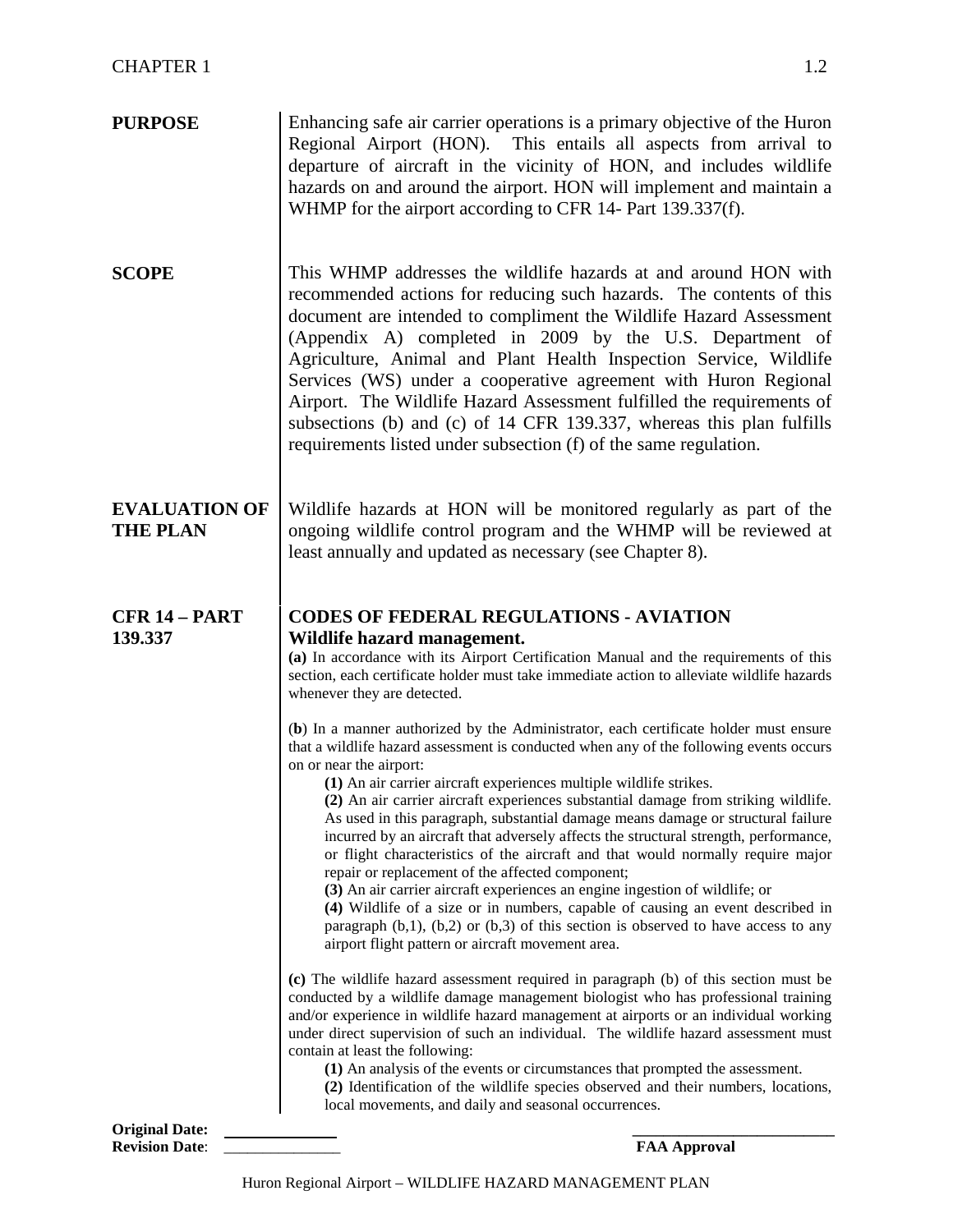**(3)** Identification and location of features on and near the airport that attract wildlife.

**(4)** A description of the wildlife hazards to air carrier operations.

**(5)** Recommended actions for reducing identified wildlife hazards to air carrier operations.

**(d)** The wildlife hazard assessment required under paragraph (b) of this section must be submitted to the Administrator for approval and determination of the need for a wildlife hazard management plan. In reaching this determination, the Administrator will considers-

**(1)** The wildlife hazard assessment;

**(2)** Actions recommended in the wildlife hazard assessment to reduce wildlife hazards;

**(3)**The aeronautical activity at the airport, including the frequency and size of air carrier aircraft;

**(4)** The views of the certificate holder;

**(5)** The views of the airport users; and

**(6)** Any other known factors relating to the wildlife hazard of which the Administrator is aware.

**(e)** When the Administrator determines that a wildlife hazard management plan is needed, the certificate holder must formulate and implement a plan using the wildlife hazard assessment as a basis. The plan must-

**(1)** Provide measures to alleviate or eliminate wildlife hazards to air carrier operations;

**(2)** Be submitted to, and approved by, the Administrator prior to implementation; and

**(3)** As authorized by the Administrator, become a part of the Airport Certification Manual.

**(f)** The plan must include at least the following:

**(1)** A list of the individuals having authority and responsibility for implementing each aspect of the plan..

**(2)** A list prioritizing the following actions identified in the wildlife hazard assessment and target dates for their initiation and completion:

**(i)** Wildlife population management;

**(ii)** Habitat modification; and

**(iii)** Land use changes.

**(3)** Requirements for and, where applicable, copies of local, State, and Federal wildlife control permits.

**(4)** Identification of resources that the certificate holder will provide to implement the plan

**(5)** Procedures to be followed during air carrier operations that at a minimum includes-

**(i)** Designation of personnel responsible for implementing the procedures;

**(ii)** Provisions to conduct physical inspections of the aircraft movement areas and other areas critical to successfully manage known wildlife hazards before air carrier operations begin;

**(iii)** Wildlife control measures; and

**(iv)** Ways to communicate effectively between personnel conducting wildlife control or observing wildlife hazards and the air traffic control tower.

**(6)** Procedures to review and evaluate the wildlife hazard management plan annually or following an event described in paragraphs  $(b,1)$ ,  $(b,2)$  and  $(b,3)$  of this section, including:

**(i)** The plan's effectiveness in dealing with known wildlife hazards on and in the airport's vicinity and

**(ii)** Aspects of the wildlife hazards described in the wildlife hazard assessment that should be reevaluated.

**(7)** A training program conducted by a qualified wildlife damage management

**Original Date: Revision Date**: \_\_\_\_\_\_\_\_\_\_\_\_\_\_\_ **FAA Approval**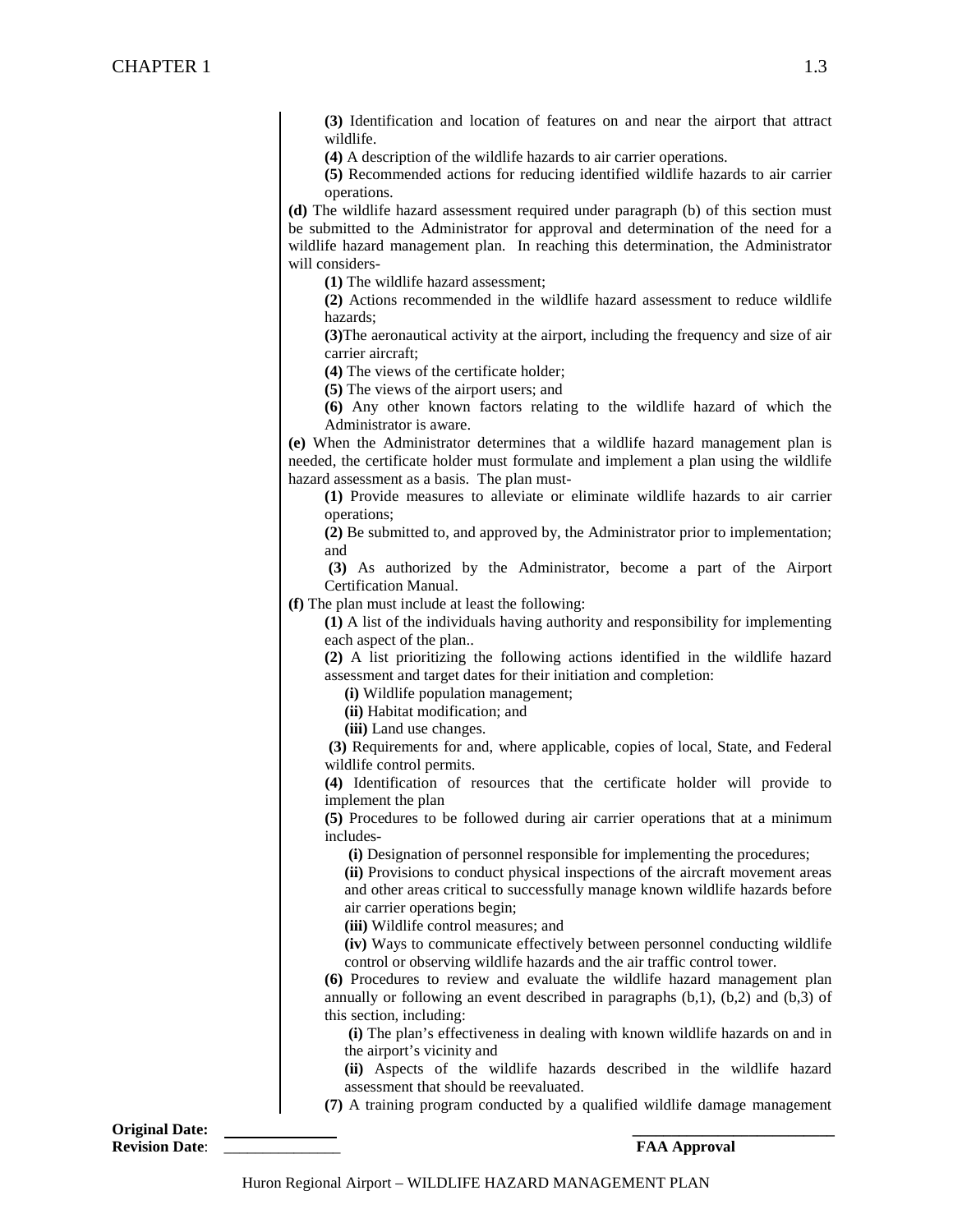|                    | biologist to provide airport personnel with the knowledge and skills needed to<br>successfully carry out the wildlife hazard management plan required by<br>paragraph (d) of this section.<br>(g) FAA Advisory Circulars contain methods and procedures for wildlife hazard<br>management at airports that are acceptable to the Administrator                                                                                                                                                                                                                                                                                                                                                                                                                                                                                                                                                                                                                                                                                                                                                                                                                                                                                                                                                                                                                                                                                                                          |
|--------------------|-------------------------------------------------------------------------------------------------------------------------------------------------------------------------------------------------------------------------------------------------------------------------------------------------------------------------------------------------------------------------------------------------------------------------------------------------------------------------------------------------------------------------------------------------------------------------------------------------------------------------------------------------------------------------------------------------------------------------------------------------------------------------------------------------------------------------------------------------------------------------------------------------------------------------------------------------------------------------------------------------------------------------------------------------------------------------------------------------------------------------------------------------------------------------------------------------------------------------------------------------------------------------------------------------------------------------------------------------------------------------------------------------------------------------------------------------------------------------|
| <b>DEFINITIONS</b> | <b>Airport Manager</b> – City of Huron, Director of Airports<br>Airport Duty Managers-Airport Operations staff trained and equipped to respond to<br>wildlife hazards on the airfield<br>Critical Zone - the area within a 2-mile radius of a runway centerline<br>Edge - an area where two habitat types adjoin, often highly attractive to wildlife<br>Feral Animal - domestic animal reverted to living in the wild, also will include strays<br>General Zone - the area within a 5-mile radius of a runway centerline<br><b>Habitat</b> - the environment where an animal lives<br>Migratory Birds - bird species wherein at least part of their population migrates<br>between breeding and wintering grounds<br>Wildlife Control Personnel – airport personnel trained and equipped to respond to<br>wildlife hazards on the airfield (Airport Duty Managers and Airport Maintenance<br>employees)<br>Wildlife Coordinator - the person(s) responsible for overseeing review and<br>implementation of the Wildlife Hazard Management Plan. Currently the HON Airport<br>Manager.<br>Wildlife Hazard Working Group (WHWG) - a committee formed to monitor and<br>implement the Wildlife Hazard Management Plan<br>Wildlife Hazard Management Plan (WHMP)- a document that gives guidance to<br>airport personnel on how to reduce wildlife hazards to aircraft on the airfield<br>Wildlife Strike - an incident that involves an airplane colliding with an animal |
| <b>ACRONYMS</b>    | <b>HON-</b> Huron Regional Airport<br><b>AGL</b> - Above Ground Level<br>AC - FAA Advisory Circular (guidelines established by the FAA)<br><b>AOA</b> - Air Operations Area<br><b>BIS-ADO</b> - FAA Bismarck Airports District Office<br><b>CFR</b> - Codes of Federal Regulations<br>EPA - U.S. Environmental Protection Agency<br>FAA - U.S. Department of Transportation, Federal Aviation Administration<br>FOD - Foreign Object Debris/damage<br><b>NOTAM</b> - Notice to Airmen<br><b>SDCL</b> - South Dakota Codified Law<br><b>SDGFP</b> – South Dakota Game Fish and Parks Department<br><b>USFWS</b> - U.S. Department of Interior, Fish and Wildlife Service<br><b>WHA</b> - Wildlife Hazard Assessment<br>WHWG - Wildlife Hazard Working Group<br>WHMP - Wildlife Hazard Management Plan<br>WS - U. S. Department of Agriculture, Animal and Plant Health Inspection Service,<br>Wildlife Services program - North Dakota/South Dakota                                                                                                                                                                                                                                                                                                                                                                                                                                                                                                                      |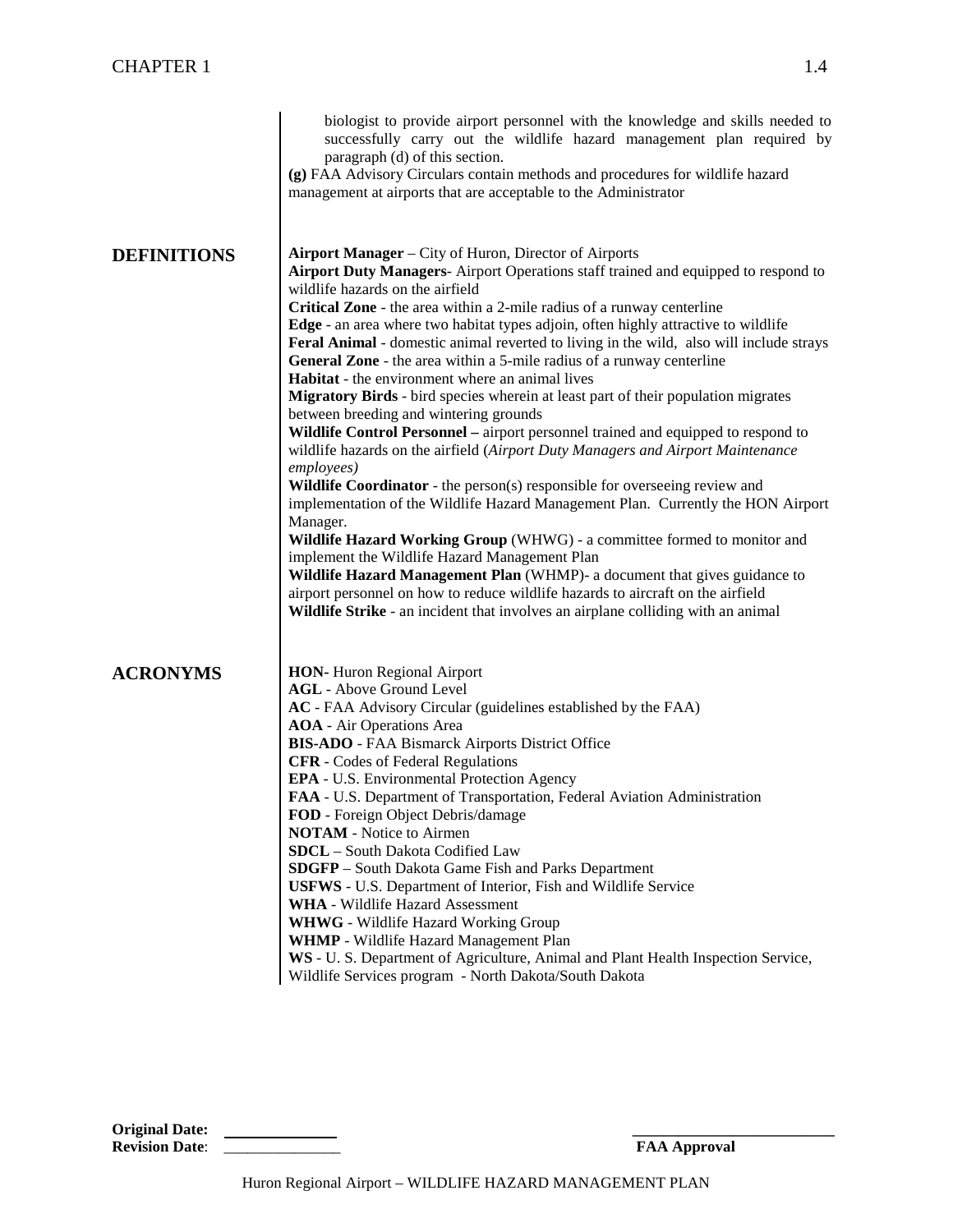### **2 – AUTHORITY**

| <b>OVERVIEW</b>                                | The Airport Manager or his designee has the authority and<br>responsibility of designating a Wildlife Coordinator to implement the<br>Wildlife Hazard Management Plan (WHMP). Each department having<br>responsibilities outlined in the WHMP will incorporate them into their<br>programs. The Airport Manager or his designee will ensure that the<br>WHMP and amendments adhere to Federal, State, and local laws and<br>regulations. The Airport Manager or his designee will ensure that the<br>WHMP is approved by the FAA.                                                                                                                                                                                                                                                                                                                                                                                                                                |
|------------------------------------------------|------------------------------------------------------------------------------------------------------------------------------------------------------------------------------------------------------------------------------------------------------------------------------------------------------------------------------------------------------------------------------------------------------------------------------------------------------------------------------------------------------------------------------------------------------------------------------------------------------------------------------------------------------------------------------------------------------------------------------------------------------------------------------------------------------------------------------------------------------------------------------------------------------------------------------------------------------------------|
| WILDLIFE<br><b>COORDINATOR</b>                 | Establish and chair Wildlife Hazard Working Group (WHWG)<br>Supervise, coordinate, conduct, and monitor wildlife activities in<br>accordance with the WHMP<br>Update the WHMP as necessary<br>Disseminate information and assignments through the WHWG<br>Provide for the proper training of wildlife control personnel in<br>the safe handling and proper use of wildlife dispersal methods<br>and equipment, including the safe use of firearms and<br>pyrotechnics<br>Issue NOTAM's if necessary to warn pilots of wildlife hazards<br>Provide public relations support for wildlife control activities as<br>necessary<br>Monitor facilities and tenant concerns for wildlife problems<br>Maintain a log of all wildlife strikes and control actions and<br>forward reports to FAA as necessary<br>Make wildlife strike report forms, FAA 5200-7 (Appendix B),<br>readily available to airfield operations and pilots, and encourage<br>them to be submitted |
| <b>Original Date:</b><br><b>Revision Date:</b> | Review with a wildlife damage biologist, all land-use projects on<br>& off the airport to discourage projects or designs that could<br>potentially increase wildlife hazards at HON<br><b>FAA Approval</b>                                                                                                                                                                                                                                                                                                                                                                                                                                                                                                                                                                                                                                                                                                                                                       |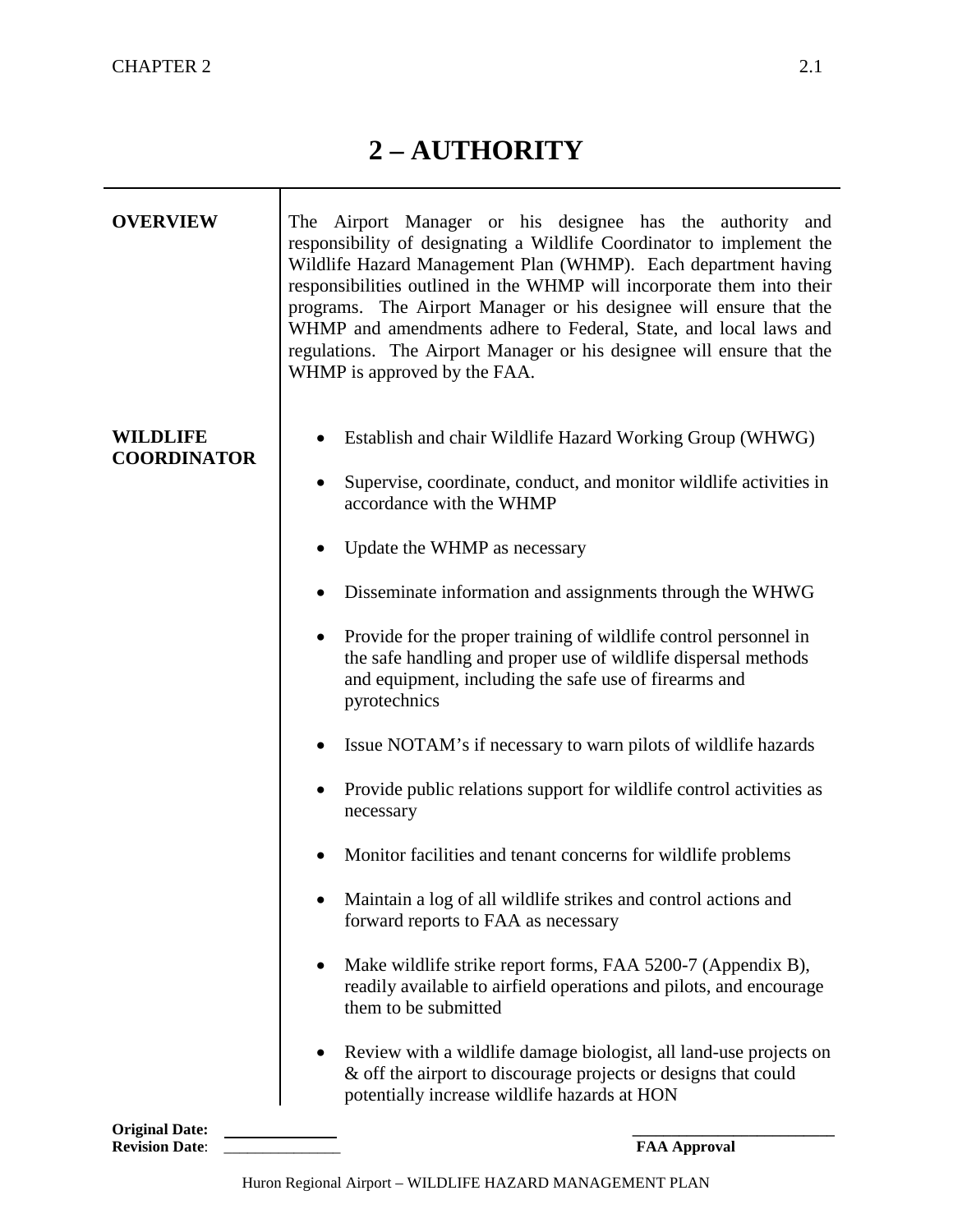|                                                | Purchase and stock the necessary supplies to conduct wildlife<br>control (Chapter 5)                                                                                                                                                                        |
|------------------------------------------------|-------------------------------------------------------------------------------------------------------------------------------------------------------------------------------------------------------------------------------------------------------------|
|                                                | Obtain the appropriate permits for wildlife control (See<br>Appendix D and E)                                                                                                                                                                               |
| <b>AIRPORT DUTY</b><br><b>MANAGERS</b>         | Conduct routine runways sweeps for dead birds and hazardous<br>wildlife at least 2 times per day and record all findings                                                                                                                                    |
|                                                | Haze wildlife from runways when appropriate (Chapter 6)                                                                                                                                                                                                     |
|                                                | Record all wildlife activity or animals dispersed or shot in the<br>"Wildlife Activity Log" (Appendix C), and report to the Wildlife<br>Coordinator at the end of the month                                                                                 |
|                                                | Log all known wildlife strikes on form FAA 5200-7 (Appendix<br>B) and forward them to the Wildlife Coordinator (all known<br>wildlife strikes or wildlife found within 200 feet of a runway<br>centerline and likely involved in a strike will be reported) |
|                                                | Warn pilots of wildlife hazards and close runways via<br>NOTAM's if necessary                                                                                                                                                                               |
| <b>AIRPORT</b><br><b>MAINTENANCE</b>           | Assist with habitat modifications addressed in the Wildlife<br>Hazard Assessment and WHMP such as vegetation maintenance,<br>brush and tree removal (Chapter 3)                                                                                             |
|                                                | Mow grass to the recommended heights (Chapter 3)                                                                                                                                                                                                            |
|                                                | Maintain perimeter wildlife fence to exclude large mammals<br>such as deer                                                                                                                                                                                  |
|                                                | Maintain ditches and fill low spots to avoid pooling water                                                                                                                                                                                                  |
|                                                | Coordinate landscape changes with the Wildlife Coordinator to<br>ensure that wildlife habitat is minimized                                                                                                                                                  |
|                                                | Assist as necessary with wildlife control activities involving<br>field rodents, rabbits, bird abatement, and other programs                                                                                                                                |
|                                                | Inform Wildlife Coordinator of birds, rodents and other wildlife<br>found in and around buildings                                                                                                                                                           |
|                                                | Bird-proof hangars and other airport buildings                                                                                                                                                                                                              |
| <b>Original Date:</b><br><b>Revision Date:</b> | <b>FAA Approval</b>                                                                                                                                                                                                                                         |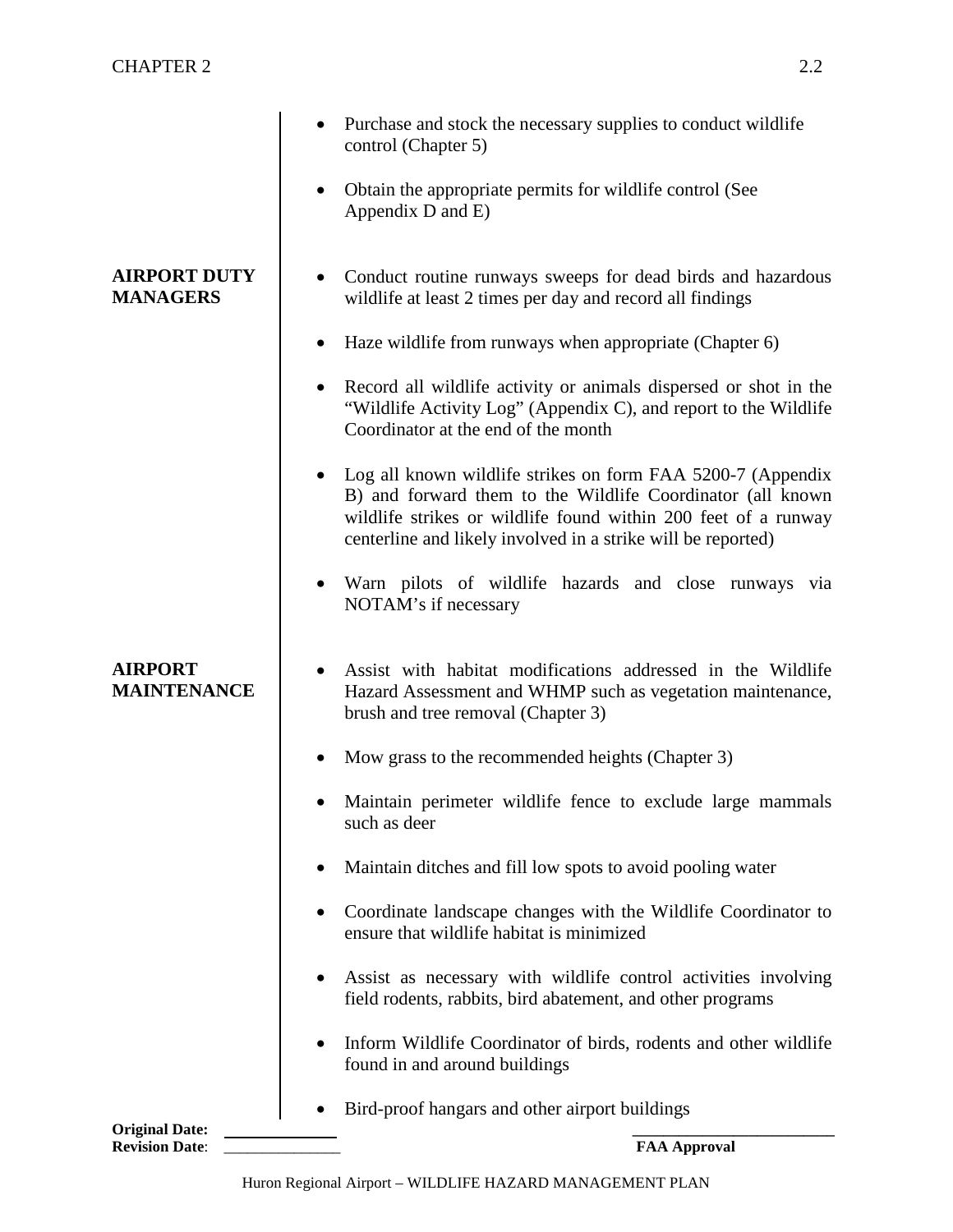$\overline{\phantom{a}}$ 

| <b>WILDLIFE</b><br><b>HAZARD</b><br><b>WORKING</b><br><b>GROUP</b><br>(WHWG)        | The WHWG will monitor and implement the Wildlife Hazard<br>Management Plan. The WHWG will include:<br><b>Wildlife Coordinator</b><br><b>Airport Duty Managers</b><br><b>Airport Maintenance Managers</b>                                                                                                                                                                                                                                                                                                                                                                                                                                                                                                                                                                                                                                                                                                                                                                                                                                                                                                                                                                                                                                                                                                                                                                                                                                                                                                                                                                                                                                                                                                                                                                                                                                                                                                                                                                                                                                                                                                                                                                                                                                                                                                                                                                                                                                                                                                                                    |  |
|-------------------------------------------------------------------------------------|---------------------------------------------------------------------------------------------------------------------------------------------------------------------------------------------------------------------------------------------------------------------------------------------------------------------------------------------------------------------------------------------------------------------------------------------------------------------------------------------------------------------------------------------------------------------------------------------------------------------------------------------------------------------------------------------------------------------------------------------------------------------------------------------------------------------------------------------------------------------------------------------------------------------------------------------------------------------------------------------------------------------------------------------------------------------------------------------------------------------------------------------------------------------------------------------------------------------------------------------------------------------------------------------------------------------------------------------------------------------------------------------------------------------------------------------------------------------------------------------------------------------------------------------------------------------------------------------------------------------------------------------------------------------------------------------------------------------------------------------------------------------------------------------------------------------------------------------------------------------------------------------------------------------------------------------------------------------------------------------------------------------------------------------------------------------------------------------------------------------------------------------------------------------------------------------------------------------------------------------------------------------------------------------------------------------------------------------------------------------------------------------------------------------------------------------------------------------------------------------------------------------------------------------|--|
| <b>WHMP</b><br><b>REVIEW</b>                                                        | WHWG is responsible for reviewing the WHMP as it relates to each<br>member's respective departmental duties on a quarterly basis and to<br>report activities, status, and recommendations to the Wildlife<br>Coordinator, who will in-turn review and grant approval if satisfied with<br>the progress of the WHMP.                                                                                                                                                                                                                                                                                                                                                                                                                                                                                                                                                                                                                                                                                                                                                                                                                                                                                                                                                                                                                                                                                                                                                                                                                                                                                                                                                                                                                                                                                                                                                                                                                                                                                                                                                                                                                                                                                                                                                                                                                                                                                                                                                                                                                         |  |
| <b>FAA ADVISORY</b><br><b>CIRCULAR NO.</b><br>150/5200-32A<br><b>Original Date:</b> | Subject: Reporting Wildlife Strikes. 12/22/2004 (A copy of the form is contained in<br>Appendix B and can also be downloaded or submitted via the internet at:<br>http://wildlife-mitigation.tc.faa.gov/public_html/index.html.<br><b>1. PURPOSE.</b> This advisory circular (AC) explains the nature of the importance of<br>reporting collisions between aircraft and wildlife, more commonly referred to as<br>wildlife strikes. It also examines recent improvements in the Federal Aviation<br>Administration's (FAA) Bird/Other Wildlife Strike Reporting system; how to report a<br>wildlife strike; what happens to the wildlife strike report data; how to access the FAA<br>National Wildlife Aircraft Strike Database; and the FAA's Feather Identification<br>program.<br>2. BACKGROUND.<br>The FAA has long recognized the threat to aviation safety posed by wildlife strikes.<br>Worldwide, wildlife strikes cost civil aviation an estimated \$1.2 billion annually. Each<br>year in the U.S., wildlife strikes to U.S. civil aircraft cause about \$500 million in<br>damage to aircraft and about 500,000 hours of civil aircraft down time. For the period<br>1990-2004, over 63,000 wildlife strikes were reported to the FAA. About 97 percent<br>of all wildlife strikes reported to the FAA involve birds, almost 3 percent involve<br>mammals and less than 1 percent involved reptiles. Waterfowl (ducks and geese),<br>gulls, and raptors (mainly hawks and vultures) are the bird species that cause the most<br>damage to civil aircraft in the United States. Vultures and waterfowl cause the most<br>losses to U.S. military aircraft. The FAA has initiated several programs to address this<br>important safety issue, including the collection, analysis, and dissemination of wildlife<br>strike data. The FAA actively encourages the voluntary reporting of wildlife strikes.<br><b>3. HOW TO REPORT A WILDLIFE STRIKE:</b> Wildlife strikes may be reported to the<br>FAA using the paper FAA Form 5200-7 Bird/Other Wildlife Strike Report, or<br>electronically at the Airport Wildlife Hazard Mitigation web site: http://wildlife-<br>mitigation.tc.faa.gov. The FAA's Bird/Other Wildlife Strike Report Form can be<br>downloaded or printed from the same web site. Paper copies of Form 5200-7 may also be<br>obtained from the appropriate Airports District Offices (ADO), Flight Standards District<br>Offices (FSDO), and Flight Service Stations (FSS). Copies of the Bird/Other Wildlife |  |
| <b>Revision Date:</b>                                                               | <b>FAA Approval</b>                                                                                                                                                                                                                                                                                                                                                                                                                                                                                                                                                                                                                                                                                                                                                                                                                                                                                                                                                                                                                                                                                                                                                                                                                                                                                                                                                                                                                                                                                                                                                                                                                                                                                                                                                                                                                                                                                                                                                                                                                                                                                                                                                                                                                                                                                                                                                                                                                                                                                                                         |  |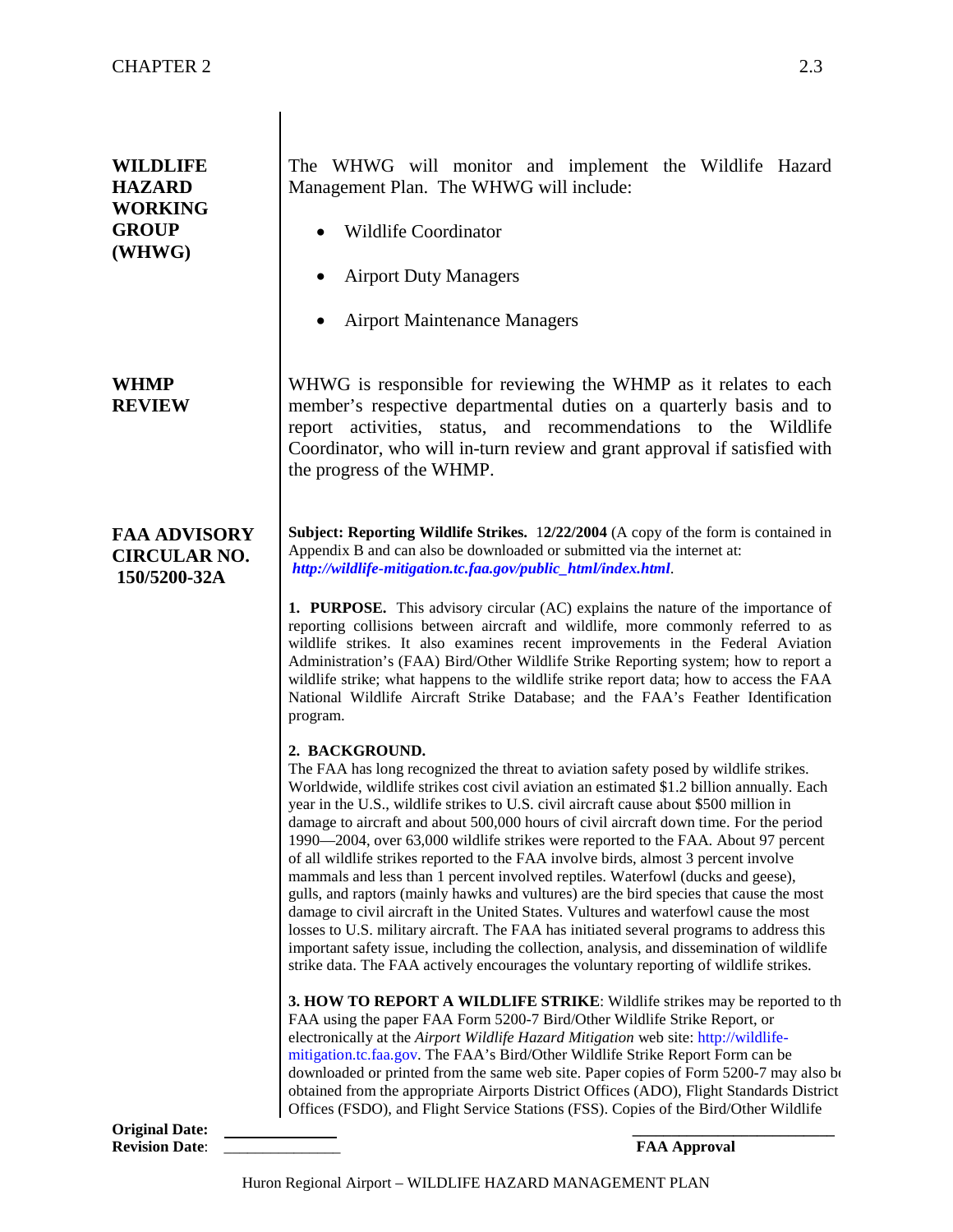Strike Report form are also found in the Airman's Information Manual (AIM). Paper forms are pre-addressed to the FAA. No postage is needed if the form is mailed in the United States. It is important to include as much information as possible on the strike report.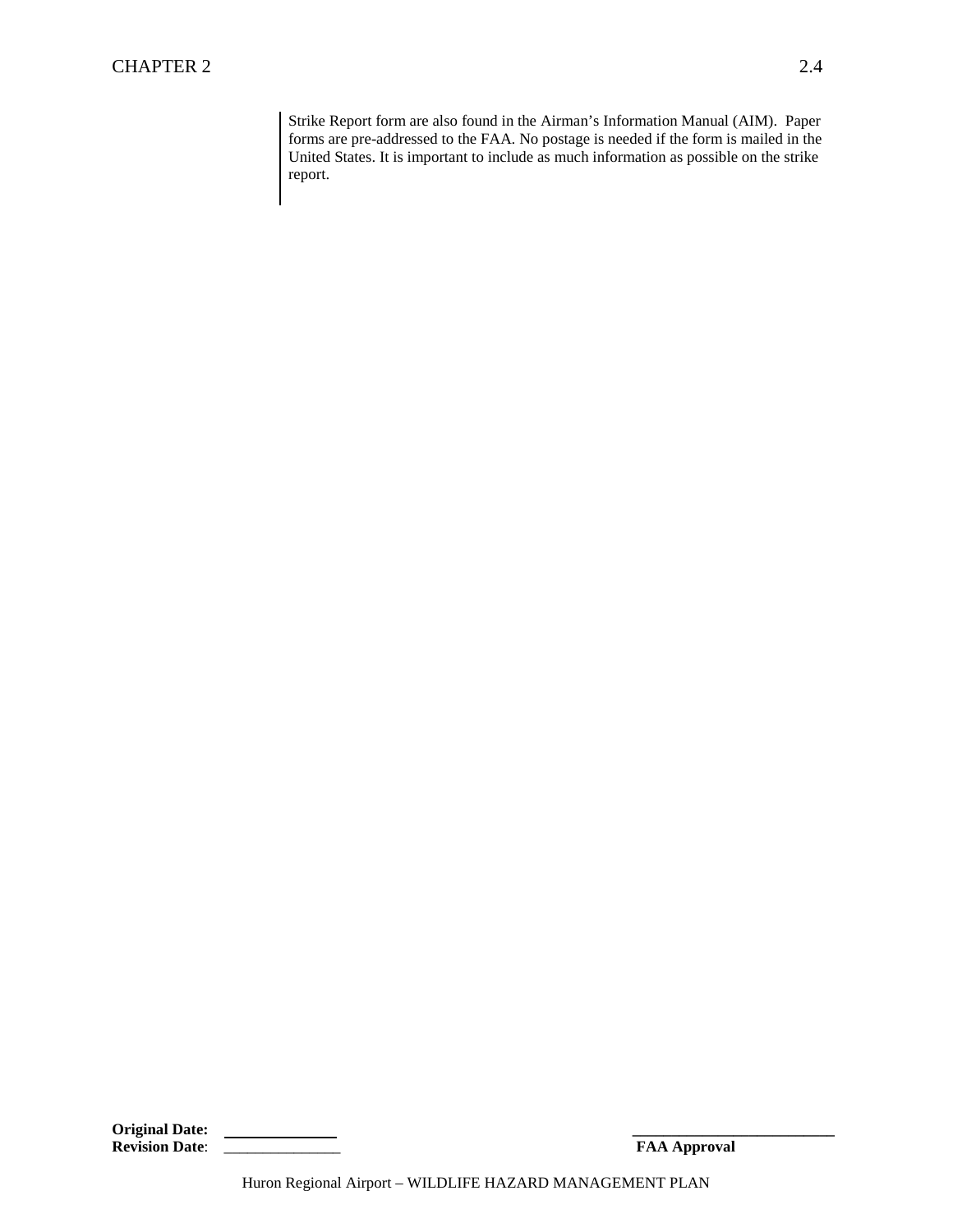T

### **3 – HABITAT MANAGEMENT**

| <b>OVERVIEW</b>               | Habitat management is the most effective long-term remedial measure<br>for reducing wildlife hazards on, or near, airports. Habitat management<br>includes the physical removal, exclusion, or manipulation of areas that<br>are attractive to wildlife. The ultimate goal is to make the environment<br>fairly uniform and unattractive to the species considered the greatest<br>hazard to aviation. Habitat modifications will be monitored carefully to<br>ensure that they reduce wildlife hazards and do not create new<br>problems.                                                                                                                                                                           |
|-------------------------------|----------------------------------------------------------------------------------------------------------------------------------------------------------------------------------------------------------------------------------------------------------------------------------------------------------------------------------------------------------------------------------------------------------------------------------------------------------------------------------------------------------------------------------------------------------------------------------------------------------------------------------------------------------------------------------------------------------------------|
| <b>ATTRACTANTS</b>            | Wildlife is attracted to airports because of the availability of one or<br>more of their basic needs - water, food, and cover. Water sources can<br>be lakes, streams, ditches, and temporary pools formed from rains,<br>sprinkler systems, and outdoor water fountains. Food sources might be<br>rodents, insects, earthworms, other invertebrates, reptiles, amphibians,<br>seeds, fruits, nuts, refuse, and handouts. Wildlife will find cover in<br>trees, weedy fields, crops, tall grass, streamside vegetation, burrows,<br>buildings, and structures like culverts and abandoned machinery.<br>Reduction of these will inherently reduce the species of wildlife and<br>their populations that use an area. |
| <b>GENERAL</b><br><b>ZONE</b> | The General Zone for an airport is the area within a five-mile radius of<br>the runway centerline. Wildlife attractants in this area are considered to<br>have an impact on air traffic, particularly those that lie within the<br>approach and departure patterns. The long-range goal for this plan is to<br>actively reduce, to the extent economically practicable, attractive<br>wildlife habitat on property under the control of the Huron Regional<br>Airport.                                                                                                                                                                                                                                               |
| CRITICAL<br><b>ZONE</b>       | The area within a 10,000-foot radius of the runway centerline is<br>delineated as the Critical Zone. Control efforts will be concentrated<br>primarily within this area because approximately 75% of all civil bird-<br>aircraft strikes occur within 10,000 feet of the airfield from which they<br>depart or land, because aircraft are typically under 500 feet AGL.                                                                                                                                                                                                                                                                                                                                              |
| <b>Original Date:</b>         |                                                                                                                                                                                                                                                                                                                                                                                                                                                                                                                                                                                                                                                                                                                      |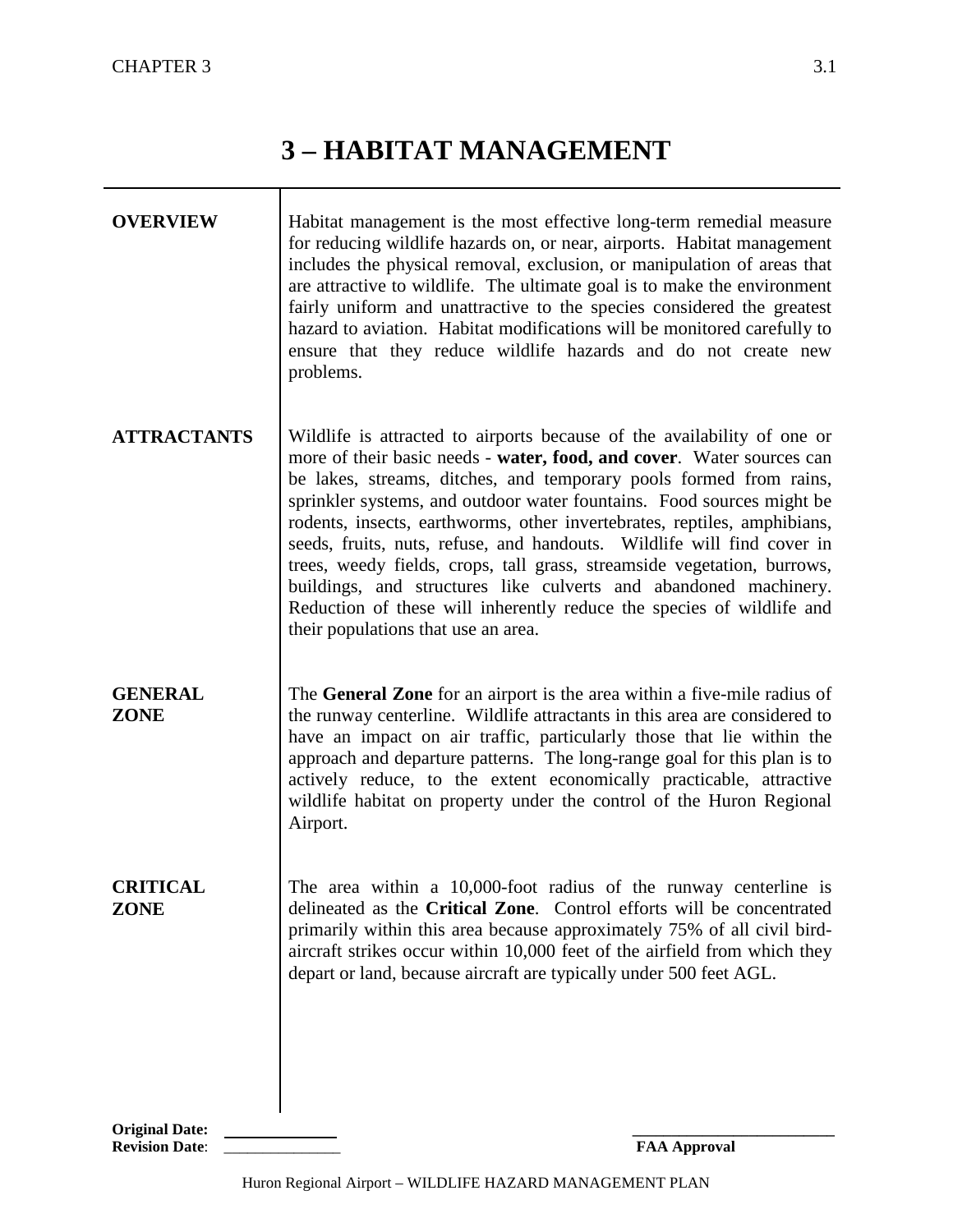| <b>EDGE</b><br><b>REMOVAL</b>                            | <b>Edge</b> or ecotone zones, the place where different habitats meet, are<br>often most attractive to wildlife because their biological needs can be<br>met in a relatively small space. Much of the "edge" near the runways<br>has been minimized by HON maintenance through mowing and<br>vegetation management.                                                                                                                                                                                                                                                                                                                                                                                                                                                                                                                                                                                                                                                                                                                                                                                                                                   |
|----------------------------------------------------------|-------------------------------------------------------------------------------------------------------------------------------------------------------------------------------------------------------------------------------------------------------------------------------------------------------------------------------------------------------------------------------------------------------------------------------------------------------------------------------------------------------------------------------------------------------------------------------------------------------------------------------------------------------------------------------------------------------------------------------------------------------------------------------------------------------------------------------------------------------------------------------------------------------------------------------------------------------------------------------------------------------------------------------------------------------------------------------------------------------------------------------------------------------|
| <b>AIRPORT</b><br><b>BUILDING</b><br><b>PROJECTS</b>     | The Wildlife Coordinator will participate in the initial phases of all<br>airport building projects to avoid an increase in wildlife hazards<br>resulting from the architectural or landscape changes. Every effort will<br>be made to minimize or eliminate designs that may attract wildlife.                                                                                                                                                                                                                                                                                                                                                                                                                                                                                                                                                                                                                                                                                                                                                                                                                                                       |
| <b>NON-AIRPORT</b><br><b>LAND-USE</b><br><b>PROJECTS</b> | Whenever possible, the Wildlife Coordinator will actively participate in<br>land-use decisions and landscape changes that may inadvertently result<br>in wildlife hazards to aircraft, provided they have the authority to do so.<br>The Bismarck Airports District Office (BIS-ADO) and the Safety and<br>Standards Branch of the FAA Great Lakes Region will provide<br>technical guidance to airport operators in addressing land use<br>compatibility issues. Proposed projects that will likely increase bird<br>numbers within flight zones will be discouraged when the authority to<br>do so is available. Incompatible land uses are described in FAA<br>Advisory Circular No. 150/5200-33B (Appendix F), and include<br>putrescible waste landfills (and in some instances, transfer stations and<br>other solid waste disposal facilities); water reservoirs, sewage ponds,<br>parks with artificial ponds, and sludge disposal sites; feed lots and<br>slaughter houses; and wildlife refuges, sanctuaries, and production<br>areas. These types of land-use changes will be monitored by working<br>with the local planning authorities. |
| PART A                                                   | WATER MANAGEMEN                                                                                                                                                                                                                                                                                                                                                                                                                                                                                                                                                                                                                                                                                                                                                                                                                                                                                                                                                                                                                                                                                                                                       |
| <b>OVERVIEW</b>                                          | The general and critical zones around HON contain a complexity of<br>temporary, seasonal, semi-permanent and permanent wetlands such as<br>ponds, streams, rivers, marshes, lakes and drainage areas that provide<br>water, food and cover for many wildlife species. The airfield has a large<br>cattail wetland that remains wet through most of the year. Additionally<br>there are several low areas and slow draining ditches that hold water<br>temporarily for long periods. A nearby creek flows under the airfield<br>creating ponds on the private land and golf courses adjacent to the<br>airport. These bodies of water along with other wetlands in the area                                                                                                                                                                                                                                                                                                                                                                                                                                                                            |

contribute to the incidence of hazardous birds at HON, primarily ducks.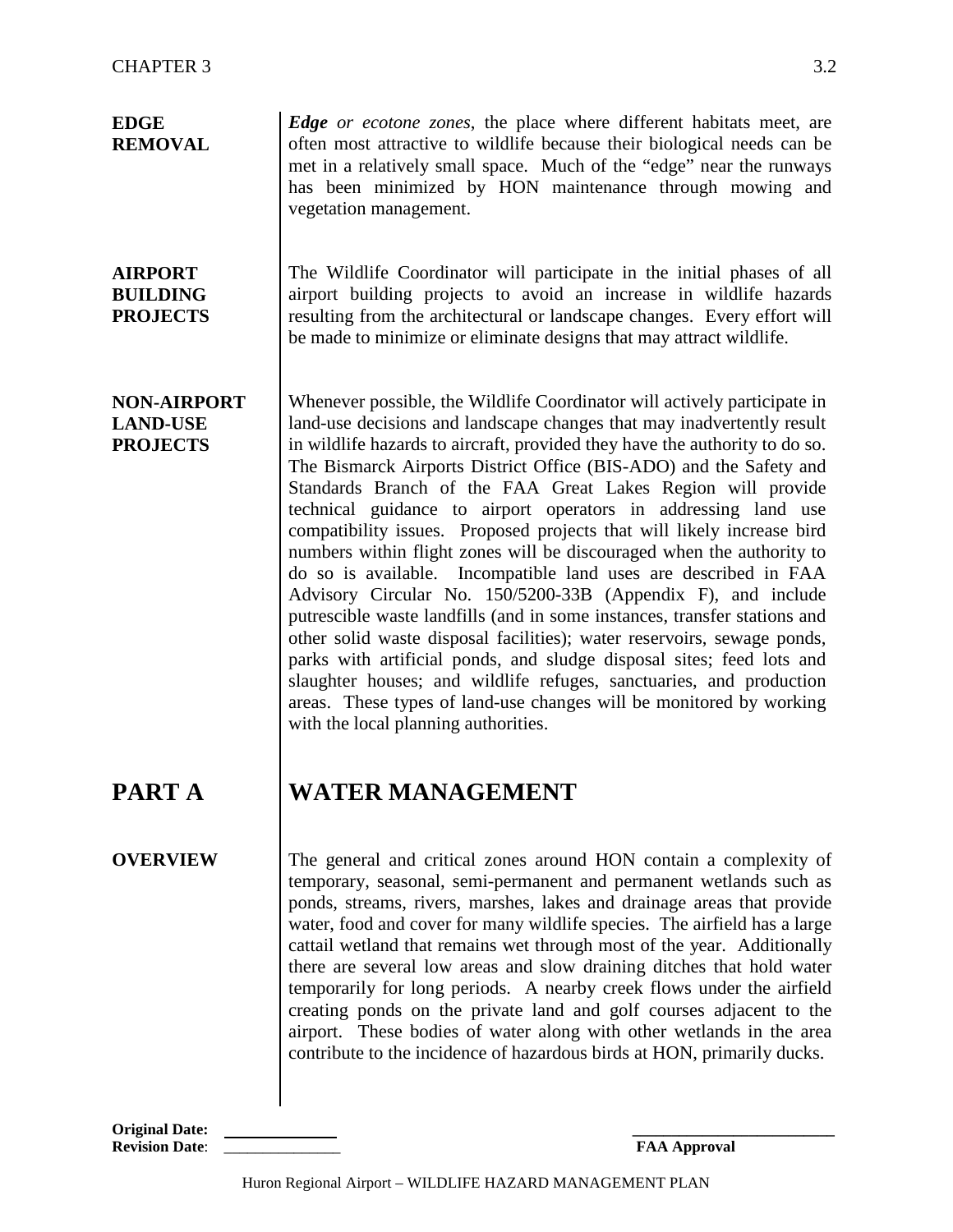| <b>WETLANDS</b>                                           | Some areas on the airfield may remain seasonally wet or will<br>temporarily hold standing water. These areas should be filled, graded or<br>modified such that water consistently drains into ditches or away from<br>Any future wetland mitigation resulting from airport<br>the airfield.<br>construction projects will be implemented as far away from the airfield<br>as possible and will comply with criteria described in AC 150/5200-33B<br>(Appendix F). HON management should take advantage of any<br>opportunities to reduce or eliminate wetlands from the adjacent golf<br>courses or nearby properties. |
|-----------------------------------------------------------|------------------------------------------------------------------------------------------------------------------------------------------------------------------------------------------------------------------------------------------------------------------------------------------------------------------------------------------------------------------------------------------------------------------------------------------------------------------------------------------------------------------------------------------------------------------------------------------------------------------------|
| <b>TEMPORARY</b><br><b>POOLS</b>                          | Where pooling conditions are found, the land should be filled or graded<br>such that water consistently drains into ditches. Ditches should be<br>appropriately sloped so that water does not pool and will leave the<br>airfield in an appropriate amount of time.                                                                                                                                                                                                                                                                                                                                                    |
| <b>RUNWAYS,</b><br><b>TAXIWAYS &amp;</b><br><b>APRONS</b> | Ensure the airport runways, taxiways, and aprons have enough camber<br>so that water does not pool. Pools that persistently remain after rains<br>will be removed with squeegees or other method until the areas where<br>water pools can be corrected structurally.                                                                                                                                                                                                                                                                                                                                                   |
| <b>PART B</b>                                             | <b>VEGETATION MANAGEMENT</b>                                                                                                                                                                                                                                                                                                                                                                                                                                                                                                                                                                                           |
| <b>OVERVIEW</b>                                           | HON has a diversity of vegetation types, some being highly attractive to<br>wildlife. The most effective approach to reducing this attraction in the<br>critical zone is to eliminate all agricultural crops, alfalfa, trees, shrubs,<br>weeds and plants, and establish a grass hay crop involving warm season<br>grasses and a mowing regime that minimizes seed production, bird<br>nesting and bird activity.                                                                                                                                                                                                      |
| <b>GRASS</b><br><b>MANAGEMENT</b>                         | Other than paved areas, grass will be the primary cover inside the<br>perimeter wildlife fence. FAA Certalert No. 98-05 (Appendix H)<br>advises that "airport operators should ensure that grass species and other<br>varieties of plants attractive to hazardous wildlife are not used on the<br>airport". In addition, grasses that produce large seeds and are known to<br>be attractive to wildlife will be avoided when planting new areas. All<br>non-grass species (alfalfa, sweet clover, thistle etc) will be controlled<br>with a broadleaf herbicide or other appropriate methods.                          |
| <b>Grass type</b>                                         | The type of grass used within the wildlife fence should produce small or<br>no seeds, but still able to generate new growth or reseed itself to provide                                                                                                                                                                                                                                                                                                                                                                                                                                                                |
| <b>Original Date:</b><br><b>Revision Date:</b>            | <b>FAA Approval</b>                                                                                                                                                                                                                                                                                                                                                                                                                                                                                                                                                                                                    |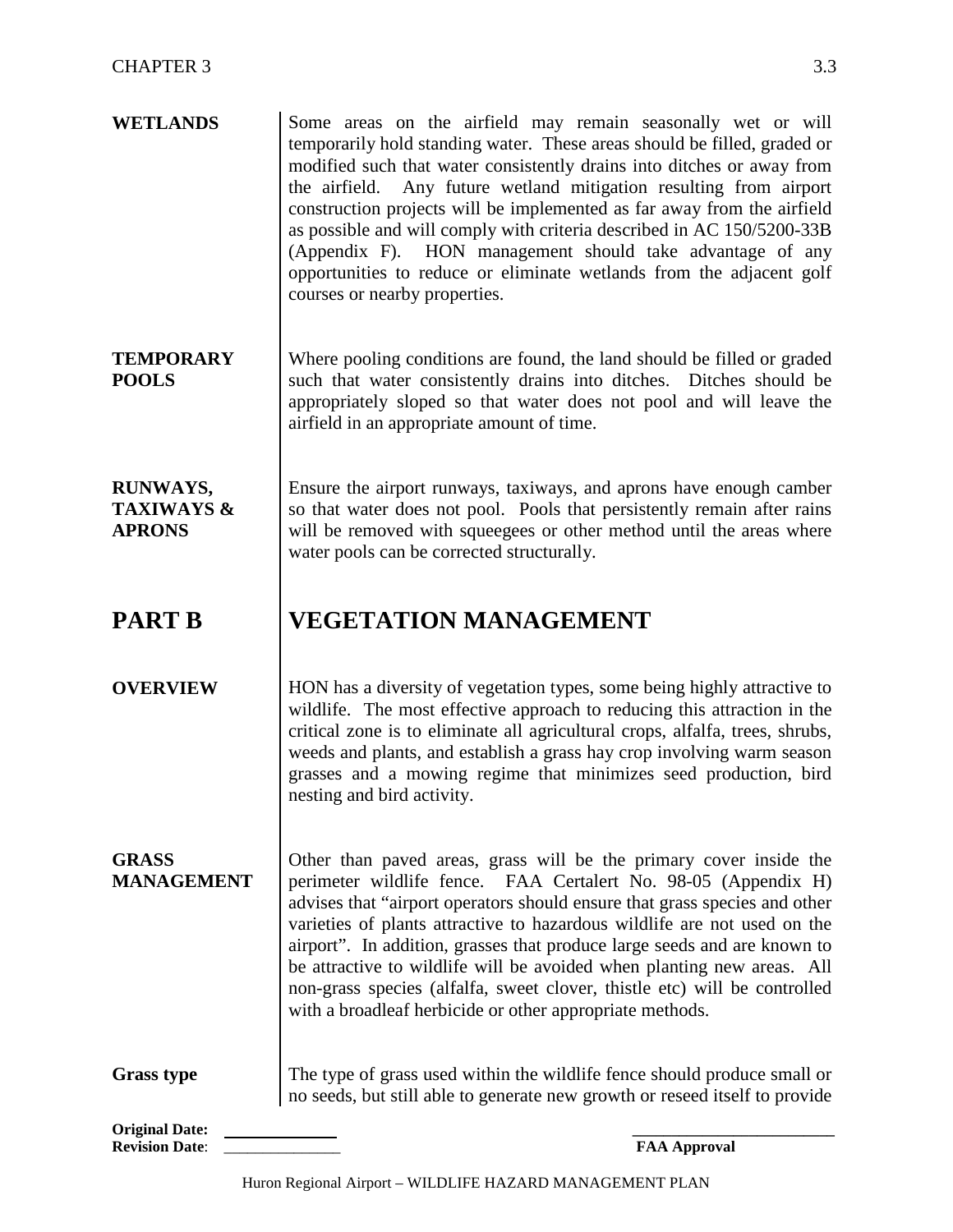In general, cool season grasses such as brome and blue grasses are not usually recommended as they typically have two growing seasons that vary considerably from year to year. If conditions are not just right, these areas often become weedy and can produce a lot of seed. However, if fertilized sufficiently to produce a dense stand, and mowed regularly to maintain proper height and prevent seed formation, these grass types can be managed to minimize their attraction to wildlife.

Warm season grasses (i.e. buffalo, bluestem and fescues) have only one growing season which is more predictable. Western wheat grass, (although technically a cool season grass) grows similar to warm season grasses. It greens up late in the spring and typically does not grow after mid summer. Western wheat grass is highly recommended by NRCS plant materials specialist for airports in the Dakotas. When sparse, it can produce a lot of seed. However, once established, seed is rarely produced. Western wheat grass is broadly adapted to a variety of environments and conditions and makes a good hay crop. Intermediate wheat grass has similar characteristics to western wheat grass but will produce seeds in a moist year. Fescues may be a good mix with western wheat grass however it does produce seeds and should be mowed regularly to prevent seed formation. Buffalo and gramma grasses are native low growing grasses that are well suited to the Huron climate. NRCS plant materials specialists will be consulted before planting any new grasses on the HON airfield.

**Grass height** Grass height on the airfield within 600 feet of the runways will be maintained between 6 and 10 inches, except for those areas within the runway/taxiway safety areas where grass height will be maintained between 3 and 4 inches for purposes of visibility. Grass height may exceed 10 inches temporarily during the brief period prior to hay cutting. Areas beyond 600 feet of the runways will be maintained at a height of  $6 - 20$  inches.

### **Mowing The first mowing/haying of the year should be done prior to seed** production. When possible, grass will be mowed during the middle of the day when birds are the most inactive. Mowing is quite attractive to several species of birds and mammals because it exposes food such as rodents, insects and seeds. If cutting is being conducted during the day and birds are attracted to the activity, then mowing will be conducted at night. Mowing activities will be coordinated with the wildlife control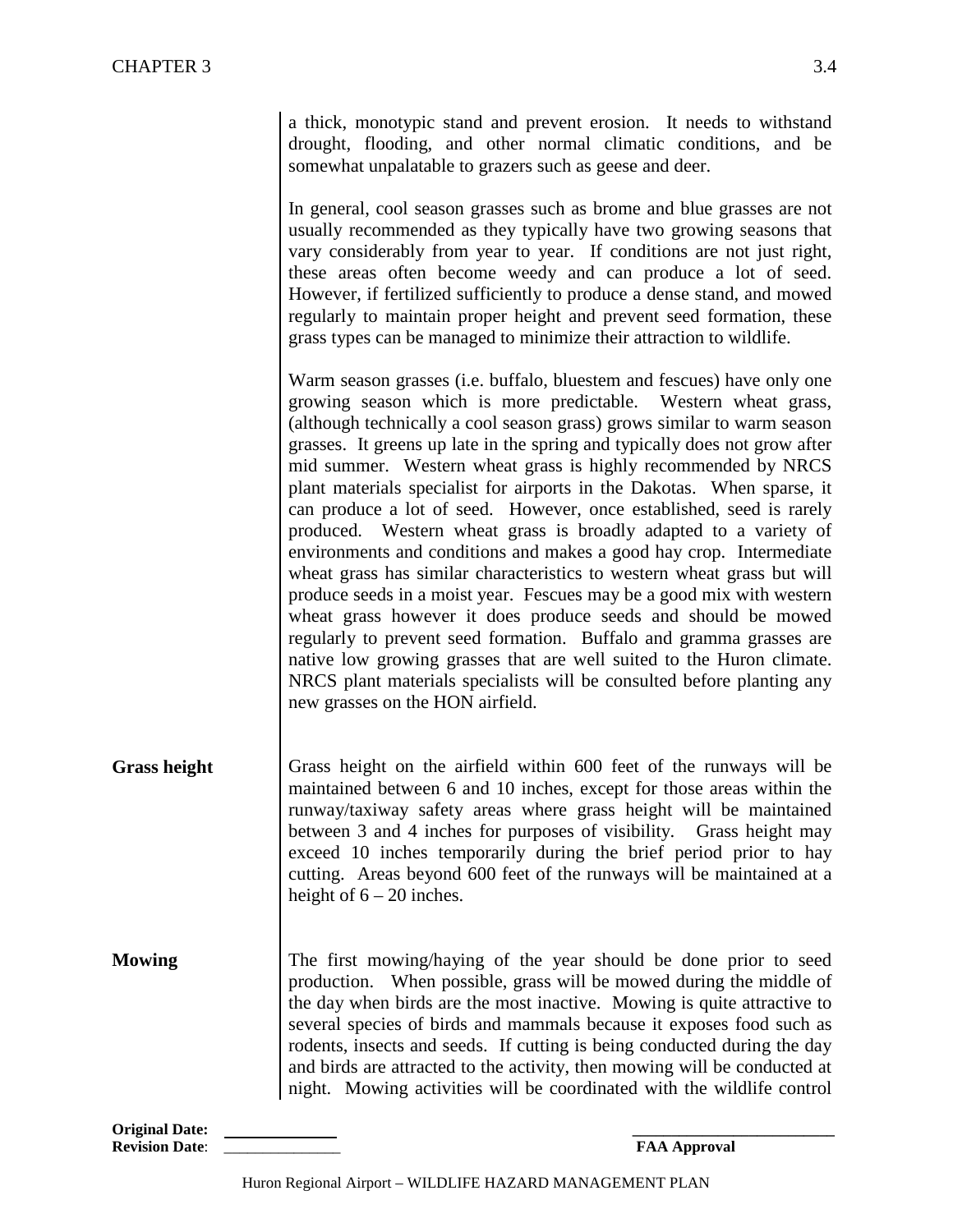|                                        | team. Any areas inside the wildlife fence that are not hayed (i.e. marsh<br>areas, steeply sloped areas or areas missed during haying) will be<br>mowed with whatever means necessary (hand mower, weed wacker<br>etc.) to maintain the proper grass height of $6 - 10$ inches. Hay will be<br>removed from the airfield shortly after baling and will not be stored on<br>HON property.                                                                                                                                                                                                                                                                                                                                                                                                                                                                                        |
|----------------------------------------|---------------------------------------------------------------------------------------------------------------------------------------------------------------------------------------------------------------------------------------------------------------------------------------------------------------------------------------------------------------------------------------------------------------------------------------------------------------------------------------------------------------------------------------------------------------------------------------------------------------------------------------------------------------------------------------------------------------------------------------------------------------------------------------------------------------------------------------------------------------------------------|
| <b>TREES AND</b><br><b>SHRUBS</b>      | Trees and shrubs are utilized by a variety of avian and mammalian<br>wildlife for a variety of reasons. All woody vegetation will be removed<br>from the airfield as soon as it appears. HON management will take<br>advantage of any opportunities to reduce or eliminate trees from nearby<br>properties and the adjacent golf courses.                                                                                                                                                                                                                                                                                                                                                                                                                                                                                                                                       |
| <b>AGRICULTURE</b>                     | Agriculture is not permitted on airport property within the security<br>fenced area. According to FAA regulations, agricultural practices can<br>only be conducted on airport property where they do not conflict with<br>air safety. Except for haying purposes, there are no active lease<br>agreements within the HON perimeter fence. However, adjacent<br>cropland northwest of the airfield, along with the temporary standing<br>water it often contains, does attract several bird species, especially<br>ducks.                                                                                                                                                                                                                                                                                                                                                        |
| WETLAND<br><b>VEGETATION</b>           | Cattails, willows, weeds, trees, shrubs and other vegetation growing in<br>wet areas provide excellent wildlife habitat. The vegetation that grows<br>alongside ditches or runoff areas should be removed and maintained at<br>low levels so that habitat is not provided for waterfowl, pheasants,<br>rabbits, blackbirds and others. Crushed rock can be used to replace<br>undesirable plants and conceal wet areas.                                                                                                                                                                                                                                                                                                                                                                                                                                                         |
| <b>RIVER ROCK</b><br><b>AND GRAVEL</b> | River rock or gravel (larger than 2" in diameter) is an excellent ground<br>cover because it does not provide wildlife habitat as long as weeds are<br>not allowed to grow, debris is not allowed to build up, and the area is<br>monitored for burrows. It is more aesthetic than bare ground and can be<br>used in place of grass, especially around some of the landscaping such<br>as low-growing bushes and trees. River rock and gravel can be<br>expensive, and up-front costs may not appear economical for use in<br>large areas in a single installation. But, in new construction and as long-<br>term, phased-in, or replacement measure, the long-term benefits will<br>offset the initial investment. However, river rock and gravel may not be<br>appropriate for locations immediately adjacent to runways due to<br>compaction standards set forth by the FAA. |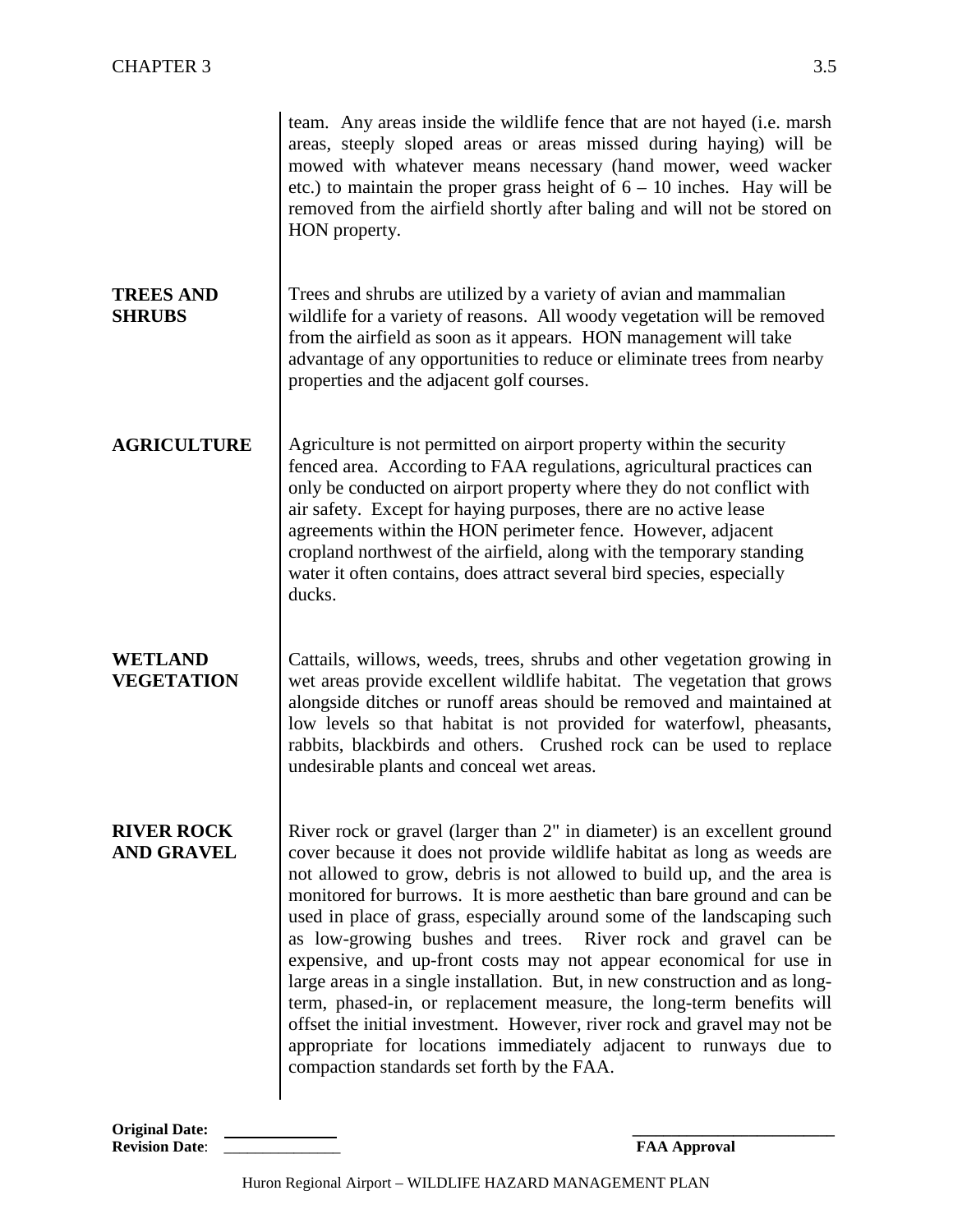| <b>LANDSCAPING</b>                                        | Landscaping at an airport can affect tourism, business, and the overall<br>impression of the area to visitors, therefore, landscaping needs to be<br>aesthetically pleasing. It must, however, coincide with the airports<br>greater responsibility of air safety. At HON, trees and bushes offer<br>hunting perches, roosting and loafing sites, nesting cover, and food for<br>birds and other wildlife. Ornamental trees and bushes used to enhance<br>airport aesthetics will be kept to a minimum, and varieties not<br>considered attractive to wildlife will be selected.                                                                                                                                                                                                                                                                                                                                                                                                            |
|-----------------------------------------------------------|---------------------------------------------------------------------------------------------------------------------------------------------------------------------------------------------------------------------------------------------------------------------------------------------------------------------------------------------------------------------------------------------------------------------------------------------------------------------------------------------------------------------------------------------------------------------------------------------------------------------------------------------------------------------------------------------------------------------------------------------------------------------------------------------------------------------------------------------------------------------------------------------------------------------------------------------------------------------------------------------|
| <b>FAA ADVISORY</b><br><b>CIRCULAR NO:</b><br>150/5320-14 | <b>Subject: Airport Landscaping for Noise Control Purposes.</b> 1/31/78.<br>This circular (See also Appendix G) provides guidance to airport planners and<br>operators in the use of tree and vegetation screens around airports and aircraft<br>operating areas for noise control purposes. The circular discusses the advantages and<br>disadvantages of the use of screens and does address bird hazard potentials and states:<br>Prior to any decision to utilize tree or vegetation screens for noise control,<br>their potential for creating a bird hazard to aircraft must be carefully weighed                                                                                                                                                                                                                                                                                                                                                                                     |
|                                                           | against the anticipated noise benefits. Wooded areas and vegetation often<br>attract birds by providing feeding, nesting and/or roosting areas. This is<br>particularly true at junctions of wooded areas and grasslands and where two<br>distinctly different vegetative communities join. Hedgerows are also highly<br>attractive as shelters for birds and small mammals and should be avoided.<br>For the same reason, the planting of trees and shrubs is not recommended<br>closer than 600 feet (180 m) to the centerline of active runways and taxiways.<br>In considering the use of tree and vegetation belts as noise screens, the<br>following factors should be considered: the type, size, feeding, and migratory<br>habits of the area bird population; the geometric relationship and proximity<br>between local feeding and nesting grounds, the proposed noise screen, and<br>aircraft operating areas; and the affinity of the trees and vegetation to attract<br>birds. |
| <b>PART C</b>                                             | <b>STRUCTURE MANAGEMENT</b>                                                                                                                                                                                                                                                                                                                                                                                                                                                                                                                                                                                                                                                                                                                                                                                                                                                                                                                                                                 |
| <b>OVERVIEW</b>                                           | Structures provide cover and hunting perches for wildlife. If wildlife is<br>considered when a building is being designed, costly control measures<br>can be avoided.<br>Buildings should not provide potential nesting,<br>perching, or roosting sites for birds and not allow access to mammals<br>such as rodents and skunks.                                                                                                                                                                                                                                                                                                                                                                                                                                                                                                                                                                                                                                                            |
| <b>AIRFIELD</b><br><b>STRUCTURES</b>                      | Airfield structures such as runway lights, ramp and taxiway signs, and<br>light poles are used as hunting and loafing perches for birds such as<br>hawks and gulls. Lights at night attract insects and in turn bats and<br>nighthawks. These structures should all be fitted with barrier products<br>such as tension wires, electrified wires, spikes, coils, or porcupine wire<br>where they routinely attract birds.                                                                                                                                                                                                                                                                                                                                                                                                                                                                                                                                                                    |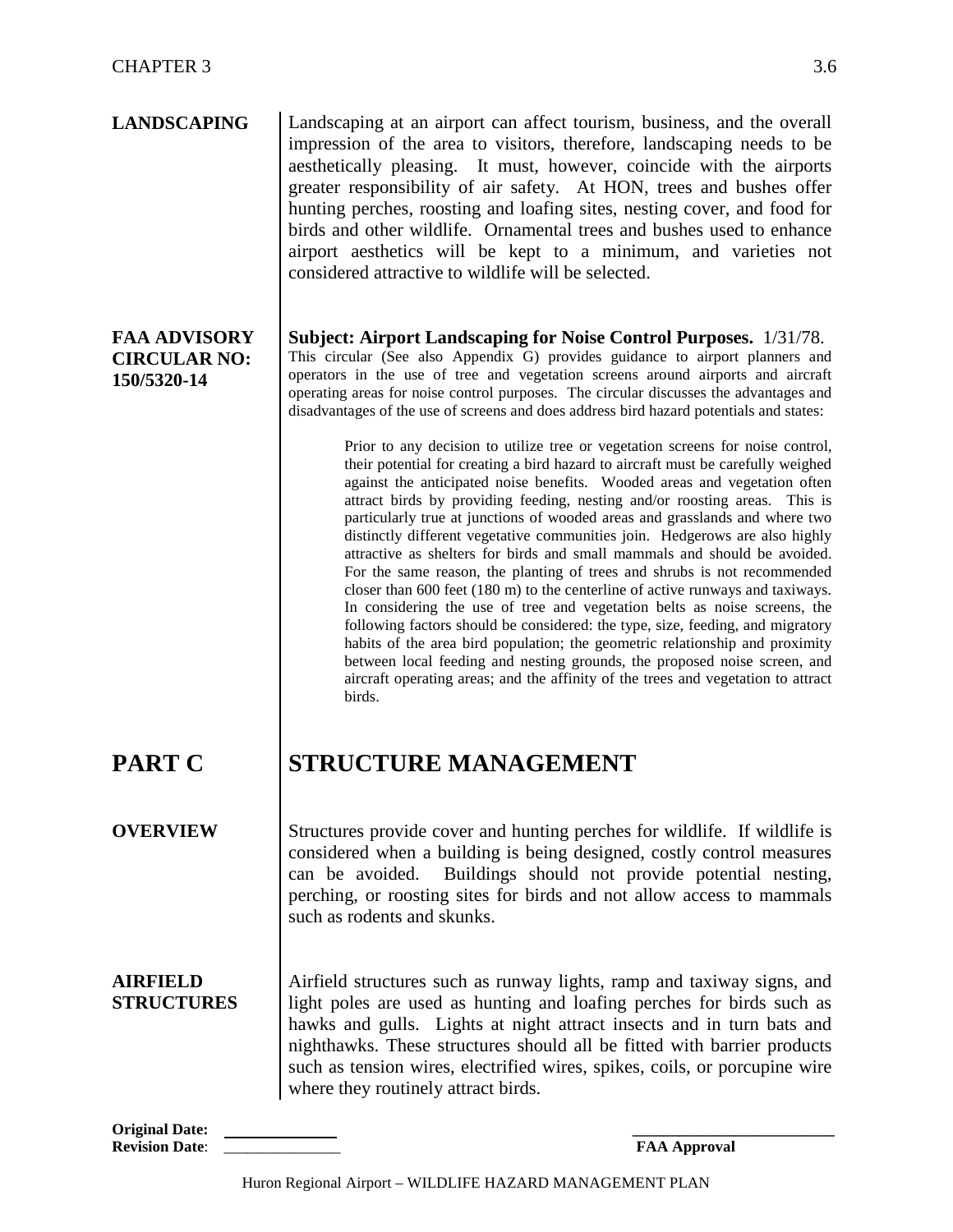### **BIRD CONTROL FOR AIRPORT BUILDINGS**

Airport buildings such as the terminal, hangars, maintenance buildings, etc. often attract roosting, nesting and loafing birds. When able, birds often attempt to nest inside aircraft engines and landing gear as well as other areas of buildings such as ventilation ducts and electrical fixtures. The droppings from birds that nest or roost in ceilings and rafters not only cause damage and create a nuisance, but are also a health concern due to the many human diseases associated with bird feces. Birds will be excluded from entering buildings by eliminating access. All holes as large as a golf ball will be filled or covered with screen. Perching sites on ledges, under eaves or above doors will be eliminated either by enclosing the area to prevent access or installing anti perching devices.

#### **COMMENSAL RODENT CONTROL FOR BUILDINGS**

While generally not a direct threat to aircraft safety, commensal rodents can be a problem for airport tenants. They chew through wires on computers, vehicles, and building installations. All buildings should be rodent-proofed. Openings larger than the size of a quarter should be covered with 1/4" wire mesh and new building plans should incorporate rodent-proof construction. Airport operations personnel should conduct periodic inspections of airport-related structures to determine if infestations are present, and if so, they will conduct the necessary control procedures (e.g. trapping, apply toxicants). The Airport Manager will determine whether it is the tenant's or airport's responsibility to control rodents in leased buildings and will ensure any toxicants used by airport personnel are applied according to the label and the applicator is certified by the South Dakota Department of Agriculture (SDDA) when using restricted use pesticides.

**ABANDONED STRUCTURES** Structures, not pertinent to air operations and no longer in use, will be removed. This includes abandoned vehicles, buildings, sheds, machinery, light poles, runways and taxiways. These are attractive to rodents, small birds and rabbits, and in turn attract hawks, owls, and other predators that can become a significant air hazard.

### **PART D FOOD/PREY - BASE MANAGEMENT**

**OVERVIEW** Rodents, rabbits, insects, earthworms, and other invertebrates are highly attractive to many species of birds and mammals and need to be controlled where feasible. Handouts, trash, and scattered debris also provide food for wildlife. The elimination of habitats, especially trees and alfalfa will help considerably in this effort.

**Original Date: Revision Date**: \_\_\_\_\_\_\_\_\_\_\_\_\_\_\_ **FAA Approval**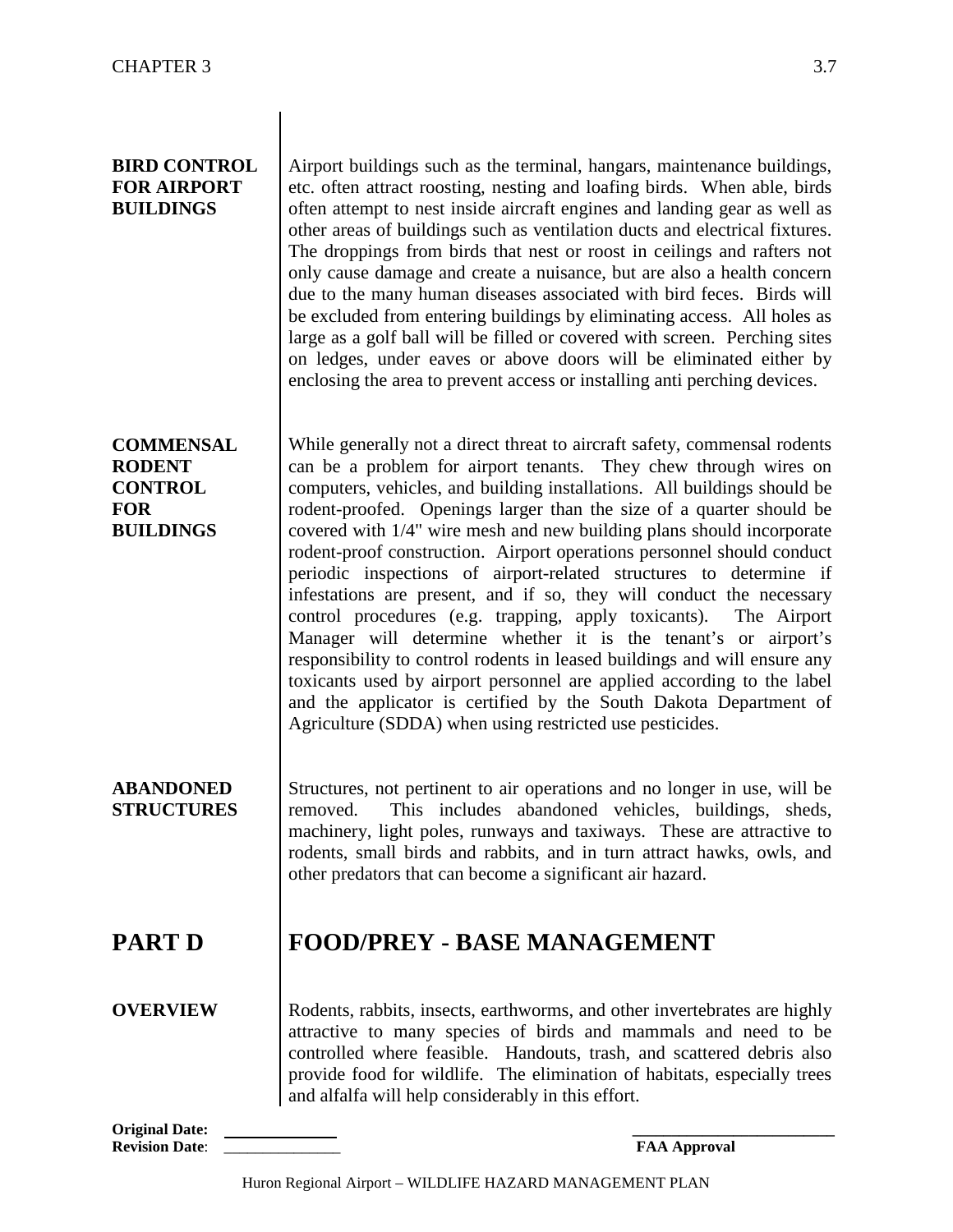I

| <b>RODENTS &amp;</b><br><b>RABBITS</b> | Mice, ground squirrels and rabbits at HON appear to be the primary<br>attractants of fox, coyote and hawks, but will occasionally attract other<br>predators. Proper vegetation management will likely keep most rodent<br>populations low. HON will monitor rodents and will conduct rodent<br>control programs whenever their abundance begins to attract hazardous<br>wildlife. Ground squirrel colonies will be controlled whenever they are<br>found on the airfield.<br>Jackrabbits will be monitored through periodic<br>spotlighting at night and controlled when their populations become<br>abundant. Jackrabbits will be best controlled by shooting at night. |
|----------------------------------------|---------------------------------------------------------------------------------------------------------------------------------------------------------------------------------------------------------------------------------------------------------------------------------------------------------------------------------------------------------------------------------------------------------------------------------------------------------------------------------------------------------------------------------------------------------------------------------------------------------------------------------------------------------------------------|
| <b>EARTHWORMS</b>                      | Earthworms are brought to the surface following heavy rains, where<br>they pose an attraction to many species of birds, particularly gulls.<br>Earthworm numbers should be monitored and, if they appear to be a<br>major attraction to problem species, the appropriate measures should be<br>taken to minimize this attraction (sweeping, molluscicides or other<br>measures).                                                                                                                                                                                                                                                                                          |
| <b>INSECTS</b>                         | Insects attract many species of wildlife at HON, particularly swallows,<br>nighthawks, and killdeer. Insect populations should be monitored<br>periodically by Airport Maintenance to determine if they are present in<br>sufficient numbers to warrant a control action. The County Extension<br>agent can help select the best pesticide or control method.                                                                                                                                                                                                                                                                                                             |
| <b>OTHER PREY</b>                      | Many other prey species are found at HON. Amphibians, invertebrates<br>and rodents are common prey for hawks, coyotes, fox, and insectivorous<br>birds. Habitat management will keep much of the prey population in<br>check, but the airport will continue to monitor these populations.                                                                                                                                                                                                                                                                                                                                                                                 |
| <b>TRASH AND</b><br><b>DEBRIS</b>      | Trash and debris are often responsible for attracting species such as<br>pigeons and crows. Airport Maintenance will continue to conduct trash<br>and FOD (foreign object debris/damage) collection sweeps on the<br>airfield, especially after high winds.                                                                                                                                                                                                                                                                                                                                                                                                               |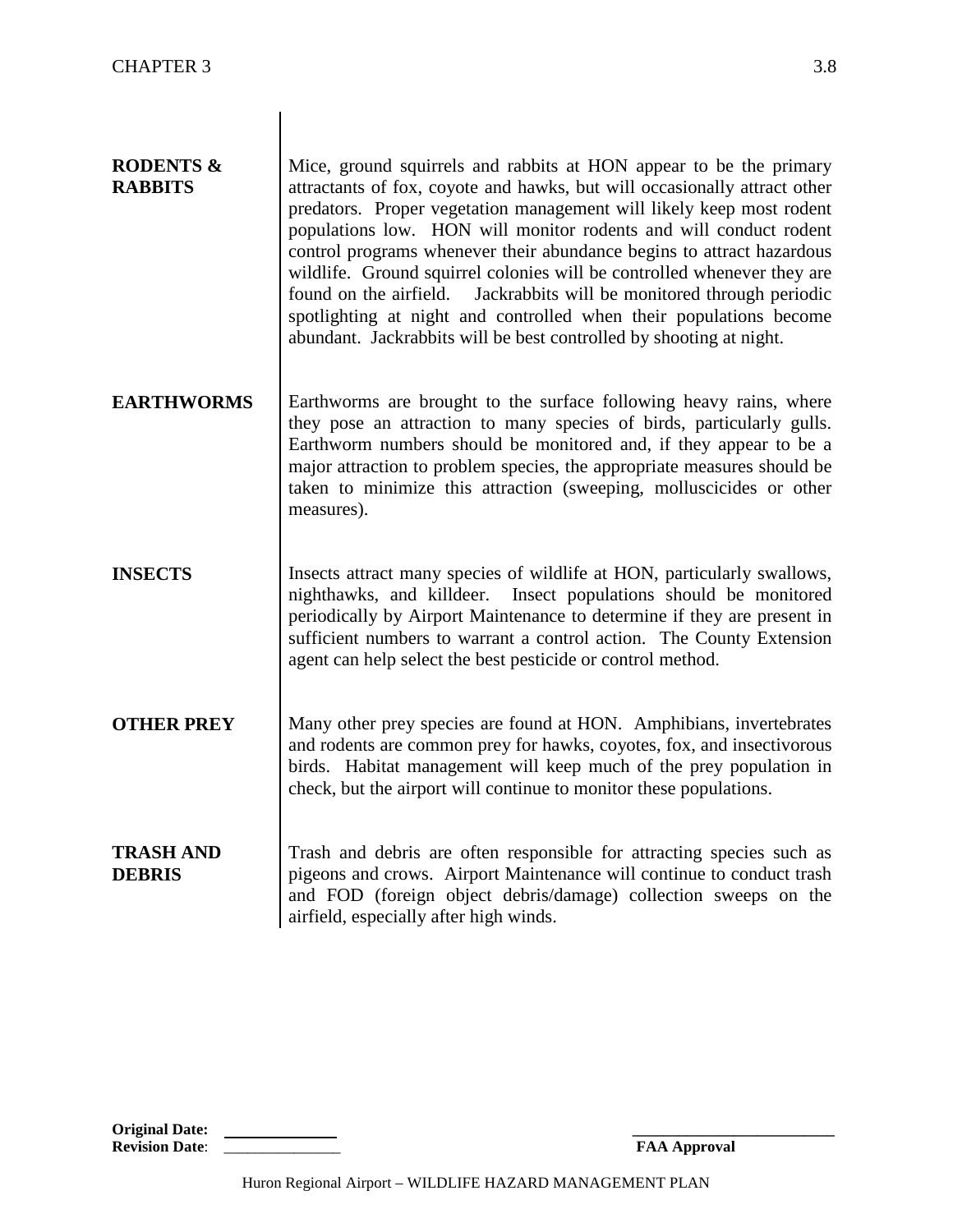T

### **4 – PERMITS AND REGULATIONS**

| <b>OVERVIEW</b>                                              | Federal, state and local governments administer laws and regulations<br>that protect wildlife and their habitat. A number of laws affect wildlife<br>control at airports and wildlife control personnel at HON will adhere to<br>these. Most agencies issue permits to harass and/or take wildlife<br>species. These permits are needed to run a successful control program<br>and will be obtained on a routine basis by the Wildlife Coordinator.                                                                                                                                                                                                                                                                                      |
|--------------------------------------------------------------|------------------------------------------------------------------------------------------------------------------------------------------------------------------------------------------------------------------------------------------------------------------------------------------------------------------------------------------------------------------------------------------------------------------------------------------------------------------------------------------------------------------------------------------------------------------------------------------------------------------------------------------------------------------------------------------------------------------------------------------|
| <b>SOUTH DAKOTA</b><br><b>WILDLIFE</b><br><b>REGULATIONS</b> | Several South Dakota State government agencies have regulations that<br>affect wildlife control at airports. Pertinent regulations can be found in<br>the South Dakota Codified Law (SDCL) Title 41. Beadle County and<br>municipality regulations can also affect airports. State wildlife laws are<br>mostly administered by the South Dakota Department of Game, Fish<br>and Parks (SDGFP) and involve resident birds, mammals, reptiles, and<br>amphibians, as well as state threatened and endangered species.                                                                                                                                                                                                                      |
| <b>FEDERAL</b><br><b>REGULATIONS</b>                         | The U.S. Government has passed several Acts for the protection of<br>wildlife, including the Migratory Bird Treaty Act, the Lacey Act, the<br>Endangered Species Act, the Eagle Protection Act, the National<br>Environmental Policy Act, and the Federal Insecticide, Fungicide, and<br>Rodenticide Act. These are the basis of most wildlife regulations that<br>have been issued in the Codes of Federal Regulations (CFR). Several<br>agencies are responsible for implementing these regulations and many<br>affect wildlife control at airports. Federal wildlife laws are mostly<br>administered by the U.S. Fish and Wildlife Service (USFWS) and<br>involve primarily migratory birds and threatened and endangered<br>species. |
| WILDLIFE<br><b>CATEGORIES</b>                                | CFR Title 50, and SDCL Title 41 define the categories of wildlife and<br>regulations for them. For the purposes of this document, feral and free<br>roaming dogs, cats and other domestic animals are considered<br>"wildlife", but they are mostly regulated under other Codes. Wildlife<br>categories include migratory and resident, game and nongame,<br>furbearers and predator/varmints, and threatened and endangered (Table<br>1). Wildlife control personnel will know the category for the species<br>they are controlling, so that they can determine the relevant laws and<br>necessary permits.                                                                                                                             |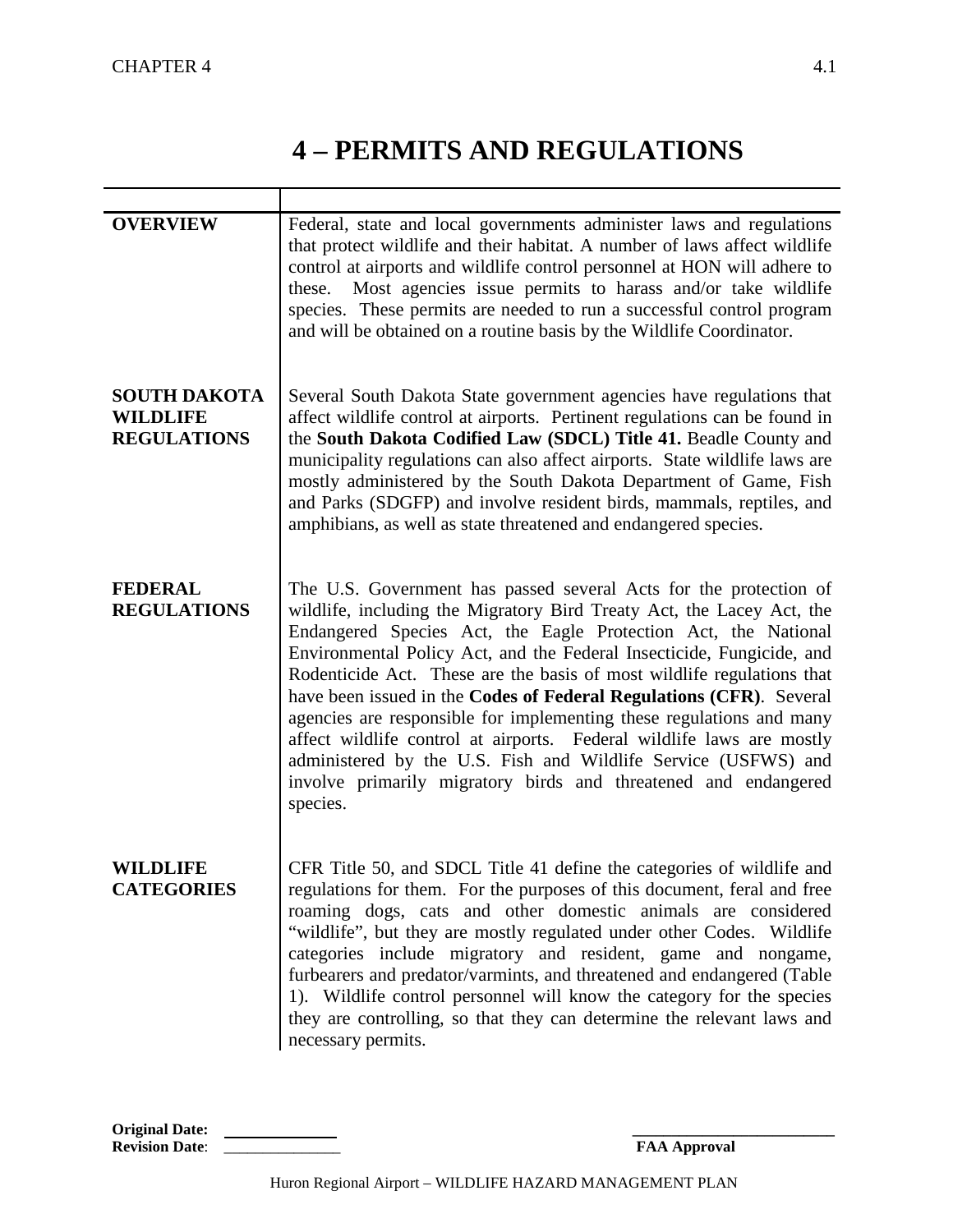| <b>CATEGORY</b>                           | <b>SPECIES</b>                                                                                                               | <b>STATE</b><br>PERMIT $1$ | <b>FEDERAL</b><br><b>PERMIT</b> |
|-------------------------------------------|------------------------------------------------------------------------------------------------------------------------------|----------------------------|---------------------------------|
| <b>RESIDENT GAME BIRDS</b>                | Pheasant, grouse, quail, partridge and turkey                                                                                | Yes                        | N <sub>0</sub>                  |
| <b>RESIDENT NONGAME BIRDS</b>             | Starlings, house sparrow, rock dove (feral<br>pigeon)                                                                        | $\mathrm{No}$ <sup>2</sup> | N <sub>o</sub>                  |
| <b>MIGRATORY GAME BIRDS</b>               | Ducks, geese, swans, coots, snipe, sandhill<br>crane, woodcock, crows and mourning doves                                     | Yes <sup>3</sup>           | Yes <sup>3</sup>                |
| <b>MIGRATORY NONGAME</b><br><b>BIRDS</b>  | All species except game birds, resident<br>nongame birds, and feral, domestic and<br>exotic birds                            | Yes <sup>3</sup>           | Yes <sup>3</sup>                |
| <b>DEPREDATION ORDER</b><br><b>BIRDS</b>  | Crows, grackles, blackbirds, and cowbirds                                                                                    | No <sup>4</sup>            | No <sup>4</sup>                 |
| <b>GAME MAMMALS</b>                       | Deer, elk, antelope, bighorn sheep, mountain<br>goat, mountain lion, moose, tree squirrels,<br>cottontail rabbit             | Yes                        | No                              |
| PREDATORS/VARMINTS                        | Coyote, red fox, gray fox, skunks, gophers,<br>ground squirrels, chipmunks, jackrabbits,<br>marmots, porcupine, prairie dog  | No $^{2, 5}$               | No                              |
| <b>FURBEARERS</b>                         | Raccoon, beaver, badger, muskrat, bobcat,<br>weasel, mink, opossum                                                           | Yes <sup>5</sup>           | No                              |
| PROTECTED FURBEARERS                      | Lynx, wolf, swift fox, black bear, pine<br>marten, fisher, river otter and black-footed<br>ferret                            | Yes <sup>3</sup>           | No <sup>3</sup>                 |
| <b>NONGAME MAMMALS</b>                    | All species of mammals, except game<br>mammals, predator/varmints, furbearers,<br>protected furbearers, and domestic mammals | N <sub>o</sub>             | No                              |
| <b>FERAL DOMESTIC</b><br><b>MAMMALS</b>   | Dogs, cats, livestock<br>(Call local Animal Control)                                                                         | N <sub>0</sub>             | No                              |
| <b>REPTILES AND</b><br><b>AMPHIBIANS</b>  | All reptiles and amphibians (threatened or<br>endangered species require a separate<br>permit)                               | Yes <sup>3</sup>           | No <sup>3</sup>                 |
| <b>FULLY PROTECTED</b><br><b>WILDLIFE</b> | Eagles and Threatened and Endangered<br>species listed in Table 2                                                            | Yes                        | Yes                             |

**Table 1.** Wildlife Categories in Beadle County and permits necessary for lethal control.

<sup>1</sup> Control actions requiring a state permit should be coordinated through the Animal Damage Control Office with the South Dakota Department of Game, Fish and Parks.

<sup>2</sup> No State permit is required if control is conducted by resident airport personnel on airport property.<br><sup>3</sup> Eagles, and threatened and endangered species have additional requirements.

<sup>4</sup> May be taken without permits "when concentrated in such numbers and manner as to constitute a health hazard or other nuisance" (50 CFR §21.43) and (SDCL 41-11-10).

<sup>5</sup> Raccoons, skunks, red fox, gray fox, badgers may be killed without a permit when doing damage around buildings.

**Original Date:<br>Revision Date:** 

 $FAA$  Approval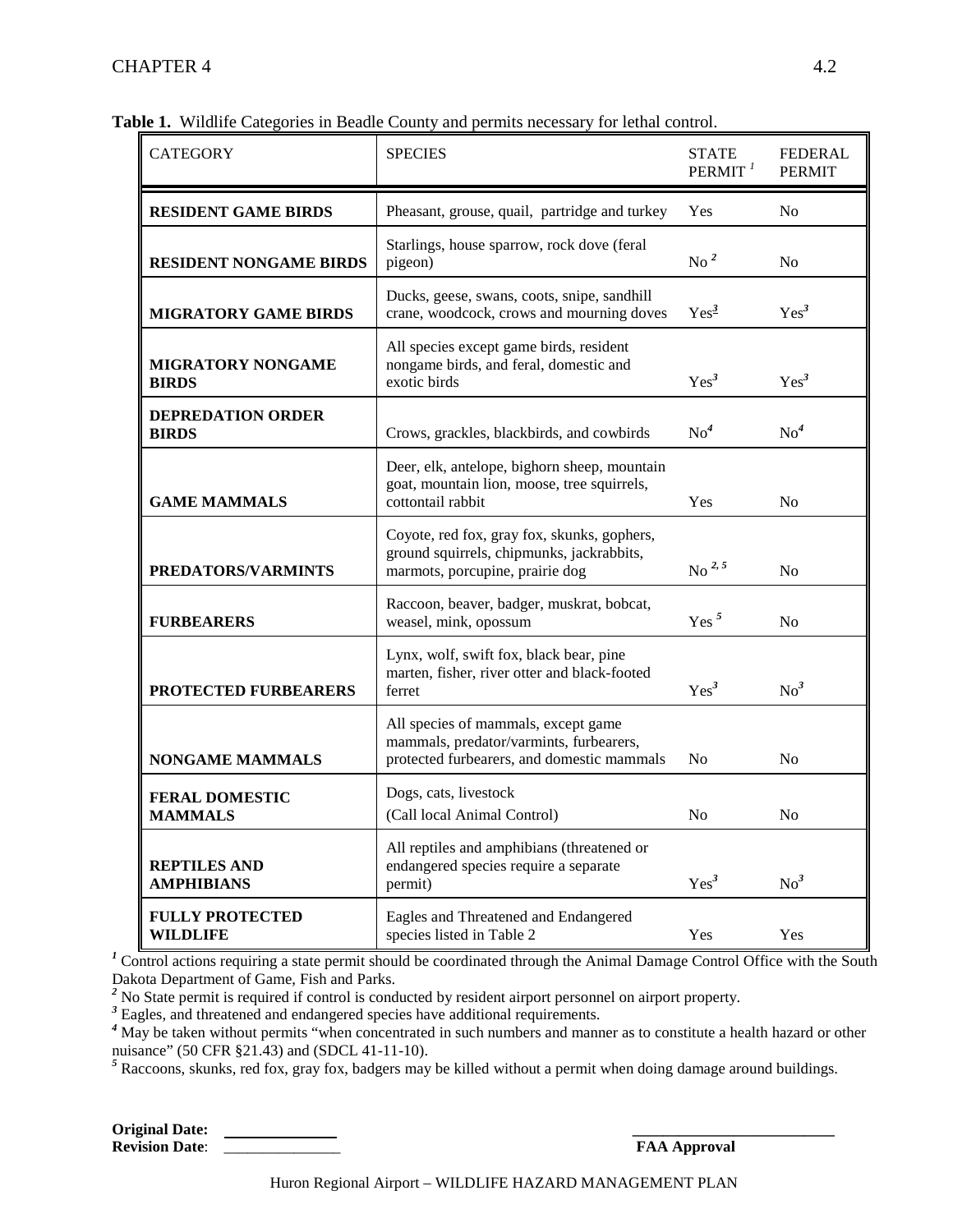| <b>GENERAL</b><br><b>REGULATIONS</b><br><b>FOR WILDLIFE</b><br><b>CONTROL</b> | Several regulations and permits apply to controlling various categories of wildlife<br>in Beadle County. Many of the general laws relate to safety and methods. Special<br>considerations or restrictions are usually specified on the depredation permits.                                                                                                                                                                                                                                                                                                                                                                           |
|-------------------------------------------------------------------------------|---------------------------------------------------------------------------------------------------------------------------------------------------------------------------------------------------------------------------------------------------------------------------------------------------------------------------------------------------------------------------------------------------------------------------------------------------------------------------------------------------------------------------------------------------------------------------------------------------------------------------------------|
| <b>REPORTS TO</b><br><b>USFWS AND</b><br><b>SDGFP</b>                         | To fulfill the requirements of this section, HON will submit a report of the<br>migratory birds taken each calendar year to the USFWS. In addition to the Federal<br>permit requirements, an annual report of all migratory birds, game birds and other<br>wildlife taken under State permits will be submitted to SDGFP.                                                                                                                                                                                                                                                                                                             |
| <b>RESIDENT</b><br><b>GAME</b><br><b>BIRDS</b>                                | Resident game birds are those birds that do not truly migrate, are managed for<br>recreational hunting by the State and are members of the gallinaceous family<br>including grouse, turkey, quail, partridge, and pheasant. These species are not<br>given any Federal protection but are managed by the State. A permit from SDGFP<br>is required to take these species unless they are taken during regular hunting<br>seasons with legal methods. These permits must be renewed annually.                                                                                                                                          |
| <b>RESIDENT</b><br><b>NONGAME</b><br><b>BIRDS</b>                             | The only birds classified in South Dakota as resident nongame birds are the<br>starling, pigeon, and house sparrow. These three species are not afforded any<br>protection and do not require Federal or State permits to harass or take. All other<br>nongame birds are migratory.                                                                                                                                                                                                                                                                                                                                                   |
| <b>MIGRATORY</b><br><b>BIRDS (GAME</b><br><b>AND NONGAME)</b>                 | Migratory birds are regulated under Federal Laws and governed by USFWS. They<br>allow hazing of migratory birds when damaging property, but require a permit for<br>take; exceptions are eagles, and threatened and endangered species which require<br>separate permits for take and harassment. States can further regulate migratory<br>birds, but cannot make regulations less restrictive. South Dakota State laws<br>pertaining to migratory birds are administered through SDGFP. In addition to a<br>Federal permit, a State permit to take migratory birds will also be required.                                            |
| <b>Federal Migratory</b><br><b>Bird Permit</b><br><b>CFR 50, Part 13</b>      | A depredation permit to take federally protected migratory birds can be obtained<br>by completing a Federal Fish and Wildlife License/Permit Application and<br>submitting it to the U.S. Fish and Wildlife Service, Migratory Bird Permits<br>Office, P.O. Box 25486, DFC, (60130), Denver, CO 80225-0486. The USFWS<br>also requires the permit to be accompanied by a Migratory Bird Damage Project<br>Report (Appendix D) completed by APHIS Wildlife Services (WS). WS will<br>provide a Migratory Bird Damage Project Report to HON upon request. In<br>Beadle County, migratory birds include all birds except house sparrows, |
| <b>Original Date:</b><br><b>Revision Date:</b>                                | <b>FAA Approval</b>                                                                                                                                                                                                                                                                                                                                                                                                                                                                                                                                                                                                                   |

Huron Regional Airport – WILDLIFE HAZARD MANAGEMENT PLAN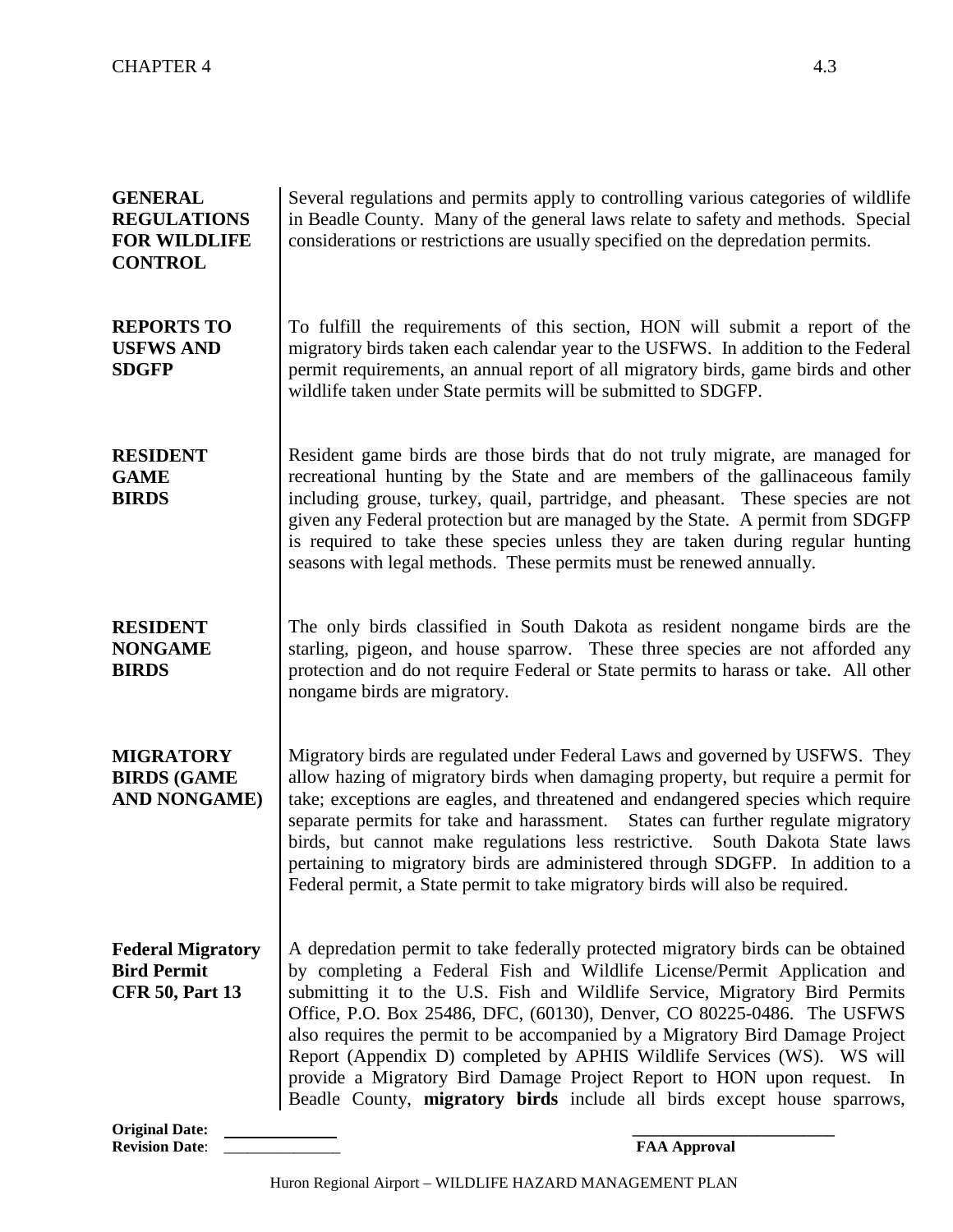|                                                | starlings, rock doves (feral pigeons), pheasant, grouse, quail, partridge, turkey and<br>domestic ducks, geese and other exotic birds. This Part states that "a fee will not<br>be charged to any  local government  for the proposed activity." The permit<br>expires annually and a report of the species and number taken must be submitted<br>within 10 days of the expiration. Details for the permit uses are given below. For<br>Beadle County, federally threatened and endangered migratory birds include<br>interior least tern, piping plover, Eskimo curlew and whooping crane (see Table 2)<br>of this chapter).                                                                                                                                                                                                                                                                                                                                                                                                                                                                                                                                                                                                                                                                                                                                                                                                                                                                                                                                                                                                                                                                                                                                                                                                                                                                                                                                                                                                                                                                                                                                                                                                                                      |
|------------------------------------------------|--------------------------------------------------------------------------------------------------------------------------------------------------------------------------------------------------------------------------------------------------------------------------------------------------------------------------------------------------------------------------------------------------------------------------------------------------------------------------------------------------------------------------------------------------------------------------------------------------------------------------------------------------------------------------------------------------------------------------------------------------------------------------------------------------------------------------------------------------------------------------------------------------------------------------------------------------------------------------------------------------------------------------------------------------------------------------------------------------------------------------------------------------------------------------------------------------------------------------------------------------------------------------------------------------------------------------------------------------------------------------------------------------------------------------------------------------------------------------------------------------------------------------------------------------------------------------------------------------------------------------------------------------------------------------------------------------------------------------------------------------------------------------------------------------------------------------------------------------------------------------------------------------------------------------------------------------------------------------------------------------------------------------------------------------------------------------------------------------------------------------------------------------------------------------------------------------------------------------------------------------------------------|
| <b>CFR 50 Part 21.41</b>                       | <b>CONTROL OF DEPREDATING BIRDS - Depredation permits.</b>                                                                                                                                                                                                                                                                                                                                                                                                                                                                                                                                                                                                                                                                                                                                                                                                                                                                                                                                                                                                                                                                                                                                                                                                                                                                                                                                                                                                                                                                                                                                                                                                                                                                                                                                                                                                                                                                                                                                                                                                                                                                                                                                                                                                         |
|                                                | (a) <i>Permit requirement</i> . Except as provided in 21.42 through 21.46, a depredation permit is<br>required before any person may take, possess, or transport migratory birds for depredation control<br>purposes. No permit is required merely to scare or herd depredating migratory birds other than<br>endangered or threatened species or bald or golden eagles.<br>(b) Application procedures. Applications for depredation permits shall be submitted to the<br>appropriate Special Agent in Charge (see 13.11 (b) of this Subchapter). Each such application must<br>contain the general information and certification by 13.12 (a) of this Subchapter plus the following<br>additional information:<br>(1) A description of the area depredations are occurring;<br>(2) The nature of the crops or other interests being injured;<br>(3) The extent of such injury; and<br>(4) The particular species of migratory birds committing the injury.<br>(c) <i>Additional permit conditions</i> . In addition to the general conditions set forth in Part 13 of this<br>Subchapter B, depredation permits shall be subject to the following conditions:<br>(1) Permittees may not kill migratory birds unless specifically authorized on the permit.<br>(2) Unless otherwise specifically authorized, when permittees are authorized to kill migratory<br>birds they may do so only with a shotgun not larger than No. 10 gauge fired from the shoulder,<br>and only on or over the threatened area or area described on the permit.<br>(3) Permittees may not use blinds, pits, or other means of concealment, decoys, duck calls, or<br>other devices to lure or entice birds within gun range.<br>(4) All migratory birds killed shall be retrieved by the permittee and turned over to a Bureau<br>representative or his designee for disposition to charitable or worthy institutions for use as<br>food, or otherwise disposed of as provided by law.<br>(5) Only persons named on the permit are authorized to act as agents of the permittee under<br>authority of the permit.<br>(d) Tenure of permits. The tenure of depredation permits shall be limited to the dates which<br>appear on its face, but in no case shall be longer than one year. |
| <b>State Permits</b>                           | A depredation permit to take State protected migratory birds can be obtained by<br>submitting a written request to Art Smith, SDGFP Animal Damage Management<br>Administrator, 523 Capitol Avenue, Pierre, SD 57501. It is recommended that the<br>State permit is applied for <b>after</b> receiving the Federal permit. Send a copy of the<br>Federal permit along with the written request to the State.                                                                                                                                                                                                                                                                                                                                                                                                                                                                                                                                                                                                                                                                                                                                                                                                                                                                                                                                                                                                                                                                                                                                                                                                                                                                                                                                                                                                                                                                                                                                                                                                                                                                                                                                                                                                                                                        |
| <b>Original Date:</b><br><b>Revision Date:</b> | <b>FAA Approval</b>                                                                                                                                                                                                                                                                                                                                                                                                                                                                                                                                                                                                                                                                                                                                                                                                                                                                                                                                                                                                                                                                                                                                                                                                                                                                                                                                                                                                                                                                                                                                                                                                                                                                                                                                                                                                                                                                                                                                                                                                                                                                                                                                                                                                                                                |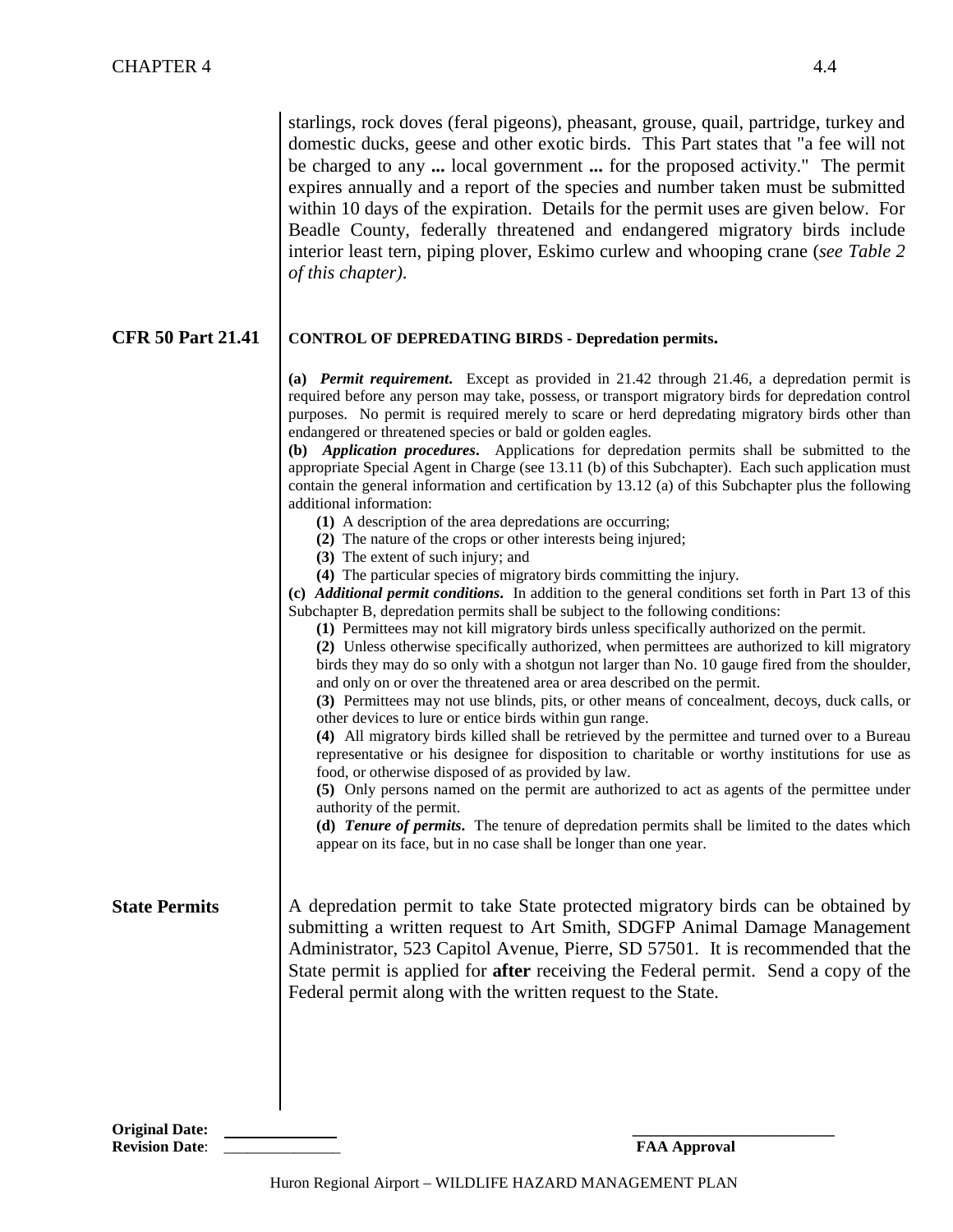| <b>SDCL 41-6-29</b><br><b>State Depredation</b> | Permit to kill animal or bird doing damage -- Animal or bird as property of state -- Disposition<br>Violation a misdemeanor.                                                                                                                                                                                                                                                                                                                                                                                                                                                                                                                                                                                                                                                                                                                                                                                                                                                                                                                                                                                   |
|-------------------------------------------------|----------------------------------------------------------------------------------------------------------------------------------------------------------------------------------------------------------------------------------------------------------------------------------------------------------------------------------------------------------------------------------------------------------------------------------------------------------------------------------------------------------------------------------------------------------------------------------------------------------------------------------------------------------------------------------------------------------------------------------------------------------------------------------------------------------------------------------------------------------------------------------------------------------------------------------------------------------------------------------------------------------------------------------------------------------------------------------------------------------------|
| <b>Permits</b>                                  | If any game animals, game birds, black bears, mountain lions, or wolves are a threat to the public's<br>health, safety, and welfare, or are doing damage to property, the secretary of game, fish and parks<br>may by a written permit authorize a conservation officer, a municipality, or county and their<br>designees, a designee of the department, or the person whose property is being damaged to take or<br>kill any such animals or birds by any methods that may otherwise be prohibited or under any<br>restrictions as the secretary may prescribe in the permit. Any animals or birds so taken or killed are<br>the property of the state and shall be disposed of as provided for in the permit. Any person who<br>violates the conditions of the permit is guilty of a Class 1 misdemeanor.                                                                                                                                                                                                                                                                                                    |
| <b>Migratory Bird</b><br><b>Permits For HON</b> | Although HON has had Federal permits (Appendix D) in the past to take gulls,<br>they have not been renewed. Any inactive permits that are renewed, or any new<br>Federal permits that are aquired to take migratory birds at HON must be renewed<br>annually.                                                                                                                                                                                                                                                                                                                                                                                                                                                                                                                                                                                                                                                                                                                                                                                                                                                  |
| <b>DEPREDATION</b><br><b>ORDER BIRDS</b>        | Both the USFWS and SDGFP allow for some common migratory bird species,<br>under certain circumstances, to be controlled without the requirement of a Federal                                                                                                                                                                                                                                                                                                                                                                                                                                                                                                                                                                                                                                                                                                                                                                                                                                                                                                                                                   |
| <b>(BLACKBIRDS &amp;</b><br><b>CROWS</b> )      | or State permit. Specifically, this includes crows, magpies and all species of<br>blackbirds, grackles and cowbirds. These species can be controlled, without<br>permit, when concentrated in such numbers as to constitute a health hazard or<br>other nuisance.                                                                                                                                                                                                                                                                                                                                                                                                                                                                                                                                                                                                                                                                                                                                                                                                                                              |
| <b>Depredation Order</b>                        | Depredation order for blackbirds, cowbirds, grackles, crows and magpies.                                                                                                                                                                                                                                                                                                                                                                                                                                                                                                                                                                                                                                                                                                                                                                                                                                                                                                                                                                                                                                       |
| for Blackbirds<br>(Federal)                     | A Federal permit shall not be required to control yellow-headed, red-winged,  and Brewer's<br>blackbirds, cowbirds,  crows, and magpies,  when concentrated in such numbers and manner as                                                                                                                                                                                                                                                                                                                                                                                                                                                                                                                                                                                                                                                                                                                                                                                                                                                                                                                      |
| <b>CFR 50 Part 21.43</b>                        | to constitute a health hazard or other nuisance: Provided<br>(a) That none of the birds killed pursuant to this section, nor their plumage, shall be sold or<br>offered for sale, but may be possessed, transported, and otherwise disposed of or utilized.<br>(b) That any person exercising any of the privileges granted by this section shall permit at all<br>reasonable times including during actual operations, any Federal or State game or deputy game<br>agent, warden, protector, or other game law enforcement officer free and unrestricted access<br>over the premises on which such operations have been or are being conducted; and shall<br>furnish promptly to such officer whatever information he may require, concerning said<br>operations.<br>(c) That nothing in this section shall be construed to authorize the killing of such birds contrary to<br>any State laws or regulations; and that none of the privileges granted under this section shall be<br>exercised unless the person possesses whatever permits as may be required for such activities by<br>the State concerned. |
| <b>Original Date:</b><br><b>Revision Date:</b>  | <b>FAA Approval</b>                                                                                                                                                                                                                                                                                                                                                                                                                                                                                                                                                                                                                                                                                                                                                                                                                                                                                                                                                                                                                                                                                            |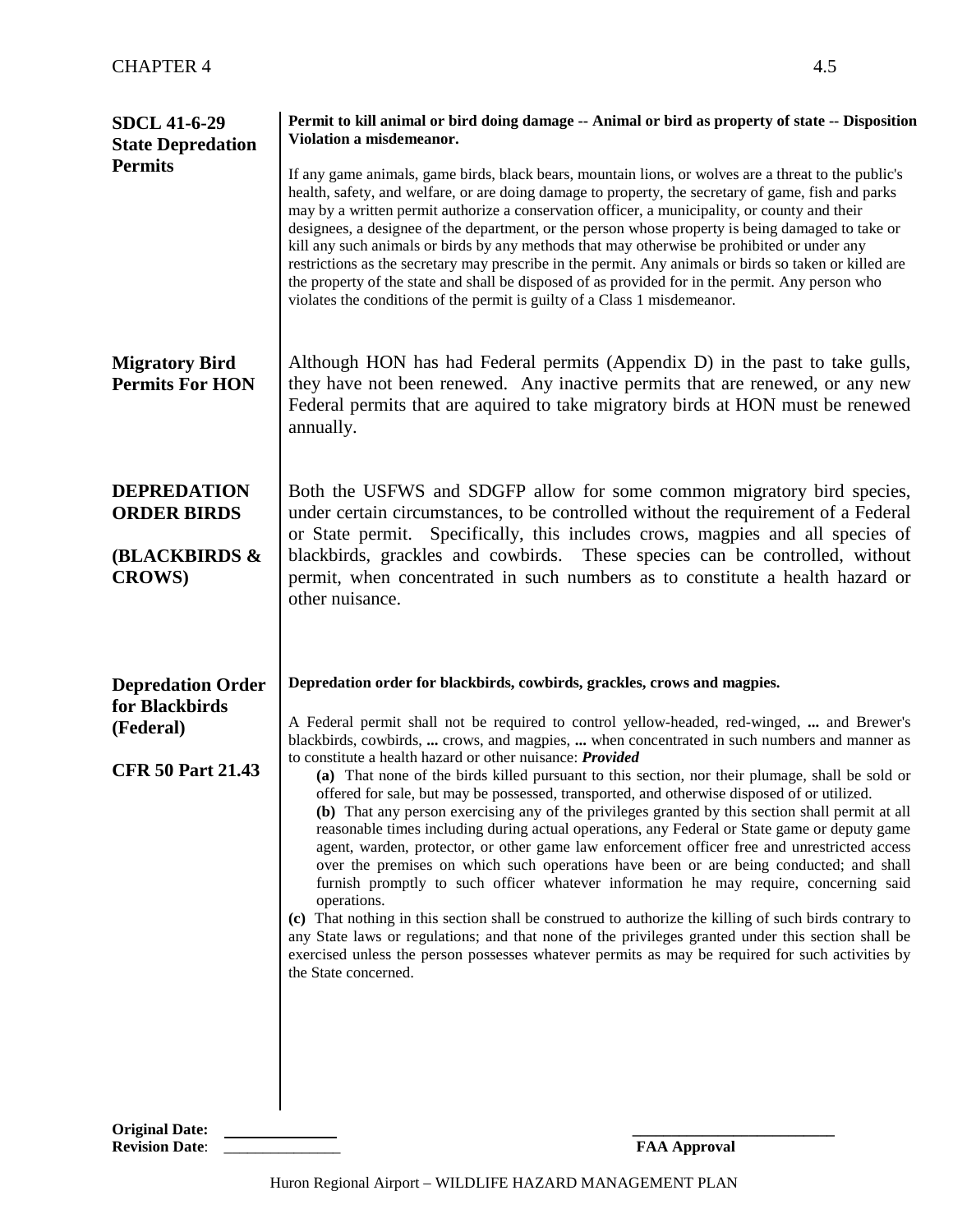| <b>Depredation Order</b>                       | Birds not protected or conditionally protected by chapter.                                                                                                                                                                                                                                                                                                                                                                                                                                                                                                                                                                                                                                                                                                                      |
|------------------------------------------------|---------------------------------------------------------------------------------------------------------------------------------------------------------------------------------------------------------------------------------------------------------------------------------------------------------------------------------------------------------------------------------------------------------------------------------------------------------------------------------------------------------------------------------------------------------------------------------------------------------------------------------------------------------------------------------------------------------------------------------------------------------------------------------|
| for Blackbirds<br>(State)                      | The English or European house sparrow, unbanded undomesticated pigeon (rock dove), and European<br>starling are not included among the birds protected by this chapter. Purple grackle, crow, magpie, bro<br>headed cow bird, red-winged blackbird, Brewers blackbird, rusty blackbird, and the bronzed grackle                                                                                                                                                                                                                                                                                                                                                                                                                                                                 |
| <b>SDCL 41-11-10</b>                           | may be taken when committing or about to commit depredation upon ornamental or shade trees,<br>agricultural crops, livestock or wildlife, or when concentrated in such numbers and manner as to<br>constitute a health hazard or other nuisance.                                                                                                                                                                                                                                                                                                                                                                                                                                                                                                                                |
| <b>GAME</b><br><b>MAMMALS</b>                  | Game mammals are primarily those mammal species that are hunted ( <i>i.e.</i> deer, tree<br>squirrels and cottontails). Currently, the HON area has a large deer population.<br>Deer consistently gain access to the airfield. Once the planned 10 foot perimeter<br>fence is in place, deer on the airfield should be rare. When individual deer or other<br>game mammals habitually find their way onto the airfield, they must be lethally<br>removed. A State permit from SDGFP is required to take these species unless they<br>are taken during regular hunting seasons with legal methods. This permit must be<br>renewed annually.                                                                                                                                      |
| <b>PREDATORS/</b><br><b>VARMINTS</b>           | SDGFP classify several species as predator/varmints. Although many of these<br>species are classified in other categories, the predator/varmint distinction allows<br>property owners to control identified species on their own property without a State<br>permit. SDGFP recognizes that airport personnel, with respect to the<br>predator/varmint classification, can control those species on airport property<br>without a State Permit. The predator/varmint category includes: coyote, gray fox,<br>red fox, skunk, gopher, ground squirrel, chipmunk, jackrabbit, marmot, porcupine,<br>prairie dog, crow, pigeon, house sparrow and starling.                                                                                                                         |
| <b>FURBEARERS</b>                              | Except for those species also classified as predator/varmints by SDGFP, a State<br>permit is required to take these animals. These species include opossum, muskrat,<br>beaver, mink, marten, black-footed ferrets, raccoon, badger, swift fox, bobcat,<br>lynx, weasel, gray wolf, fisher, and black bear. Some of these species can be taken<br>by licensed hunters or trappers during designated seasons while other species are<br>protected and do not have open seasons. South Dakota law allows that raccoons<br>and badgers can be taken at anytime without a permit or license when doing<br>damage around airport buildings. A Federal USFWS permit is only required when<br>it involves a threatened or endangered species such as a black-footed ferret or<br>wolf. |
| <b>NONGAME</b><br><b>MAMMALS</b>               | Nongame mammals are all mammals other than game mammals, furbearers and<br>feral domestic mammals. State permits are not required to take these species when<br>they damage or could damage property. Nongame mammals include: skunks,<br>gophers, ground squirrels, chipmunks, jackrabbits, marmots, porcupines, prairie<br>dogs, and field rodents. Although these species pose only a small risk to aircraft,<br>the predator species (i.e. hawks, coyotes, etc.) they attract is a major concern.                                                                                                                                                                                                                                                                           |
| <b>Original Date:</b><br><b>Revision Date:</b> | <b>FAA Approval</b>                                                                                                                                                                                                                                                                                                                                                                                                                                                                                                                                                                                                                                                                                                                                                             |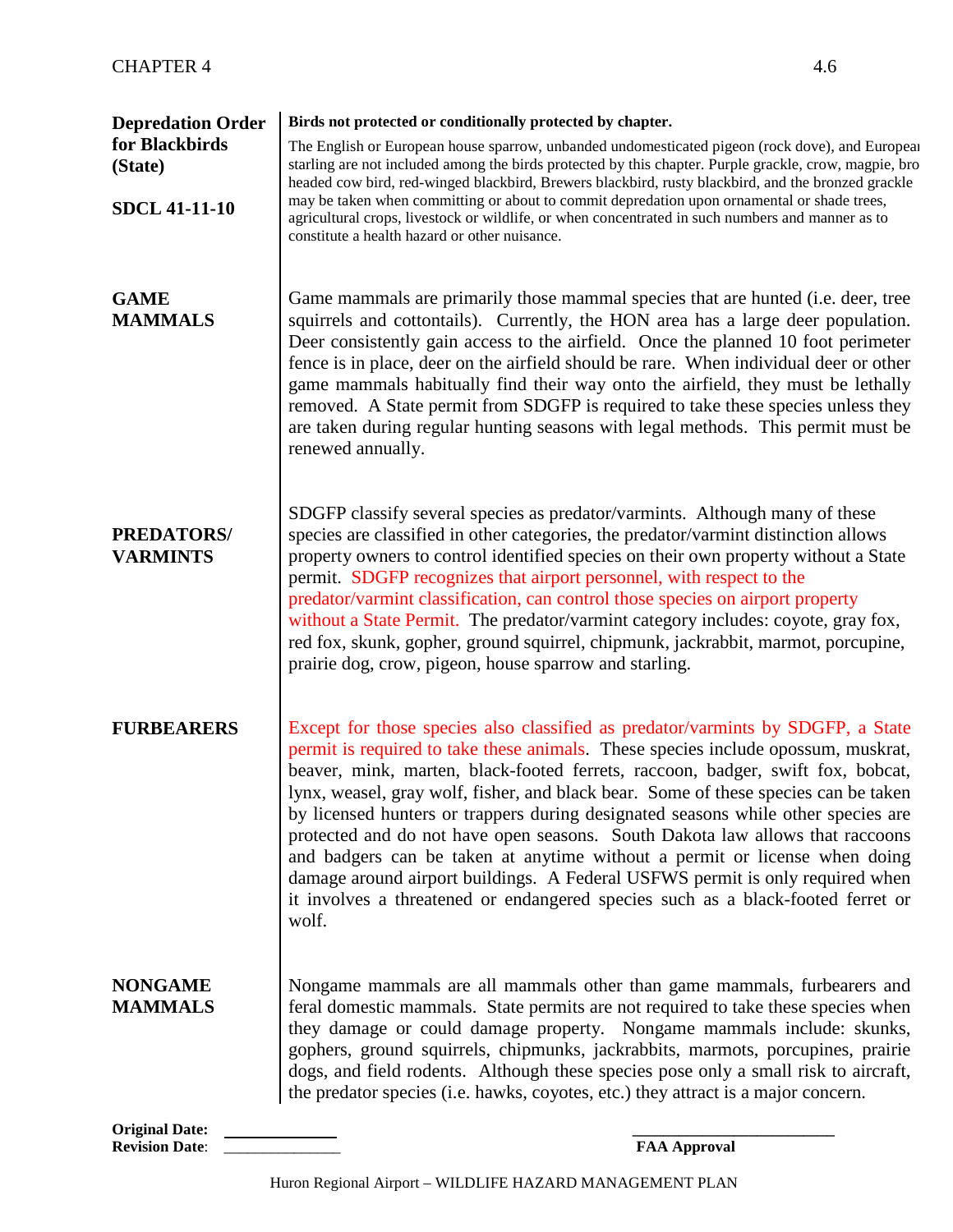|                                                     | Several species of nongame mammals are present at HON and could need to be<br>controlled. Permits are not required to take these species when they damage or<br>could damage property. The nongame mammals that could present problems at<br>HON would be bats, field rodents (i.e. voles, deer mice, etc.) and commensal<br>rodents (house mice and Norway rats).                                                                                                                                                                                                                                                                                                                                                                                                                                                                                                                                                                                                                                                                                                                                                                                                                                                                                                                                                                                 |
|-----------------------------------------------------|----------------------------------------------------------------------------------------------------------------------------------------------------------------------------------------------------------------------------------------------------------------------------------------------------------------------------------------------------------------------------------------------------------------------------------------------------------------------------------------------------------------------------------------------------------------------------------------------------------------------------------------------------------------------------------------------------------------------------------------------------------------------------------------------------------------------------------------------------------------------------------------------------------------------------------------------------------------------------------------------------------------------------------------------------------------------------------------------------------------------------------------------------------------------------------------------------------------------------------------------------------------------------------------------------------------------------------------------------|
| <b>FERAL</b><br><b>DOMESTIC</b><br><b>MAMMALS</b>   | The only species of concern in this category is feral dogs, cats and domestic<br>waterfowl. Currently State and Federal laws do not recognize these species in<br>their laws and a permit is not required to take them. Escaped livestock may also<br>be an occasional hazard. These species are usually handled by the local Animal<br>Control agency or county sheriff. Contact either for assistance with these animals<br>should they be found at HON.                                                                                                                                                                                                                                                                                                                                                                                                                                                                                                                                                                                                                                                                                                                                                                                                                                                                                         |
| <b>REPTILES &amp;</b><br><b>AMPHIBIANS</b>          | Reptiles and amphibians can be attractants to predator species. If any of these<br>species need to be controlled a State permit from SDGFP is required.                                                                                                                                                                                                                                                                                                                                                                                                                                                                                                                                                                                                                                                                                                                                                                                                                                                                                                                                                                                                                                                                                                                                                                                            |
| <b>FULLY</b><br><b>PROTECTED</b><br><b>WILDLIFE</b> | Federal and State Threatened, Endangered and Protected Species.<br>The<br>Endangered Species Act of the U.S. (1966 and amendments, monitored by the<br>USFWS) and SDCL Title 34A (as monitored by SDGFP) protects species<br>potentially threatened with extinction. Specifically, these Acts list animals and<br>plants as <b>endangered</b> (any species or subspecies which is in danger of extinction<br>throughout all or a significant portion of its range) or <b>threatened</b> (any species or<br>subspecies which is in danger of becoming an endangered species within the<br>foreseeable future throughout or over a significant portion of its range). Once<br>listed, these species cannot be taken or harassed without a special permit. Eagles<br>are also afforded protection under the U.S. Eagle Protection Act. In South Dakota,<br>several additional species are given special protection by being designated as State<br>endangered or threatened. If a significant hazard exists with a listed species that is<br>jeopardizing air safety, USFWS or SDGFP, depending on the species involved,<br>will be contacted for assistance. Only personnel from these agencies or their<br>agents (e.g., WS) can get a permit to alleviate a problem. Table 2 lists the species<br>for Pennington County that are in this category. |
| <b>EAGLE PERMITS</b>                                | Eagles are protected under the Eagle Protection Act and require their own permit,<br>and are therefore, not included under the Migratory Bird Permit. South Dakota has<br>designated bald and golden eagles as fully protected in South Dakota. If a<br>significant hazard exists with a listed species that is jeopardizing air safety,<br>USFWS and SDGFP will be contacted for assistance.                                                                                                                                                                                                                                                                                                                                                                                                                                                                                                                                                                                                                                                                                                                                                                                                                                                                                                                                                      |
| <b>Original Date:</b><br><b>Revision Date:</b>      | <b>FAA Approval</b>                                                                                                                                                                                                                                                                                                                                                                                                                                                                                                                                                                                                                                                                                                                                                                                                                                                                                                                                                                                                                                                                                                                                                                                                                                                                                                                                |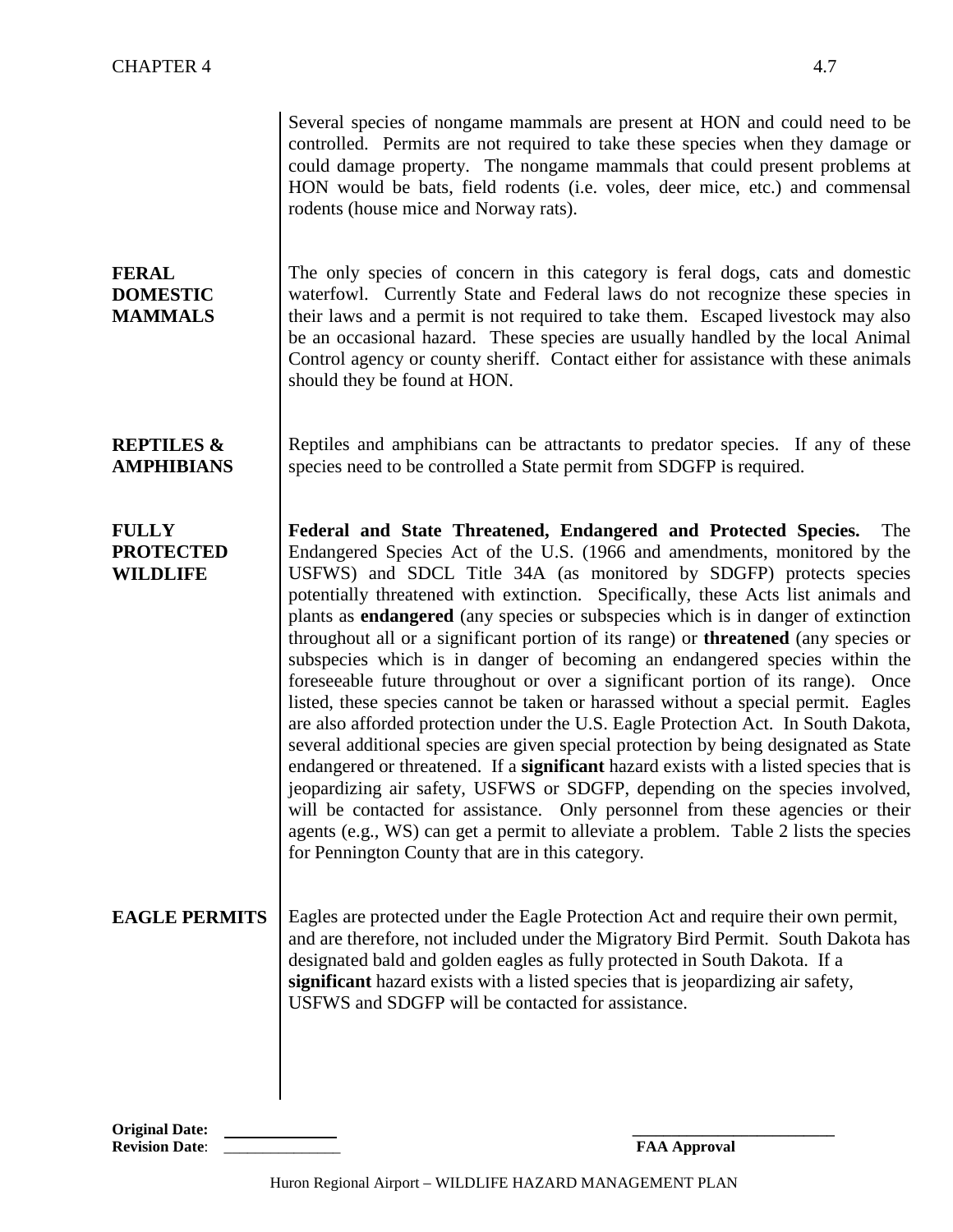| <b>CFR 50</b>       | <b>EAGLE PERMITS - Permits to take depredating eagles.</b>                                                                                                                                    |
|---------------------|-----------------------------------------------------------------------------------------------------------------------------------------------------------------------------------------------|
| <b>PART 22.23</b>   | The Director may, upon receipt of an application and in accordance with the issuance criteria of<br>this section, issue a permit authorizing the taking of depredating bald or golden eagles. |
|                     | (a) Application procedure. Applications for permits to take depredating bald or golden eagles                                                                                                 |
|                     | shall be submitted to the appropriate Special Agent in Charge (See: Part 13). Each application                                                                                                |
|                     | must contain the general information and certification required by Part 13.12(a) plus the                                                                                                     |
|                     | following additional information:                                                                                                                                                             |
|                     | (1) Species and number of eagles proposed to be taken;                                                                                                                                        |
|                     | (2) Location and description of property where taking is proposed;                                                                                                                            |
|                     | (3) Inclusive dates for which permit is requested;                                                                                                                                            |
|                     | (4) Method of taking proposed;                                                                                                                                                                |
|                     | (5) Kind and number of livestock or domestic animals owned by the applicant;                                                                                                                  |
|                     | (6) Kind and amount of alleged damaged; and                                                                                                                                                   |
|                     | (7) Name, address, age, and business relationship with applicant of any person the                                                                                                            |
|                     | applicant proposes to act for him as his agent in the taking of such eagles.                                                                                                                  |
|                     | (b) <i>Additional permit conditions</i> . In addition to the general permits set forth in Part 13,                                                                                            |
|                     | permits to take depredating bald and golden eagles shall be subject to the following conditions:                                                                                              |
|                     | (1) Bald and golden eagles may be taken under permit by firearms, traps, or other suitable                                                                                                    |
|                     | means except by poison or from aircraft;                                                                                                                                                      |
|                     | (2) The taking of eagles under permit may be done only by the permittee or his agents<br>named in the permit;                                                                                 |
|                     | (3) Any eagle taken under authority of such permit will be promptly turned over to a                                                                                                          |
|                     | Service agent or other game law enforcement officer designated in the permit; and                                                                                                             |
|                     | (4) In addition to any reporting requirement set forth in the permit, the permittee shall                                                                                                     |
|                     | submit a report of activities conducted under the permit to the Special Agent in Charge                                                                                                       |
|                     | within 10 days following the completion of the taking operations or the expiration of the                                                                                                     |
|                     | permit whichever occurs first.                                                                                                                                                                |
|                     | (c) <i>Issuance criteria</i> . The Director shall conduct an investigation and not issue a permit to                                                                                          |
|                     | take depredating bald or golden eagles unless he has determined that such taking is compatible                                                                                                |
|                     | with the preservation of the bald or golden eagle. In making such determination the Director<br>shall consider the following:                                                                 |
|                     | (1) The direct or indirect effect which issuing such permit would be likely to have upon                                                                                                      |
|                     | the wild population of bald or golden eagles;                                                                                                                                                 |
|                     | (2) Whether there is evidence to show that bald or golden eagles have in fact become                                                                                                          |
|                     | seriously injurious to wildlife or to agriculture or other interests in the particular locality to                                                                                            |
|                     | be covered by the permit, and the injury complained of is substantial; and                                                                                                                    |
|                     | (3) Whether the only way to abate the damage caused by the bald or golden eagle is to                                                                                                         |
|                     | take some or all of the offending birds.                                                                                                                                                      |
|                     | (d) Tenure of permits. The tenure of any permit to take bald or golden eagles for                                                                                                             |
|                     | depredation control purposes shall be that shown on the face thereof, and shall in no case be longer                                                                                          |
|                     | than 90 days from date of issue.                                                                                                                                                              |
|                     |                                                                                                                                                                                               |
| HABITAT             | USFWS and SDGFP are responsible for species conservation and recovery plans.                                                                                                                  |
|                     |                                                                                                                                                                                               |
| <b>CONSERVATION</b> | This includes the identification of critical habitat when it is associated with the                                                                                                           |
|                     | decline of a species. Habitat alterations and developments can be banned in areas                                                                                                             |
|                     | where critical habitat has been designated or where such changes could                                                                                                                        |
|                     | conceivably result in the inadvertent take of an endangered species.<br>Airport                                                                                                               |
|                     | projects, however, may be completed with the appropriate mitigation measures.                                                                                                                 |
|                     | Consultation with USFWS or SDGFP biologists will determine this.                                                                                                                              |
|                     |                                                                                                                                                                                               |
|                     |                                                                                                                                                                                               |
|                     |                                                                                                                                                                                               |
|                     |                                                                                                                                                                                               |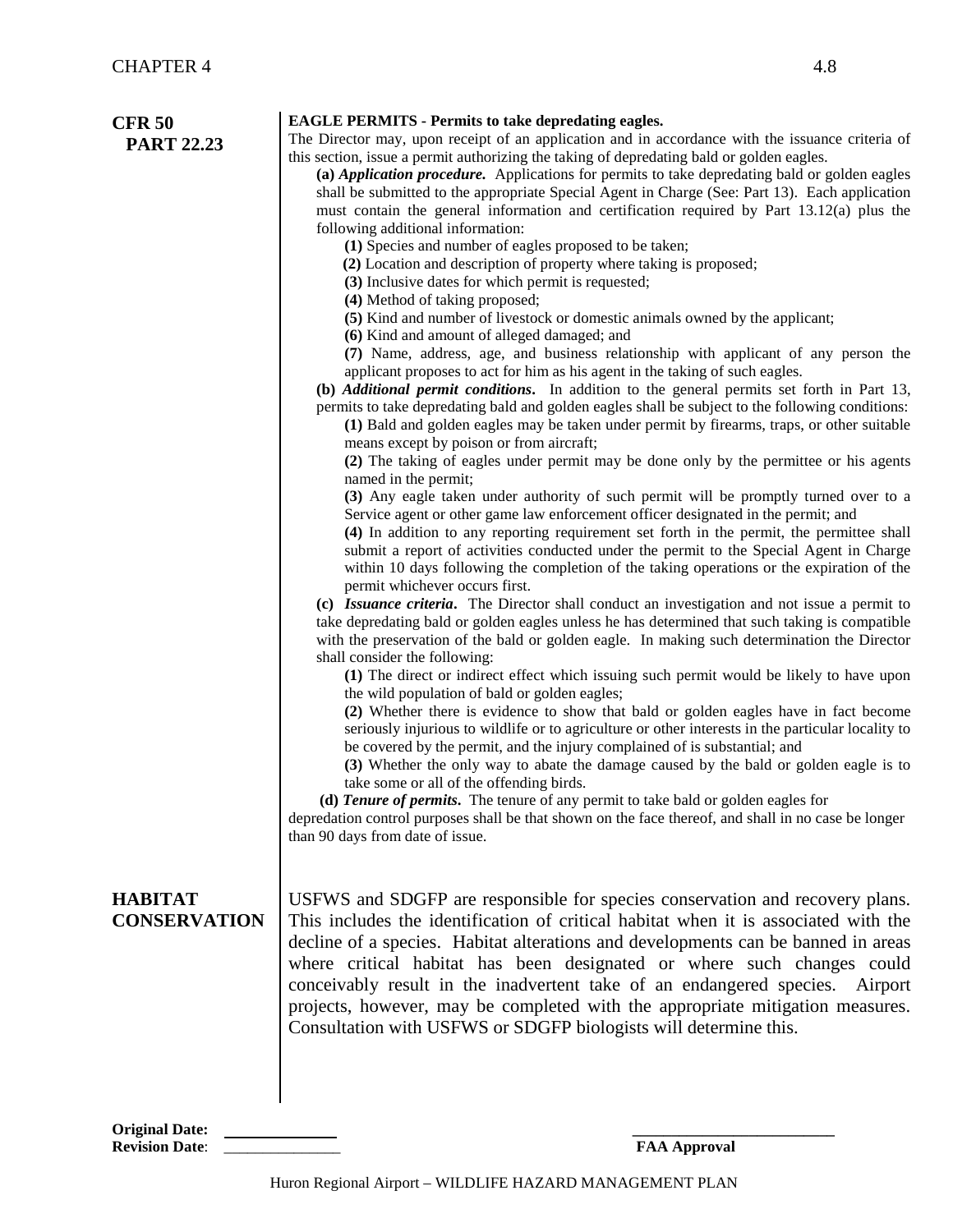| <b>WETLANDS</b><br><b>MITIGATION</b>               | Wetland modifications may require permits from various agencies such as the<br>USFWS, U.S. Army Corps of Engineers (USCOE), SDGFP, and/or South Dakota<br>Department of Environment and Natural Resources (DENR), any of which may<br>require mitigation before proceeding. In accordance with 40 CFR 1505.3, the<br>FAA has outlined a series of procedures for mitigating major impacts resulting<br>from project development.                                                                                                                                                                                                                                                                                                                                                                                                                                                                                                                                                                                                                                               |
|----------------------------------------------------|--------------------------------------------------------------------------------------------------------------------------------------------------------------------------------------------------------------------------------------------------------------------------------------------------------------------------------------------------------------------------------------------------------------------------------------------------------------------------------------------------------------------------------------------------------------------------------------------------------------------------------------------------------------------------------------------------------------------------------------------------------------------------------------------------------------------------------------------------------------------------------------------------------------------------------------------------------------------------------------------------------------------------------------------------------------------------------|
| <b>ENDANGERED</b><br><b>SPECIES</b><br><b>LIST</b> | USFWS and SDGFP keep updated lists of endangered and threatened species.<br>SDGFP keeps a current listing of State and Federally endangered, threatened and<br>found<br>sensitive<br>species<br>that<br>be<br>the<br>can<br>internet<br>on<br>at<br>http://www.sdgfp.info/Wildlife/Diversity/TES.htm. Wildlife control personnel at<br>HON need to be familiar with these species and their potential occurrence at the<br>airport (Table 2). Some of these species may present hazards to air traffic at HON,<br>and permits are required to harass them. In most cases, permits will not be given<br>to lethally remove threatened and endangered species. HON wildlife control<br>personnel will be able to identify these species and will have the appropriate<br>permits to haze them when necessary. Habitat critical to these species is also<br>regulated by the USFWS or SDGFP and can have an affect on habitat modification<br>plans to reduce wildlife hazards, but HON is unlikely to be adversely affected by<br>these regulations due to the species involved. |

**Table 2. Endangered, Threatened and Protected Species in South Dakota.** There are many species of animals in South Dakota that are listed as Threatened, Endangered, Candidate, or Sensitive by the Federal and/or State Government. Below is a list of each of these species (plants excluded), their status as of (9/2/2008), and potential occurrence in Beadle County. This list is dynamic with new species being added or removed periodically, therefore, it should be reviewed and updated at least once per year to ensure compliance with Federal and State wildlife regulations.

| <b>COMMON NAME</b>  | <b>SCIENTIFIC NAME</b>    | <b>STATE</b><br><b>STATUS</b> | <b>FEDERAL</b><br><b>STATUS</b> | <b>HON</b> |
|---------------------|---------------------------|-------------------------------|---------------------------------|------------|
|                     | <b>BIRDS</b>              |                               |                                 |            |
| American dipper     | Cinclus mexicanus         | T                             |                                 |            |
| Bald eagle          | Haliaeetus leucocephalus  | T                             |                                 | H          |
| Golden eagle        | <b>Aquila chrysaetos</b>  |                               | Protected                       | H          |
| Eskimo curlew       | <b>Numenius borealis</b>  | E                             | E                               | H          |
| Interior least tern | Sterna antillarum         | E                             | E                               | H          |
| Piping plover       | <b>Charadrius melodus</b> | T                             | T                               | H          |
| Peregrine falcon    | <b>Falco peregrinus</b>   | E                             |                                 | H          |
| Osprey              | <b>Pandion haliaetus</b>  | T                             |                                 | H          |
| Whooping crane      | Grus americana            | E                             | E                               | H          |
| <b>MAMMALS</b>      |                           |                               |                                 |            |
| Gray wolf           | <b>Canis Lupus</b>        |                               | E                               | H          |
| <b>Black</b> bear   | <b>Ursus americanus</b>   | T                             |                                 |            |
| Mountain lion       | <b>Felis</b> concolor     | T                             |                                 | H          |
| River otter         | Lutra canadensis          | T                             |                                 | H          |

**Original Date: Revision Date**: \_\_\_\_\_\_\_\_\_\_\_\_\_\_\_ **FAA Approval**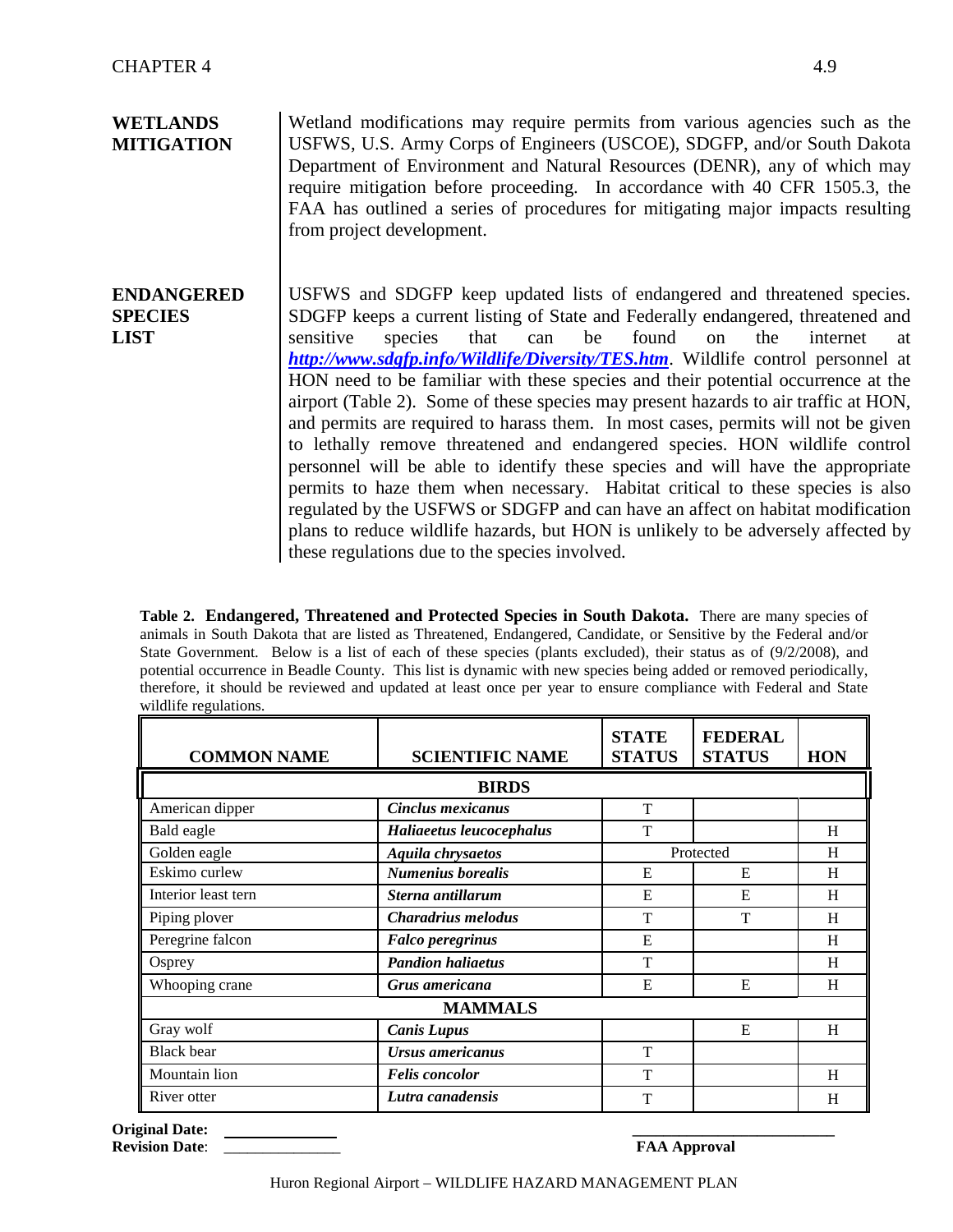| <b>COMMON NAME</b>      | <b>SCIENTIFIC NAME</b>         | <b>STATE</b><br><b>STATUS</b> | <b>FEDERAL</b><br><b>STATUS</b> | <b>HON</b> |
|-------------------------|--------------------------------|-------------------------------|---------------------------------|------------|
| Swift fox               | Vulpes velox                   | T                             |                                 |            |
| Black-footed ferret     | Mustela nigripes               | E                             | E                               |            |
| Gray Wolf               | <b>Canis</b> lupus             |                               | E                               | H          |
|                         | <b>REPTILES AND AMPHIBIANS</b> |                               |                                 |            |
| Lined snake             | <b>Tropidoclonion lineatum</b> | E                             |                                 |            |
| Eastern hognosed snake  | <b>Heterodon platirhinos</b>   | T                             |                                 |            |
| False map turtle        | Graptemys pseudogeographica    | T                             |                                 |            |
|                         | <b>FISH</b>                    |                               |                                 |            |
| Pallid sturgeon         | Scaphirhynchus albus           | E                             | E                               |            |
| <b>Banded killifish</b> | <b>Fundulus diaphanus</b>      | E                             |                                 |            |
| Finescale dace          | Phoxinus neogaeus              | E                             |                                 |            |
| <b>Blacknose</b> shiner | Notropis heterolepis           | E                             |                                 |            |
| Topeka shiner           | Notropis topeka                |                               | E                               | H          |
| Sturgeon chub           | $\overline{Hybops}$ is gelida  | T                             |                                 |            |
| Sicklefin chub          | Macrhpobsis meeki              | E                             |                                 |            |
| Northern redbelly dace  | <b>Phoxinus</b> eos            | T                             |                                 |            |
| Longnose sucker         | Catostomus catostomus          | T                             |                                 |            |
| Pearl dace              | Semotilus margarita            | T                             |                                 |            |
| <b>INVERTEBRATES</b>    |                                |                               |                                 |            |
| American burying beetle | Nicrophorus americanus         |                               | E                               | H          |
| Scaleshell              | Leptodea leptodon              |                               | E                               |            |
| Higgins Eye             | Lampsilis higginsii            |                               | E                               |            |
| Dakota skipper          | Hesperia dacotae               |                               | $\mathcal{C}$                   |            |

**E** - Endangered **PE** - Proposed Endangered **H** - May occur in Beadle County

**T** - Threatened **PT** – Proposed Threatened **C** - Candidate

### **PESTICIDE APPLICATOR LICENSE**

Certified Pesticide Operators are the only personnel that will be allowed to use **restricted-use** pesticides for the removal of blackbirds, starlings, rodents, rabbits, insects, earthworms, and weeds. To obtain the necessary license for pesticide application, a person must pass an exam administered by the SDDA. All personnel that use restricted-use chemicals will obtain a pesticide applicator's license or be under the direct supervision of an applicator. All HON personnel using pesticides will strictly adhere to the pesticide label and will follow U.S. EPA, SDDA, and Beadle County guidelines.

**Original Date: Revision Date**: \_\_\_\_\_\_\_\_\_\_\_\_\_\_\_ **FAA Approval**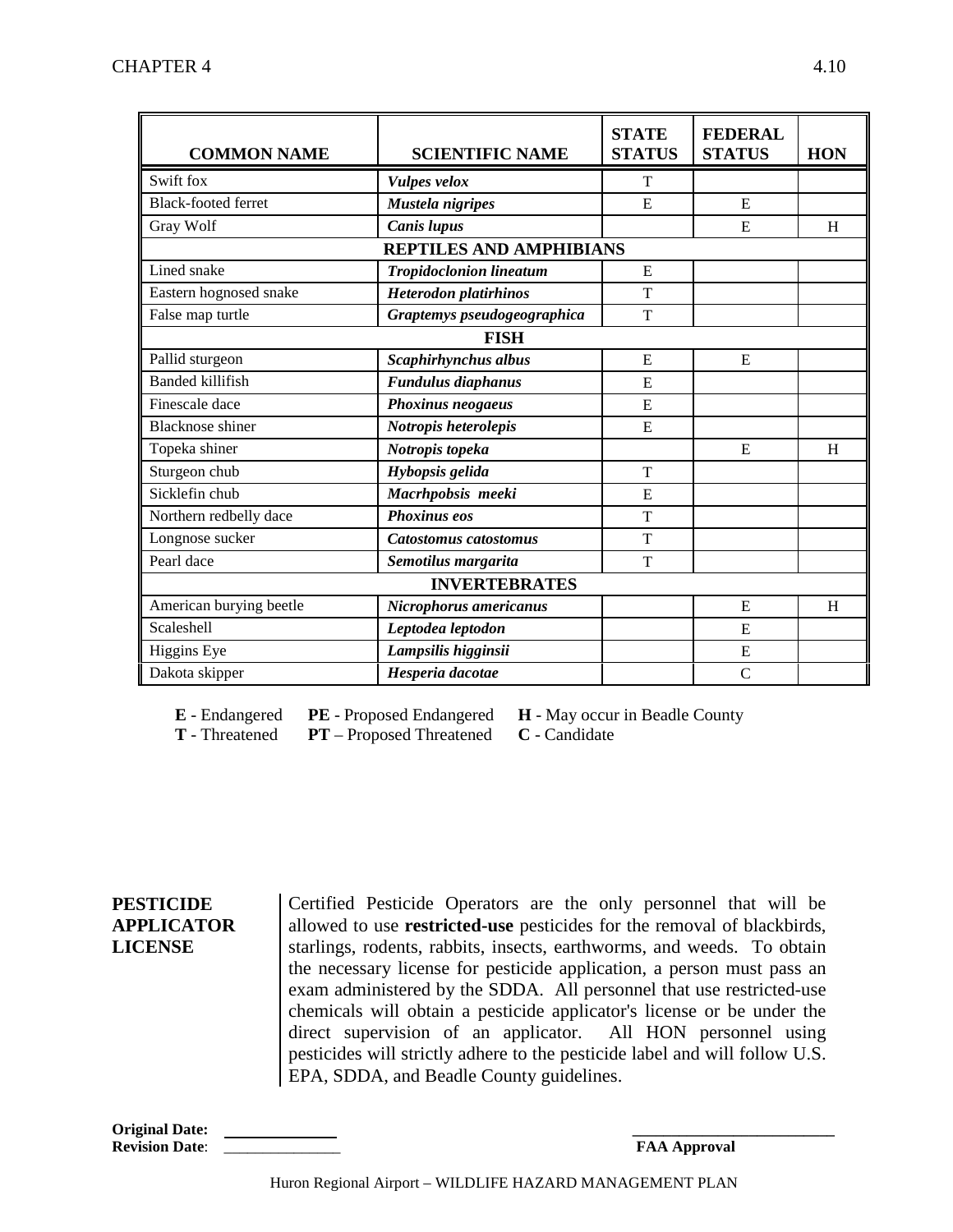### CHAPTER 4 4.11

 **Approval**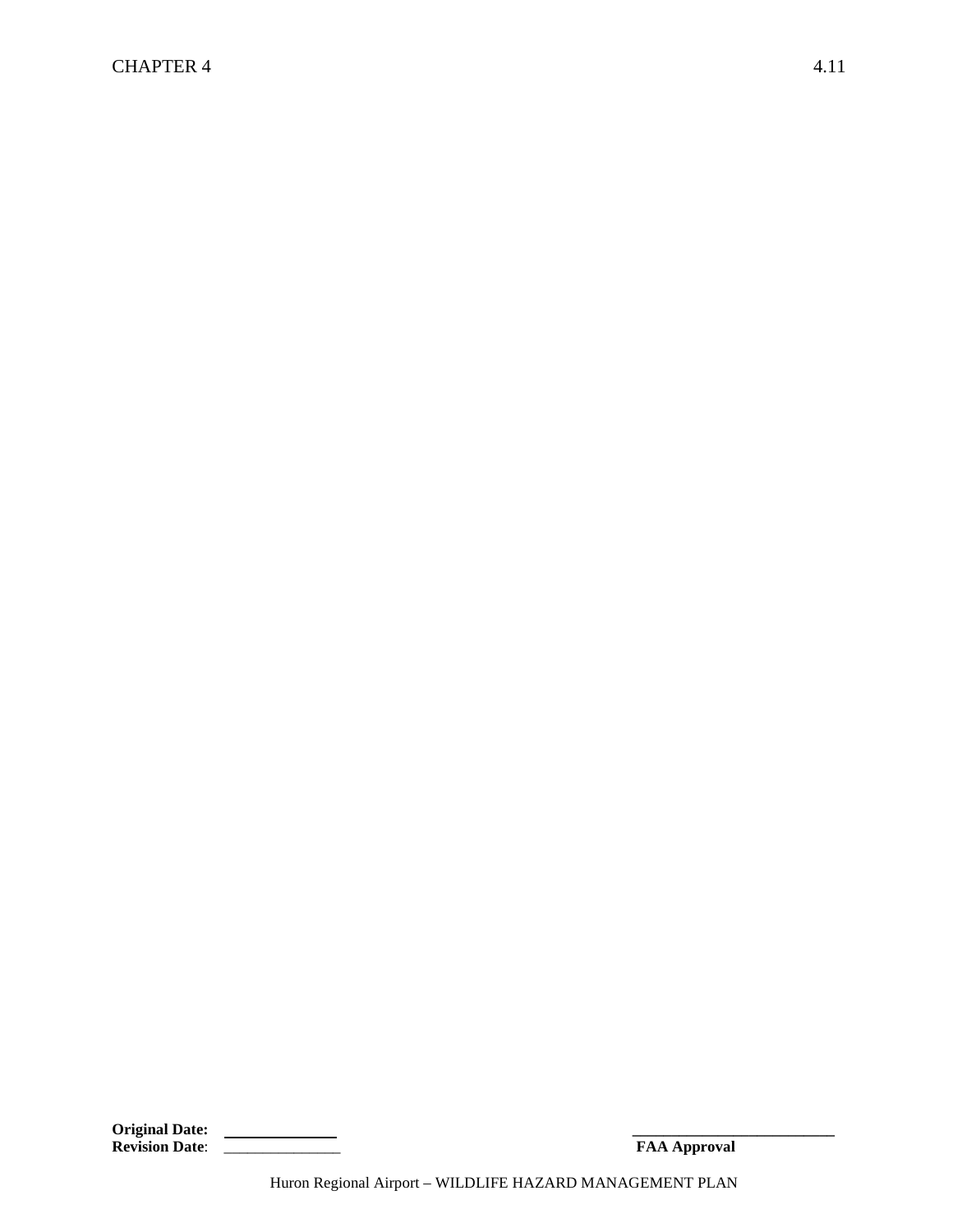Τ

### **5 – RESOURCES**

| <b>OVERVIEW</b>                                | Habitat Management and wildlife control supplies can be purchased<br>from several companies that are listed in Appendix K. Some supplies<br>will be on hand at HON for use by trained personnel.                                                                                                                                                                                                                                                         |
|------------------------------------------------|----------------------------------------------------------------------------------------------------------------------------------------------------------------------------------------------------------------------------------------------------------------------------------------------------------------------------------------------------------------------------------------------------------------------------------------------------------|
| <b>AIRPORT</b><br><b>SUPPLIES</b>              | Supplies that will be kept stocked as needed at HON include:<br>15mm pistol launchers<br>1.<br>2. Bird bangers<br>3. Screamers<br>4. Shell crackers<br>5. 12 gauge shotgun and ammunition<br>6. Applicable field guide for bird identification<br>7. Professional quality binoculars<br>8. Catch pole (airfield only)<br>9. Dog live traps (airfield only)<br>10. Raccoon live traps<br>11. Rat/mouse snap traps<br>12. Latex gloves<br>13. Garbage bags |
| WILDLIFE<br><b>CONTROL</b><br><b>PERSONNEL</b> | Wildlife control personnel (Airport Duty Managers and Airport<br>Maintenance personnel) will be equipped with a truck capable of<br>operating on the airfield and will be stocked with the necessary supplies<br>to allow an immediate response to wildlife hazards. They will operate<br>within the AOA movement areas in accordance with FAA regulations.                                                                                              |
| <b>PESTICIDES</b>                              | The maximum amount of pesticides kept on hand will be determined by<br>the shelf-life and reordered as needed. Stored supplies should be kept at<br>a minimum to meet current needs. Wildlife and rodent control on HON<br>may be contracted out if the problem becomes too severe for the airport<br>to handle.                                                                                                                                         |
| <b>USDA-WS</b><br><b>ASSISTANCE</b>            | Some supplies such as starling traps, vertebrate pesticides and chemical<br>capturing agents may be available through WS for conducting control<br>operations.<br>Some control methods such as alpha chloralose are<br>restricted to certified WS personnel.                                                                                                                                                                                             |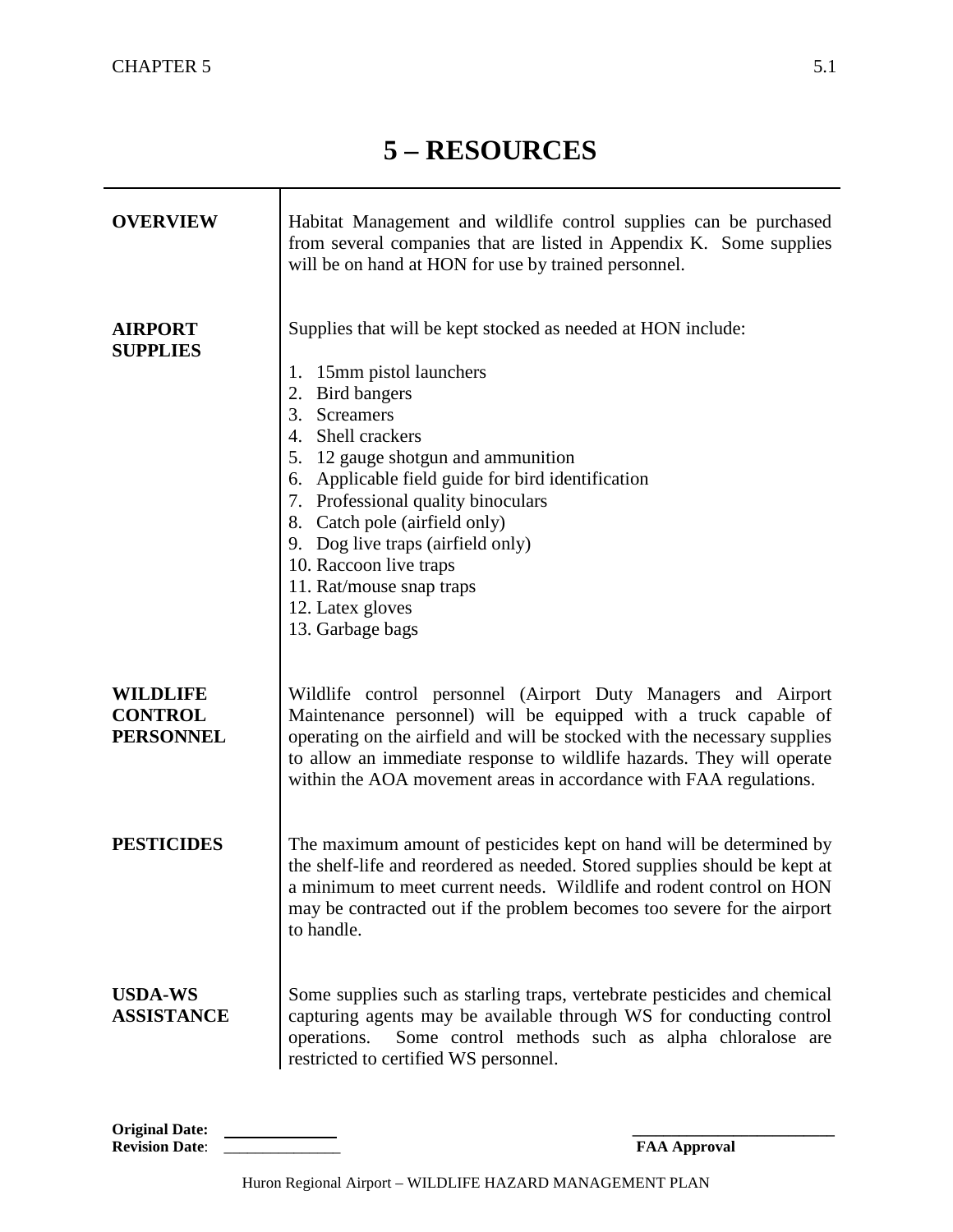### **OVERVIEW** Wildlife that is identified as hazardous during and after the completion of the recommended habitat modifications will be controlled with direct control techniques that are effective, feasible, and legal. Following are wildlife control procedures most commonly used to control wildlife species at HON. While this section provides a general summary of available techniques, it is by no means a comprehensive listing of all methods. Situations surrounding wildlife hazards at airports are extremely variable, therefore, it is essential to adopt a flexible, innovative, and adaptive approach to managing wildlife hazards. Wildlife identification guides and handbooks will be available for use by wildlife control personnel at HON. **BIRD CONTROL** Several species of birds are present at HON and represent the most significant strike hazard. Although waterfowl and hawks are of primary concern, other migratory species and juvenile birds may also constitute unusual wildlife hazards because of their general unfamiliarity with the airport environment. Much of this chapter is devoted to methods that may be used to haze birds from the airport, but as previously stated, dispersal methods are not limited only to methods discussed herein. If properly applied, however, these techniques will reduce most hazards involving species of concern at the airport. HON has a "no tolerance" policy for ducks, geese, hawks and gulls. These species will be hazed whenever they are seen on or approaching the airfield. Other birds will be hazed from the airfield whenever they are present in areas or in numbers as to create a hazard. Lethal techniques will be used to reinforce hazing when necessary. **MAMMAL CONTROL** Hazards involving the majority of mammalian species at HON can be reduced by applying habitat modifications and exclusionary devices. With the possible exception of coyotes and fox, larger mammals such as deer will be precluded from using the airfield by fencing, but smaller mammals exist on the airfield in moderate to high densities, providing an attraction to larger predators and hawks. HON will monitor the 10 foot perimeter fence (when installed) seasonally, or more often if necessary. Any holes, burrows or damage will be filled or repaired as necessary to exclude wildlife. A 2 foot apron will be attached to the bottom of the fence, where necessary, to prevent deer and medium sized mammals from crawling or digging under the fence. Deer that do gain access to the airfield will be herded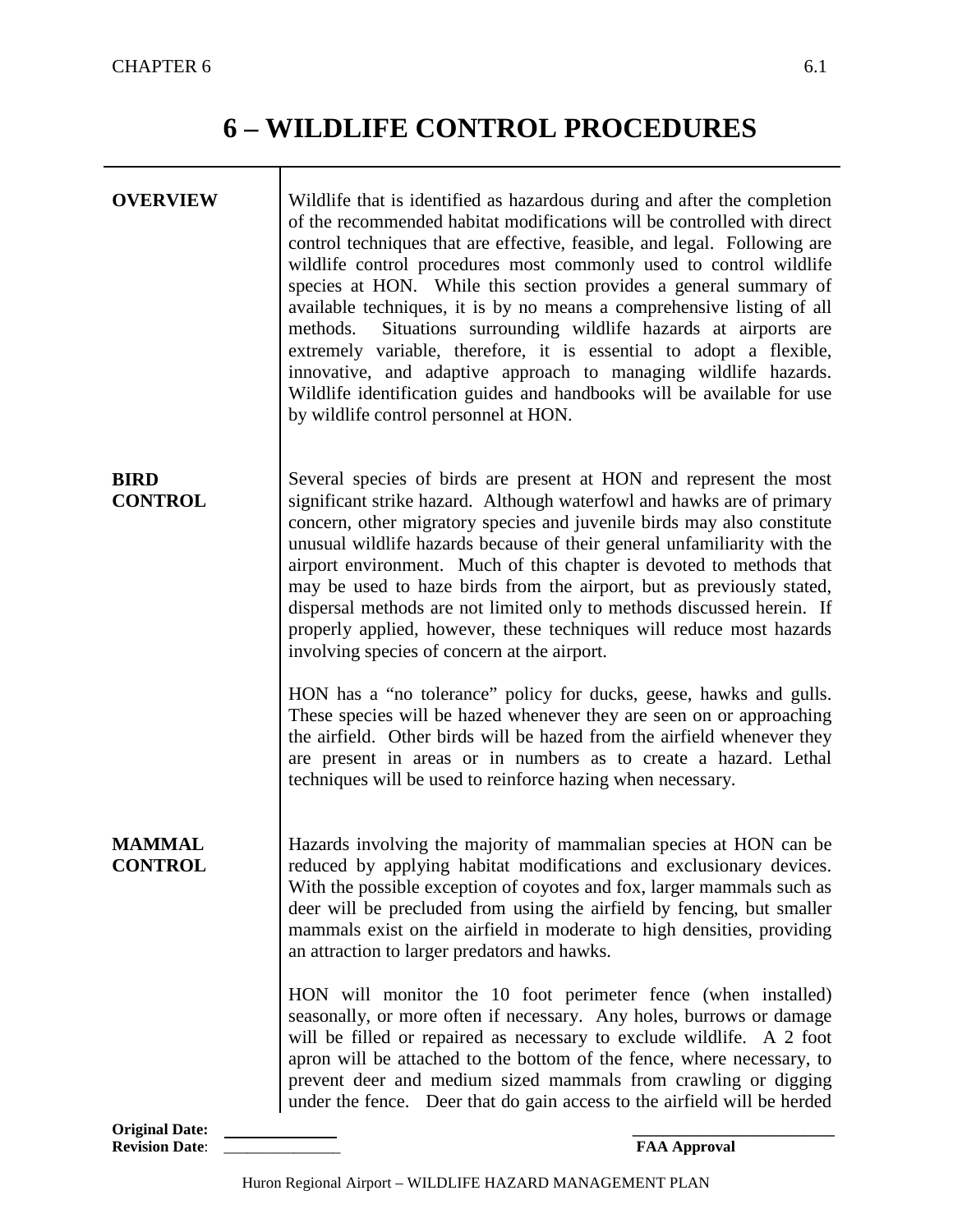out through an open gate or shot, as soon as logistically possible.

Spotlighting at night for deer, jackrabbits, skunk, badger, raccoon and other medium sized mammals will be done on a regular basis. Any animal observed will be shot or removed from the airfield by appropriate methods.

#### **WILDLIFE CONTROL PERSONNEL**

Wildlife control personnel at HON consist of Airport Duty Managers with supplemental support provided as needed by Airport Maintenance personnel. These control personnel will monitor and respond to wildlife hazards on the airfield and coordinate their activities through the Wildlife Coordinator. They will be trained in wildlife identification, proper control techniques, and safe operations as outlined in Chapter 7. The crew will have a radio-equipped vehicle and adequate wildlife control materials. When conducting wildlife control activities in the AOA, HON personnel will operate in accordance with FAA regulations. They will also be responsible for conducting routine runway sweeps at least 2 times per day, recording any dead animals found from strikes on Form 5200-7 (Appendix B) or other wildlife-related activities (e.g., notable hazards, animals killed or dispersed, unusual wildlife behavior, etc.) on the **Wildlife Activity Log** (Appendix C). Completed forms will be forwarded to the Wildlife Coordinator for review.

#### **WILDLIFE CONTROL**

Each wildlife hazard that develops will be analyzed by wildlife control personnel to determine a practical solution. The initial response for most species will be hazing (frightening devices), followed by population control methods when necessary. A primary key to successful wildlife control is persistence and innovation on the part of the employees involved. Personnel will need to select techniques according to their biological, sociological, economical, and political effectiveness. Most control techniques retain their effectiveness if they are used infrequently and in conjunction with other methods. Some methods such as pesticides or leg-hold traps are only effective and legal for specific species and situations. Other techniques are much more readily available and easy to use. The method(s) chosen will depend largely on the situation and the species involved. Personnel involved in direct control should be aware of potential diseases wildlife can carry and take appropriate precautions.

#### **USDA-WS ASSISTANCE**

The Airport will consult with WS to assist as needed with wildliferelated activities at HON.

| <b>Original Date:</b> |                     |
|-----------------------|---------------------|
| <b>Revision Date:</b> | <b>FAA Approval</b> |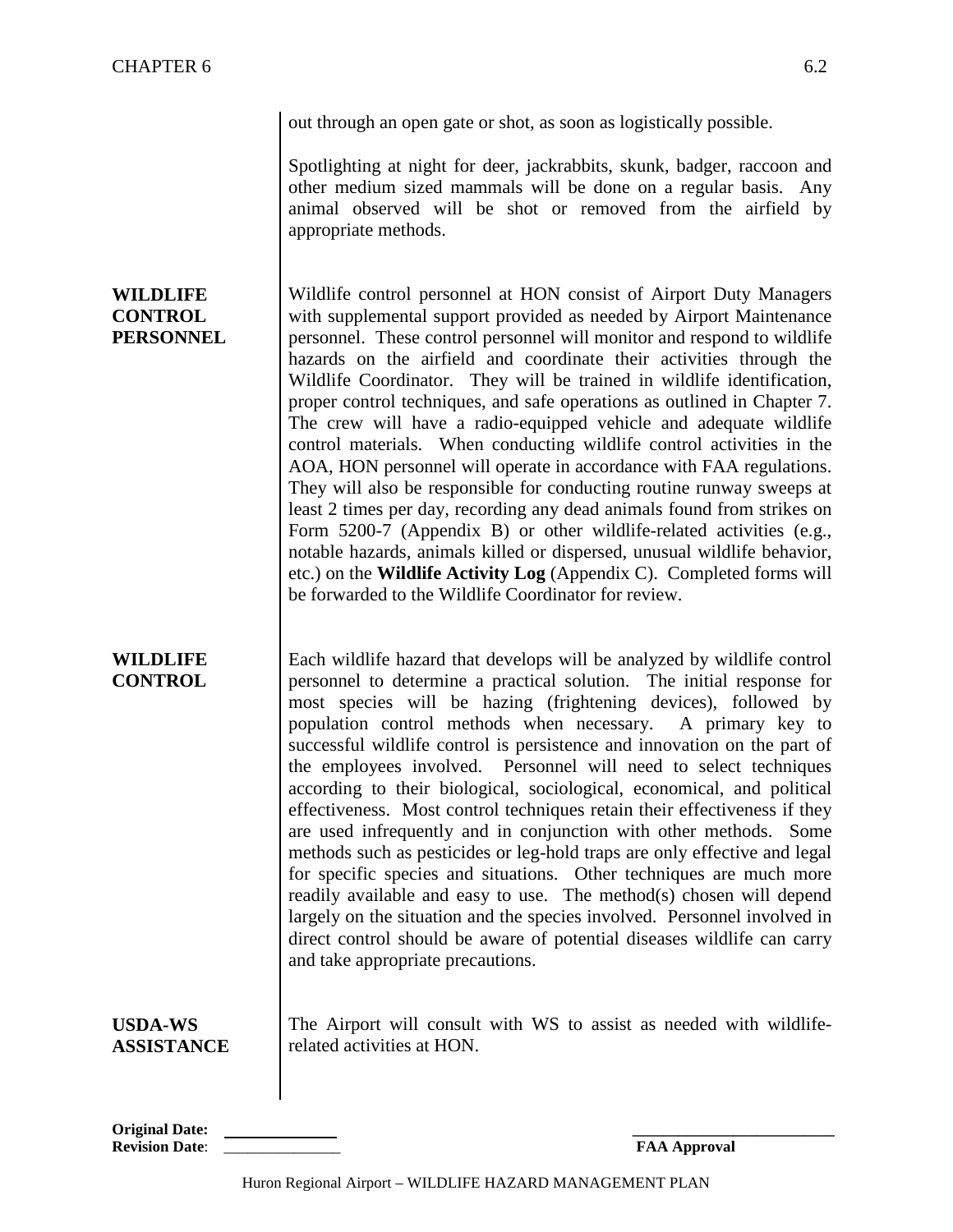| <b>ANIMAL</b><br><b>CONTROL</b><br><b>ASSISTANCE</b> | Huron's Animal Control can assist HON with free-roaming dogs and<br>cats. If a dog is seen on the airfield, they should be contacted for<br>assistance. If the animal poses an immediate threat to aviation, wildlife<br>control personnel should attempt to catch, disperse or shoot it.                                                                                                                                                                                                                                                                                                                                                                              |
|------------------------------------------------------|------------------------------------------------------------------------------------------------------------------------------------------------------------------------------------------------------------------------------------------------------------------------------------------------------------------------------------------------------------------------------------------------------------------------------------------------------------------------------------------------------------------------------------------------------------------------------------------------------------------------------------------------------------------------|
| PART A                                               | <b>AUDITORY FRIGHTENING TECHNIQUES</b>                                                                                                                                                                                                                                                                                                                                                                                                                                                                                                                                                                                                                                 |
| <b>OVERVIEW</b>                                      | Frightening or harassment techniques - hazing - can quickly repel birds<br>and mammals from problem areas for short term relief.<br>These<br>techniques will only be used as needed so they retain their effectiveness.                                                                                                                                                                                                                                                                                                                                                                                                                                                |
| <b>PYROTECHNICS</b>                                  | Pyrotechnics are non-lethal, fast burning or explosive devices such as<br>bird bangers and screamers, cracker shells, rockets, and flares used to<br>These will only be used by personnel trained and<br>deter wildlife.<br>certified in their use (Chapter 7).                                                                                                                                                                                                                                                                                                                                                                                                        |
| 15mm Launcher<br>& Cartridges                        | Bird banger, screamer, and screamer-banger rocket cartridges are shot<br>from a launcher similar to a starter pistol. Bangers travel about 40 yards<br>and blow up. Screamers travel up to 100 yards, making noise the entire<br>time. Screamer-banger rockets travel about 300 yards, make noise and<br>These cartridges are generally effective for controlling<br>blow up.<br>wildlife and can be launched using a 15mm pistol launcher, the easiest<br>of all pyrotechnics to use. All trained wildlife control personnel at HON<br>will have 15mm pistols, and banger/screamer cartridges available to<br>anybody who may be responsible for dispersing wildlife. |
| <b>Cracker Shells</b>                                | Cracker shells are shot from a 12-gauge shotgun, travel about 100 yards,<br>and blow up. The barrel needs to be checked for obstructions after each<br>firing because the wad can get stuck and cause the next shell to blow up<br>in the barrel. Cracker shells are not recommended for general use in<br>each vehicle because of the problems they can present, but the principle<br>dispersal personnel may find cracker shells useful because of their<br>increased range.                                                                                                                                                                                         |
| <b>Safety</b>                                        | When using pyrotechnics, safety glasses and gloves are recommended<br>because blasting caps and other debris are sometimes ejected back at the<br>shooter. Caution must be exercised during dry times of the year because<br>cartridge debris is capable of starting fires. If a pyrotechnic cartridge<br>doesn't fire, a dud, the area it traveled to should be monitored for fires<br>and after a short time retrieved if possible. Pyrotechnics should be                                                                                                                                                                                                           |
| <b>Original Date:</b><br><b>Revision Date:</b>       | <b>FAA Approval</b>                                                                                                                                                                                                                                                                                                                                                                                                                                                                                                                                                                                                                                                    |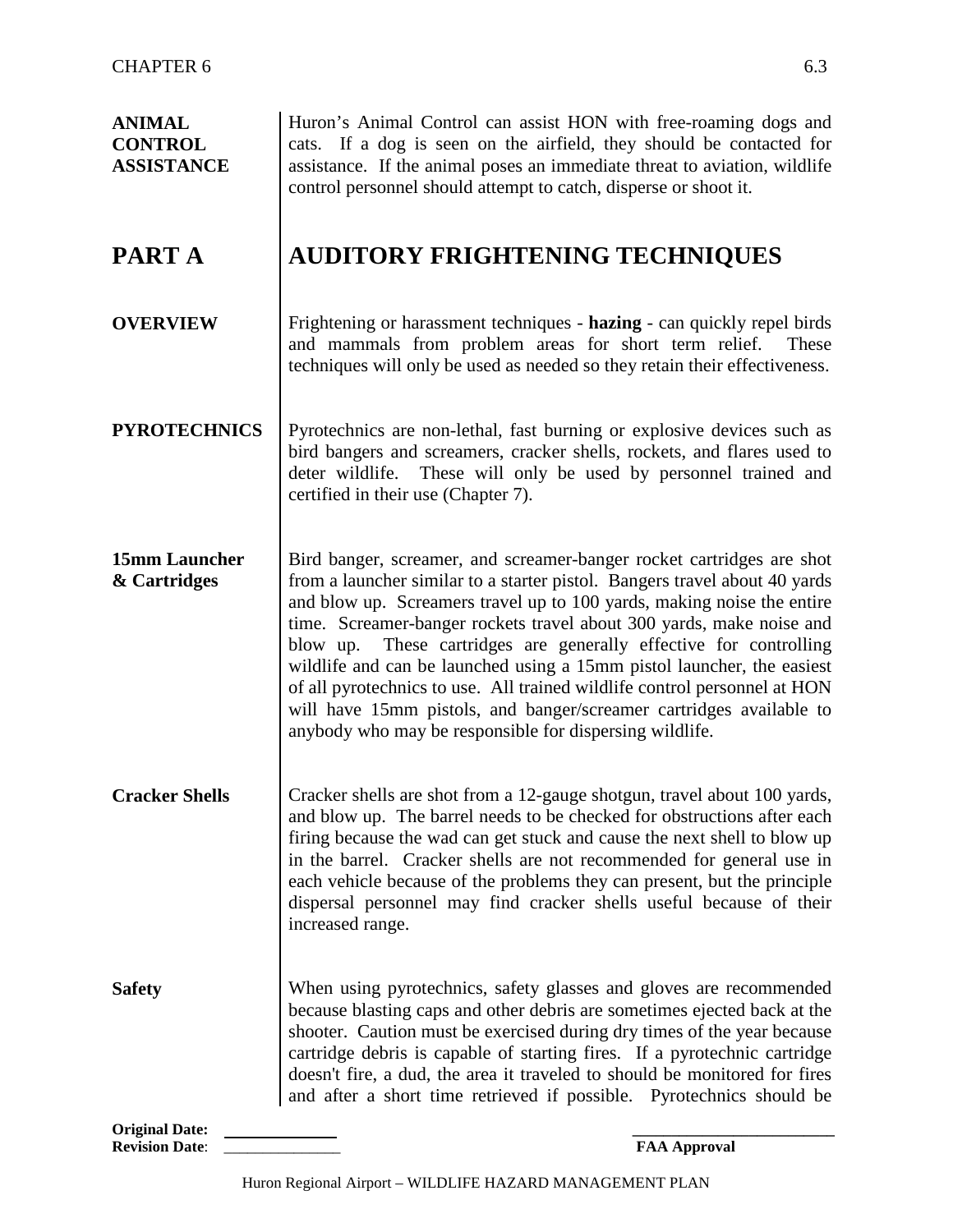|                                               | stored in a dry location, and whenever possible, the batch should be<br>used within a year of its date of acquisition. Do not use pyrotechnics<br>within 300 yards of the fuel tanks. Never point the firing devices at<br>anything that you do not want to shoot! Treat them the same as any<br>other firearm. Do not mix cracker shells with live ammunition. It is<br>best not to shoot pyrotechnics over runways, but if it is necessary, the<br>casing should be recovered to avoid a FOD hazard. And finally,<br>examine the barrel for obstructions after firing a 12-gauge cracker shell<br>because wads can get stuck, causing the next shell to blow-up in the<br>barrel.                                                                                                                                                                                                                                                                                                                                                                                                                                                                                                                                                                                                                                                                                                                                                                                                                        |
|-----------------------------------------------|------------------------------------------------------------------------------------------------------------------------------------------------------------------------------------------------------------------------------------------------------------------------------------------------------------------------------------------------------------------------------------------------------------------------------------------------------------------------------------------------------------------------------------------------------------------------------------------------------------------------------------------------------------------------------------------------------------------------------------------------------------------------------------------------------------------------------------------------------------------------------------------------------------------------------------------------------------------------------------------------------------------------------------------------------------------------------------------------------------------------------------------------------------------------------------------------------------------------------------------------------------------------------------------------------------------------------------------------------------------------------------------------------------------------------------------------------------------------------------------------------------|
| <b>Shooting</b><br><b>Pyrotechnics</b>        | Pyrotechnics are easy to use, but they involve the use of firearms and<br>must be treated as such (know the ten commandments of safety<br>described in the shooting section). To shoot pyrotechnics, point the<br>pistol or shotgun in the desired direction at a 30-45 degree angle above<br>the ground. Pistols should be shot with an outstretched arm and<br>shotguns the same as if you were shooting a regular shell. Be sure of<br>your backstop, pull the trigger (pyrotechnics do not have a recoil),<br>follow through (don't pull away while shooting), and watch to see where<br>the projectile goes. Wind direction and velocity will affect the range of<br>pyrotechnics. Any ejected firing caps or spent cartridges should be<br>picked up where possible.                                                                                                                                                                                                                                                                                                                                                                                                                                                                                                                                                                                                                                                                                                                                 |
| <b>Method for</b><br><b>Frightening Birds</b> | The Wildlife Coordinator and Airport Duty Managers must determine<br>the most effective methods to disperse different species. Reactions may<br>vary depending on a number of factors such as species, time of year,<br>value of resource to wildlife (motivation), and number of animals<br>present. Generally, the best technique to disperse wildlife is to get<br>positioned between the animal(s) and the active runway and stay<br>upwind so they are more likely to fly away from you when dispersed<br>(birds normally take off into the wind, turn, and then fly with the wind<br>when being harassed). Shooters should face away from the runway and<br>shoot at about a 45-degree angle away from the target on the opposite<br>side of the desired escape route. The shooter should get as close to the<br>birds as possible to expedite their departure. In some situations, birds<br>may only circle and move to another part of the airport or return to the<br>same spot without abandoning the site altogether. This is especially true<br>of shorebirds or birds that have been hazed frequently. During these<br>situations an additional shooter may provide assistance. If the birds are<br>close to or fly toward an active runway, aircraft may be advised to hold<br>on the runway/taxiway until the area can be cleared of birds. All debris<br>from pyrotechnics will be retrieved when possible, especially from the<br>runway and taxiways where they can become a FOD hazard. |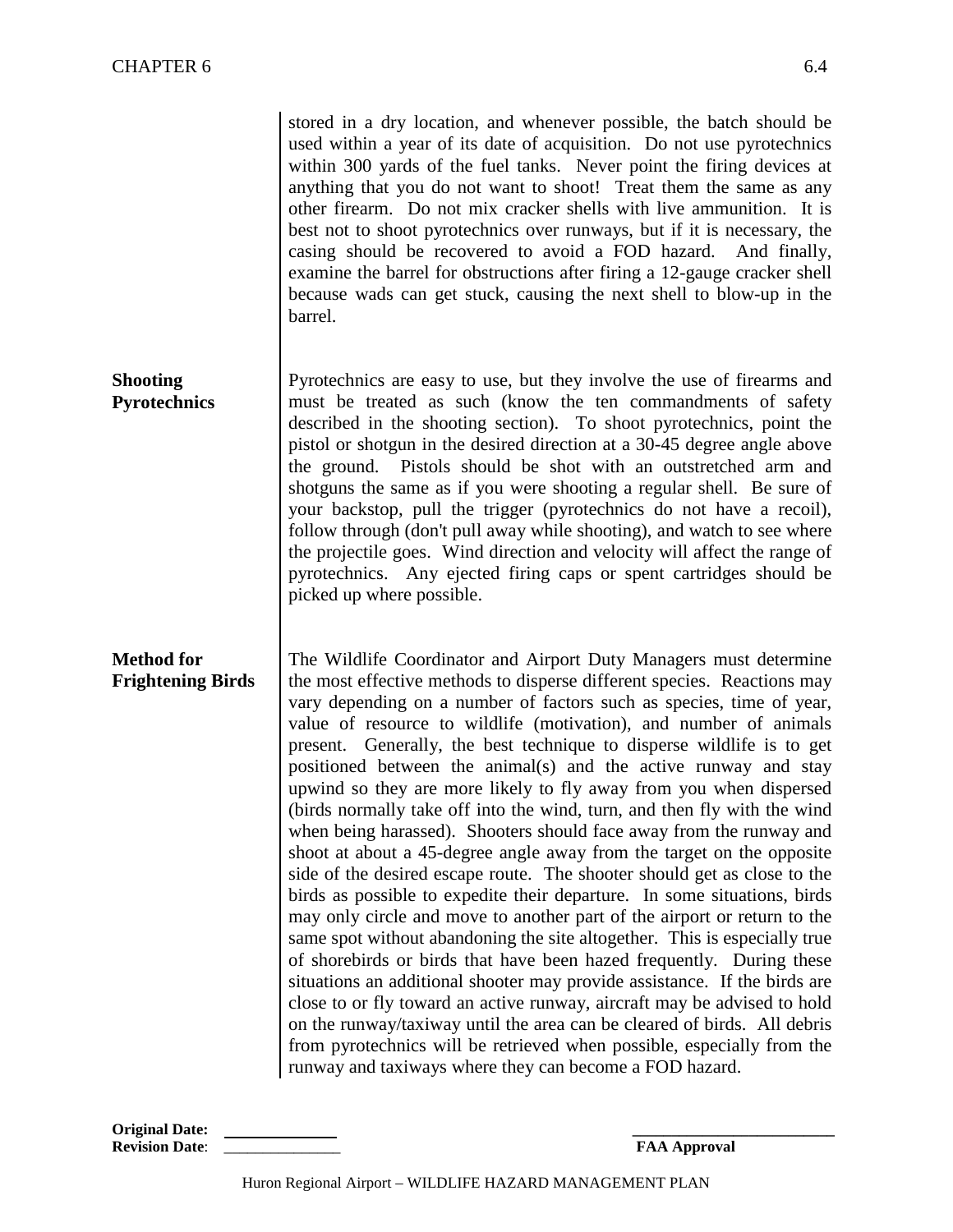| <b>BIOACOUSTICS</b> | Bioacoustics are amplified distress/alarm calls from relevant bird<br>species and loud irritating sounds such as dogs barking, gun shots, and<br>people talking. Distress calls are generally species specific, and consist<br>of a recording of the sound they make when they are injured or have<br>been captured by a predator. Responses to distress calls vary among<br>species, with some birds dispersing from the sound, while others are<br>attracted to the source to investigate. Because gulls and crows will<br>often investigate the source of the call, it should not be used when<br>aircraft are on approach or about to depart, especially if they will be<br>drawn across the runway. Other sounds such as dogs barking can be<br>used to disperse some species such as deer and birds that do not have<br>specific distress calls that repel them.                                                               |
|---------------------|--------------------------------------------------------------------------------------------------------------------------------------------------------------------------------------------------------------------------------------------------------------------------------------------------------------------------------------------------------------------------------------------------------------------------------------------------------------------------------------------------------------------------------------------------------------------------------------------------------------------------------------------------------------------------------------------------------------------------------------------------------------------------------------------------------------------------------------------------------------------------------------------------------------------------------------|
| <b>Equipment</b>    | Bird distress or alarm calls and other irritating sounds are recorded on<br>tape cassettes are available commercially. The playback equipment<br>consists of:<br>(1) Cassette Player – An auto cassette player with a top-end frequency<br>of 20,000 Hz.<br>(2) Amplifiers – Speakers that produce loud sound with good fidelity and<br>an output capability of 30-50 watts each without distortion and 90 to 110<br>decibels in front.<br>(3) Speakers – Directional, low impedance, waterproof speakers are<br>recommended.<br>The cassette player is usually mounted in the wildlife patrol vehicle with<br>one or two loudspeakers mounted on top. Some portable players are<br>available but need a plug-in for the cigarette lighter or alligator clips for<br>the battery.                                                                                                                                                    |
| <b>Operation</b>    | When operating distress calls, experience will be the best teacher.<br>Generally, the patrol vehicle should be stationary, situated about 100<br>yards upwind from the birds. Calls should not be activated from across<br>a runway or active taxiway because sometimes distress calls attract<br>birds. Play the distress call for 10-20 seconds and then shut it off. If the<br>birds are not frightened, play it again in 15-30 seconds for another 10-20<br>seconds. The longer the tape is played, the more curious the birds may<br>be and will investigate the source. When the birds become frightened<br>by the distress calls, reinforce their dispersal by firing a few<br>pyrotechnics. Bioacoustics usually requires more time to frighten birds,<br>but are a valuable tool. The calls can be effective if used with discretion<br>and if the distress tapes are recorded specifically for the species being<br>hazed. |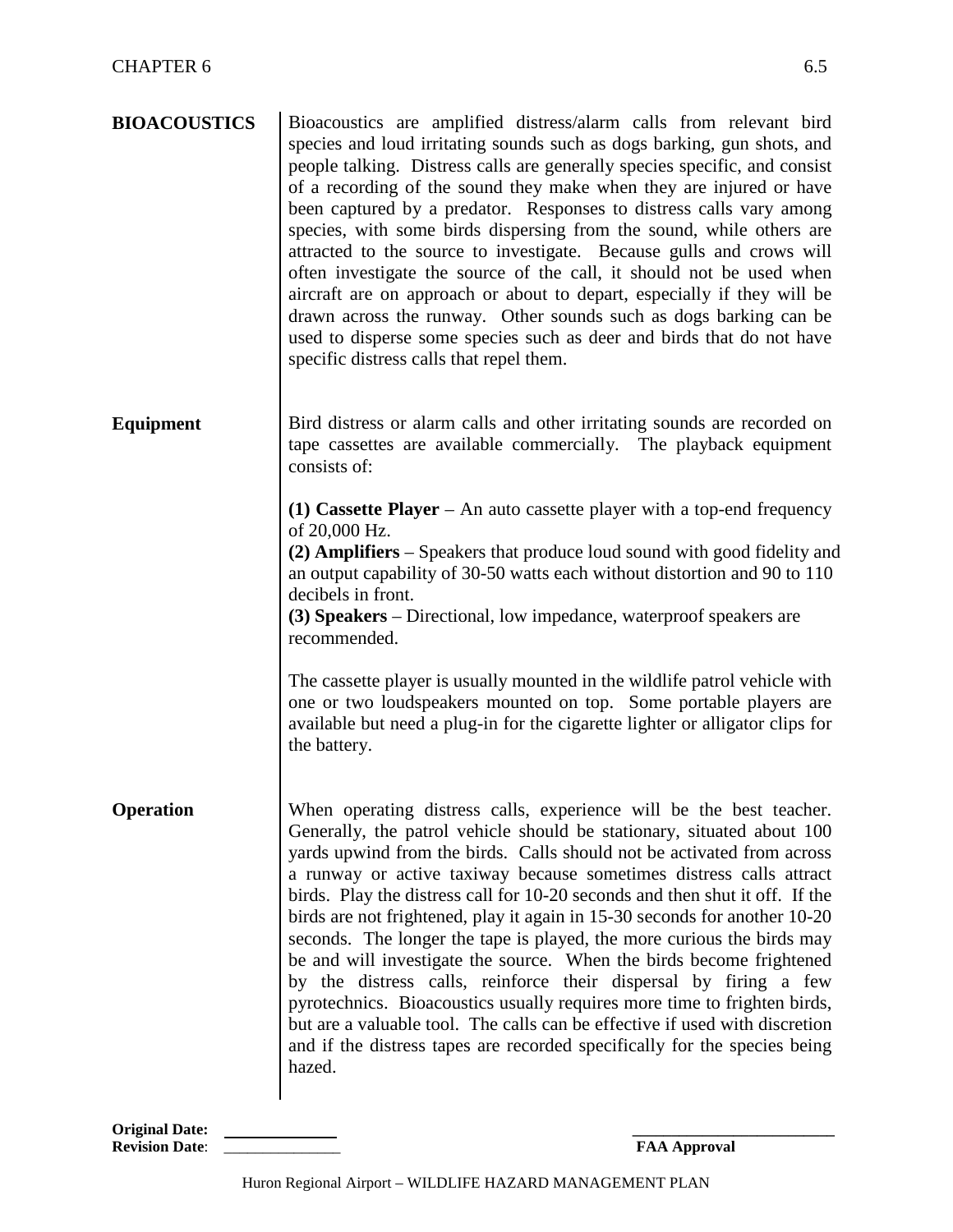#### **PROPANE EXPLODERS**

Propane exploders or gas cannons are static devices operated by propane or other gas. These devices produce a noise louder than a shotgun blast. Exploders can be set up and left to operate continuously for a period of time. As with other frightening methods, however, it is best to use them sparingly so birds do not habituate to them. The exploders should be hidden or camouflaged, moved frequently, and have the interval between blasts varied. The interval between blasts depends upon the species of bird being repelled. For waterfowl, the blast should be as long an interval as possible, about 1 blast/15 minutes. Blackbirds require a more frequent interval at 1 blast/1-5 minutes. For normal programs, the cannon should be operated for 3-5 days and then left off for a few days. These can be used at night for waterfowl if they become a frequent problem at HON, however, many of the strikes involving waterfowl at night occur away from the airport will not be abated with cannons. Because birds exhibit very little night activity on the airfield, cannons should be shut down during periods of darkness to avoid habituation.

#### **BIRD REACTIONS**

Each species reacts differently to auditory stimuli and the different techniques. Waterfowl normally will leave the area immediately, whereas blackbirds and starlings will often form tight flocks and fly away from the noise, but may circle and return to the source of the sound. Gulls generally habituate rapidly to most auditory stimuli, and will circle and return to their original location unless they are periodically reinforced by shooting or some other form of simultaneous lethal control. Crows and ravens are usually attracted to the source of the sound before abandoning the area, but they become accustomed to pyrotechnics rather quickly and may return soon after the patrol leaves. Hawks are often indifferent to blasts, but usually move away from noises in a slow soaring pattern, whereas pigeons often scatter in all directions. Herons and egrets often rise and fly only a short distance and may need several successive auditory stimuli to leave the airport. Unfortunately, most scare devices are not effective at night and auditory devices are limited to propane cannons.

### **PART B VISUAL FRIGHTENING DEVICES**

**OVERVIEW** Visual frightening devices supplement other techniques in reducing wildlife numbers, but are usually not effective by themselves. Several are effective for short- term control of problem situations.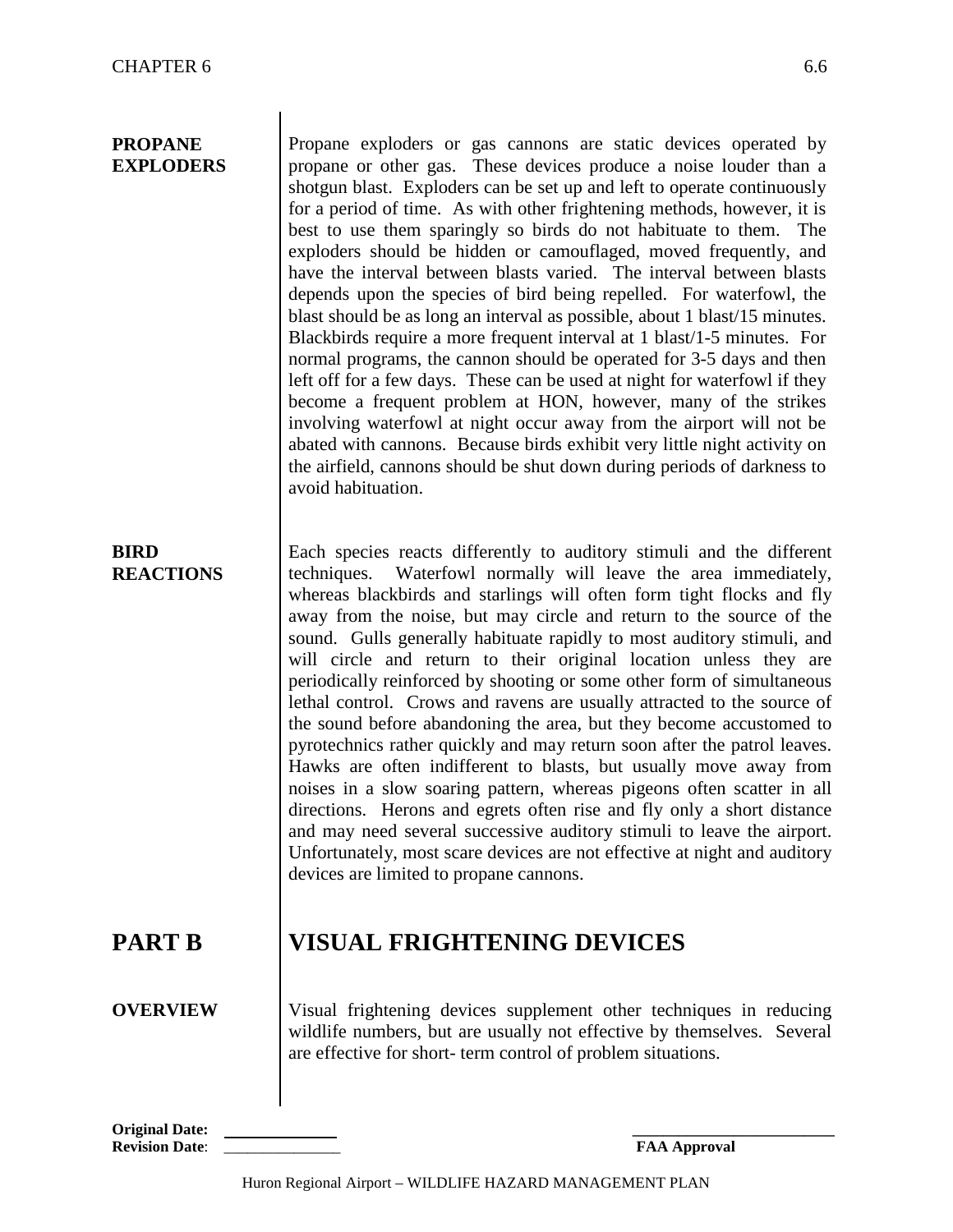| <b>SCARECROWS</b>                                                  | Scarecrows have long been used for bird control and do provide some<br>relief, especially when used in conjunction with other techniques.<br>These include human and coyote effigies, hawk silhouettes, and dead<br>bird carcasses. The human effigy is most effective if it is moved often,<br>and has eyes on the front and back of the head and clothes with arms<br>and legs that sway in the wind. Coyote effigies are very effective if they<br>are taxidermy type mounts (even poor quality). Imitation dead-bird<br>carcasses, particularly gulls and crows, have been successful in repelling<br>birds. Stuffed birds in abnormal positions and realistic plastic models<br>have been successful with some species of gulls, and have an effective<br>radius of about 150 feet. The effect is usually only short lived, 2-3 days,<br>unless they are used infrequently and moved. Owl decoys should be<br>avoided since their effectiveness is short lived for most species and they<br>may even attract birds such as crows and blackbirds. |
|--------------------------------------------------------------------|-------------------------------------------------------------------------------------------------------------------------------------------------------------------------------------------------------------------------------------------------------------------------------------------------------------------------------------------------------------------------------------------------------------------------------------------------------------------------------------------------------------------------------------------------------------------------------------------------------------------------------------------------------------------------------------------------------------------------------------------------------------------------------------------------------------------------------------------------------------------------------------------------------------------------------------------------------------------------------------------------------------------------------------------------------|
| <b>BALLOONS,</b><br><b>HAWK KITES &amp;</b><br><b>MODEL PLANES</b> | Helium filled balloons with eyes on all sides and hawk kites combine<br>shape and movement to frighten birds, and can be effective for short-<br>term control. They are especially effective for roost control. They can<br>also be used in fields to deter flocks of small birds from feeding, but the<br>effective radius is generally relatively small. Use of balloons or kites<br>should be sporadic so that birds do not become accustomed to them.<br>The condition of balloons and kites should be monitored to ensure they<br>don't break free and create a FOD hazard to aircraft. Another airborne<br>frightening device is a radio-controlled model aircraft shaped and<br>painted to look like hawks. These have proved very effective, but a<br>skilled operator is necessary.                                                                                                                                                                                                                                                          |
| <b>MYLAR TAPE</b>                                                  | Mylar tape $(\frac{1}{2} - 1)$ inch) can effectively keep birds away from small<br>areas, but it requires constant repair and replacement, especially during<br>periods of high wind. It produces fright by sight and sound when<br>properly installed. Tape should be tautly stretched between two posts or<br>stakes. Stakes should be 25 to 100 feet apart, with a 10-50 foot spacing<br>between rows, depending on the situation. When Mylar is stretched, it                                                                                                                                                                                                                                                                                                                                                                                                                                                                                                                                                                                     |

 $FAA$  Approval

waterfowl.

should be twisted several times so that it will seesaw back and forth in the wind. When the wind picks up, the tape will also make a low irritating hum. This can be quite effective for gulls, blackbirds and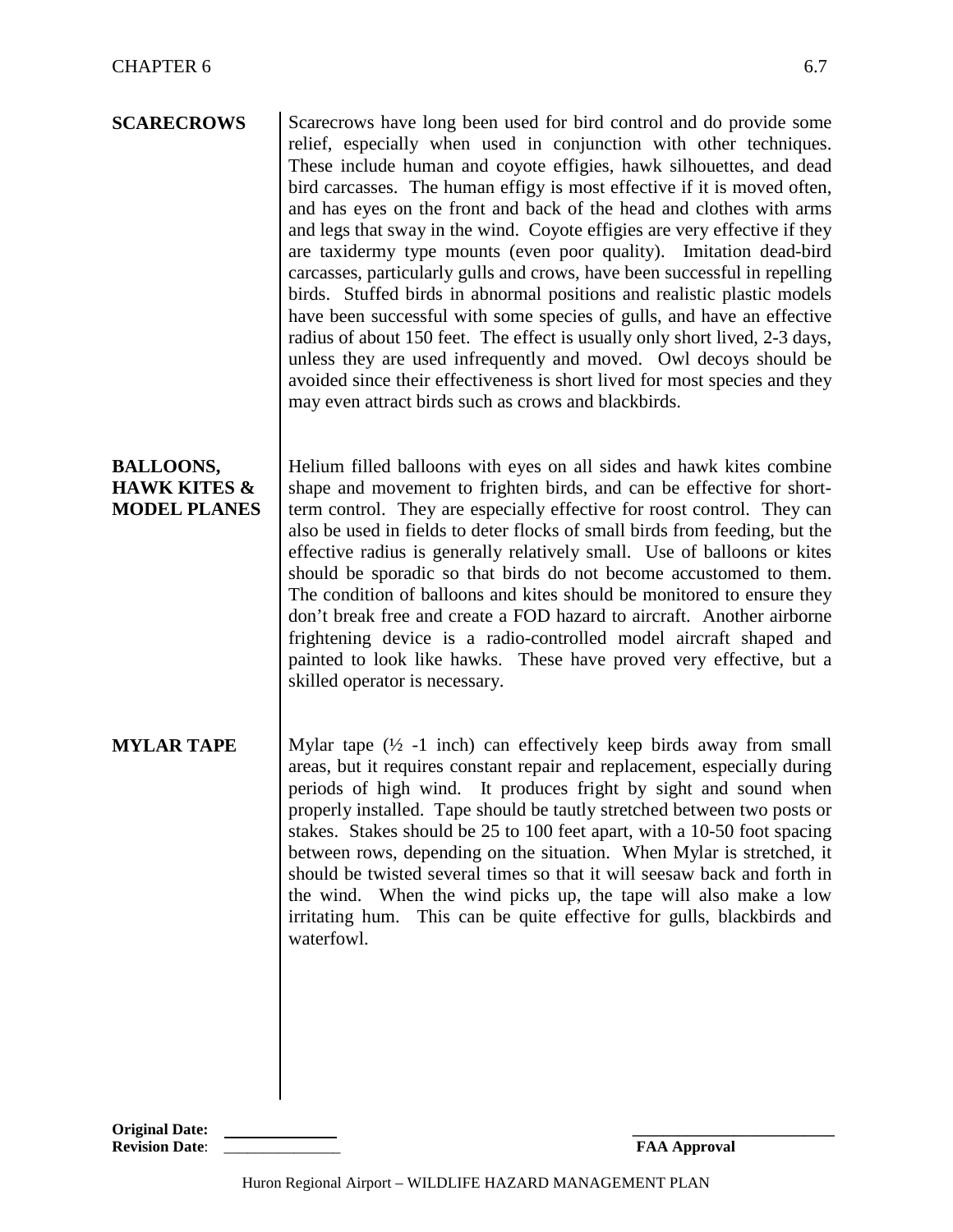### **PART C POPULATION REDUCTION METHODS**

**OVERVIEW** Wildlife can become accustomed to frightening techniques or may not be deterred by nonlethal dispersal methods at all. This is especially true when only one device is consistently used to frighten wildlife, and for animals whose territory resides on the airport property, especially mammals. It may become necessary to shoot a few offending individuals to reinforce frightening methods or use population reduction methods to remove a significant number of a resident population such as deer mice, ground squirrels, or voles. A permit is required to take most species of wildlife unless they are specifically exempt. These techniques should be used with discretion and should be conducted in a professional, humane manner. When implementing lethal control measures, the wildlife control personnel must be sensitive to concerns that some members of the general public may have regarding lethal control.

- **SHOOTING** Shooting is a very effective technique for reducing wildlife hazards at an airport. It can be used to remove problem individuals or add to the effectiveness of a hazing program. Shooting live ammunition requires a person that is safety-minded. The shooter must fully be aware of the backstop, direction of the shot, and species being taken. The shooter must also have in his possession a valid depredation permit for the species being taken, except for starlings, pigeons, house sparrows, depredation order birds and other species identified in Table 2 (Chapter 4). Several species at HON are protected as threatened or endangered and should not be shot under any circumstances because of their rarity and legal status hence, the shooter must be able to identify different species.
- **Equipment** Shooters will need a shotgun to carry out duties at the airport associated with wildlife control. An air rifle/pellet gun is also ideal for many situations. On rare occasions, a higher-powered rifle may have to be used. Extreme caution must be exercised when using a rifle or any firearm, and shooters must be reliable and trained in firearm safety. A 12-gauge shotgun is the recommended all-purpose firearm for the airport, and is desirable for most species of birds that represent the greatest hazards to aircraft. Because of environmental concerns, steel shot will be used. Other firearms (e.g., air-rifle), are optional and will only be purchased if deemed necessary.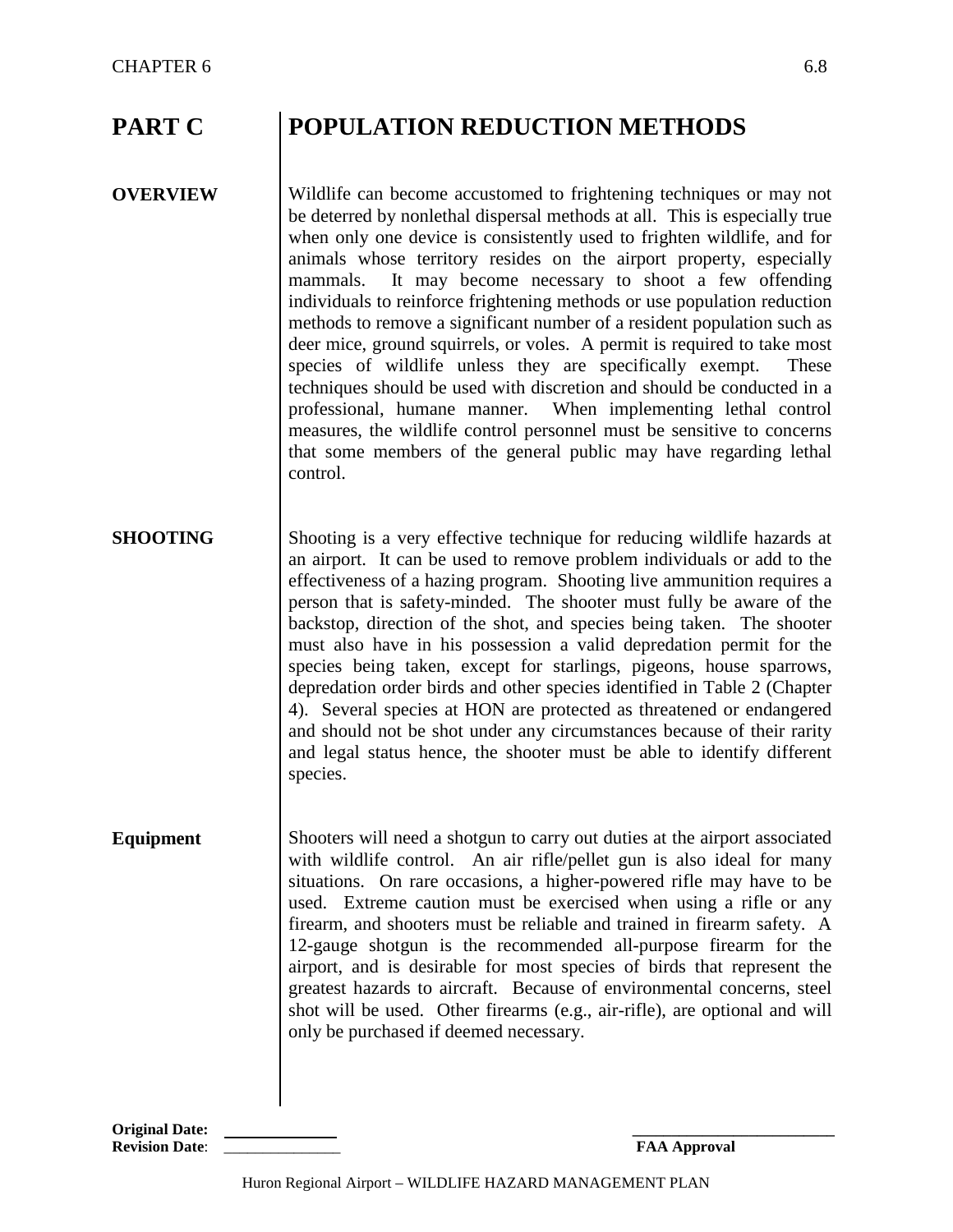| <b>Firearm</b><br><b>Safety</b>  | Safety is the greatest concern when firing live ammunition at an airport.<br>All personnel involved with shooting at the airport will be required to<br>attend firearm safety training (Chapter 7) and airport orientation that<br>familiarizes shooters with sensitive and off-limit areas such as the fuel<br>area.                                                                                                                                                                                                                                                                              |
|----------------------------------|----------------------------------------------------------------------------------------------------------------------------------------------------------------------------------------------------------------------------------------------------------------------------------------------------------------------------------------------------------------------------------------------------------------------------------------------------------------------------------------------------------------------------------------------------------------------------------------------------|
| <b>Shooting</b><br><b>Safety</b> | The "Ten Commandments of Shooting Safety" provide the basic<br>guidelines for shooting safety, and if followed, will prevent accidents<br>from happening. These are:                                                                                                                                                                                                                                                                                                                                                                                                                               |
|                                  | 1. Treat every firearm with the same respect you would show a loaded gun.<br>Every time you pick up a firearm, the first thing you should do is check to see if it is<br>loaded. Check to see that the chamber and magazine are empty and that the action is<br>open until it is ready to be fired. If you do not understand how to determine if it is<br>loaded, be sure not to accept the firearm from someone until they safely show you that<br>it is unloaded. Also have them show you how the action works. For new firearms,<br>read the instruction manual carefully before you handle it. |
|                                  | 2. Always point the muzzle in a safe direction. Do not point a firearm at anything<br>you do not intend to shoot. Control the direction of the muzzle at all times. Never rest<br>a muzzle on your toe or foot. Keep your finger out of the trigger guard until the instant<br>you are ready to fire. Protect the trigger guard from branches or other objects by<br>keeping your finger along the side (not inside). Always keep the safety on until you<br>are ready to fire; the safety, though, is not a substitute for safe firearm handling as they<br>can malfunction.                      |
|                                  | 3. Be sure of your target and what is in front of and beyond it. Before you pull the<br>trigger, you must identify your target properly and know what is in front and behind it.<br>Don't take shots where you are unsure of what's beyond, ie. on top of a ridge. Never<br>shoot at hard flat surfaces such as water or pavement; ricochets are dangerous from<br>these surfaces since you cannot determine where they will go. During target practice,<br>make sure you have a proper backstop. Know the maximum and effective range for<br>your ammunition.                                     |
|                                  | 4. Unload firearms when not in use. Leave actions open, and store firearms in cases<br>when traveling to and from shooting areas. Know how your firearm operates. Store<br>them under lock and key in a cool dry place. Ammunition should be stored in a<br>separate place. Trigger guards or locks are a good idea for the home.                                                                                                                                                                                                                                                                  |
|                                  | 5. Handle firearms and ammunition carefully. Avoid all horseplay with firearms.<br>Do not cross fences or difficult terrain, climb trees or ladders, or jump creeks with a<br>loaded weapon. Learn the proper carries for a gun in the field; try to use a two-handed<br>carry whenever possible because you'll have better control of the muzzle direction.<br>Never look down a barrel to check for obstructions; open the action and look from the<br>breech end - carry a field cleaning kit.                                                                                                  |
|                                  | <b>6. Know your safe zone-of-fire and stick to it.</b> Your safe zone of fire is that area or<br>direction where you can safely fire a shot - know where any companions are,<br>buildings, property, the fuel farm, and other obstructions.                                                                                                                                                                                                                                                                                                                                                        |
|                                  | 7. Control your emotions when it comes to safety. When you lose control of your<br>emotions, you may get careless. Wildlife control at airports is a job and not a sport.<br>Safety comes first, pass up shots if they are unsafe.                                                                                                                                                                                                                                                                                                                                                                 |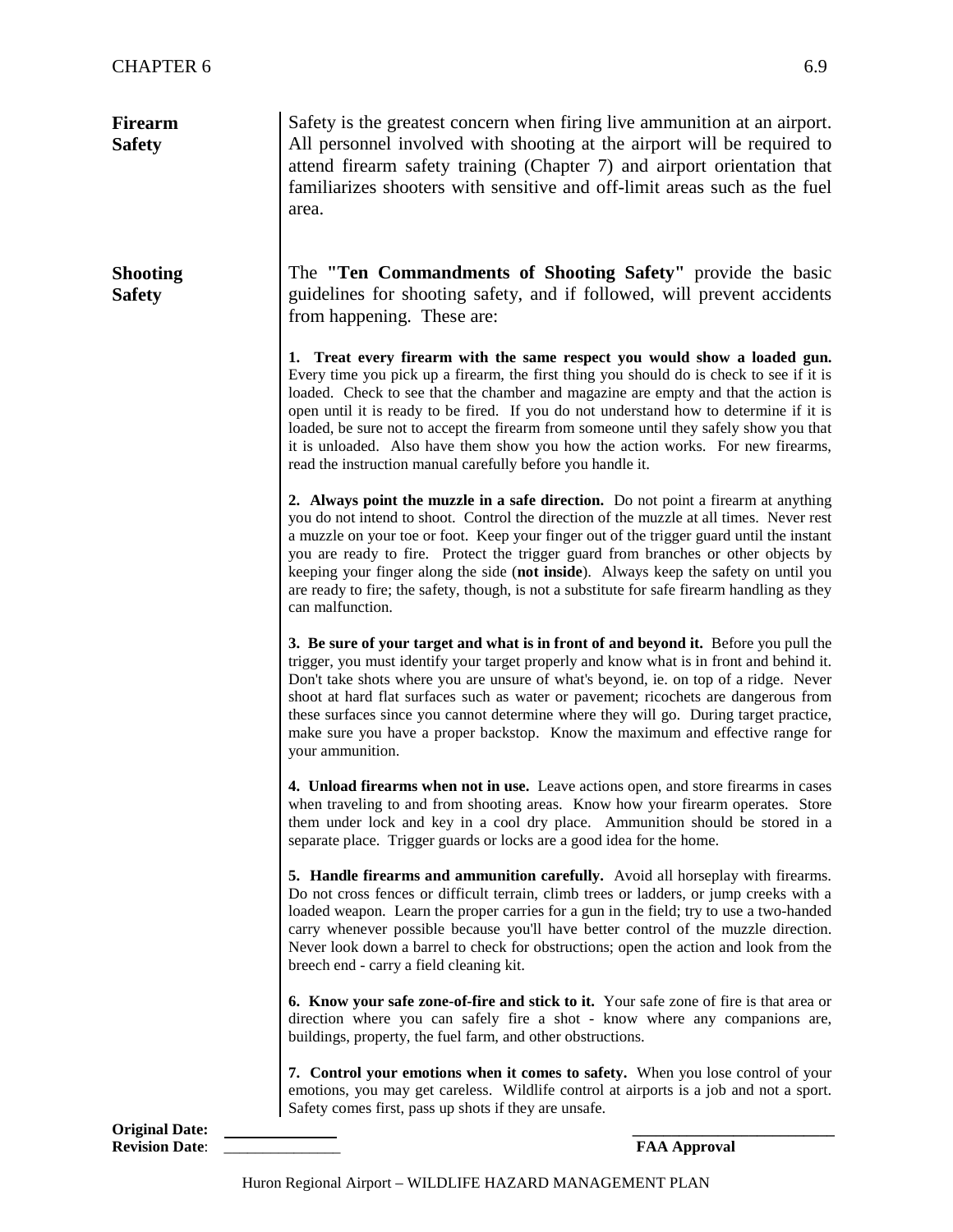**8. Wear hearing and eye protection.** While in the air operating area, it is a good idea to wear both hearing and eye protection. Shooting, airplanes and pyrotechnics are loud and have decibels that can damage hearing. Debris, especially from pyrotechnics, can be ejected back into your eyes, damaging them.

**9. Don't drink alcohol or take drugs before or while handling firearms.** Alcohol and drugs can impair physical and mental functions making it easy to lose control. This is true of several over the counter and prescribed medications, so talk with your physician or check the label.

**10. Be aware of additional circumstances which require added cautions or safety awareness.** Just because something hasn't been listed thus far, doesn't mean there are not additional dangers. Handling firearms requires a great deal of common sense, respect, and good judgment. Accidents can happen to anyone, even people that have handled firearms for years. Review firearm safety periodically to refresh your memory to ensure that accidents don't happen.

**TRAPS** Several different styles of traps are available to control wildlife including cage traps, decoy traps, foothold traps, and snares. Traps are primarily effective in removing problem individuals such as a skunk or raccoon in a building, a fox in the AOA, or nesting starlings. Trapping is generally not an effective control mechanism for removing large numbers of prey-based animals such as voles, mice, ground squirrels or rabbits. HON will have on hand a supply of traps for different types of wildlife that might be expected on the airfield at some point throughout the year. Traps will be checked at least every 48 hours in accordance with South Dakota wildlife regulations.

### **PESTICIDES** Several pesticides are available for population reduction. These are especially useful for reducing rodent populations. WS will assist in determining the most appropriate pesticides that can be used to control specific types of wildlife at HON.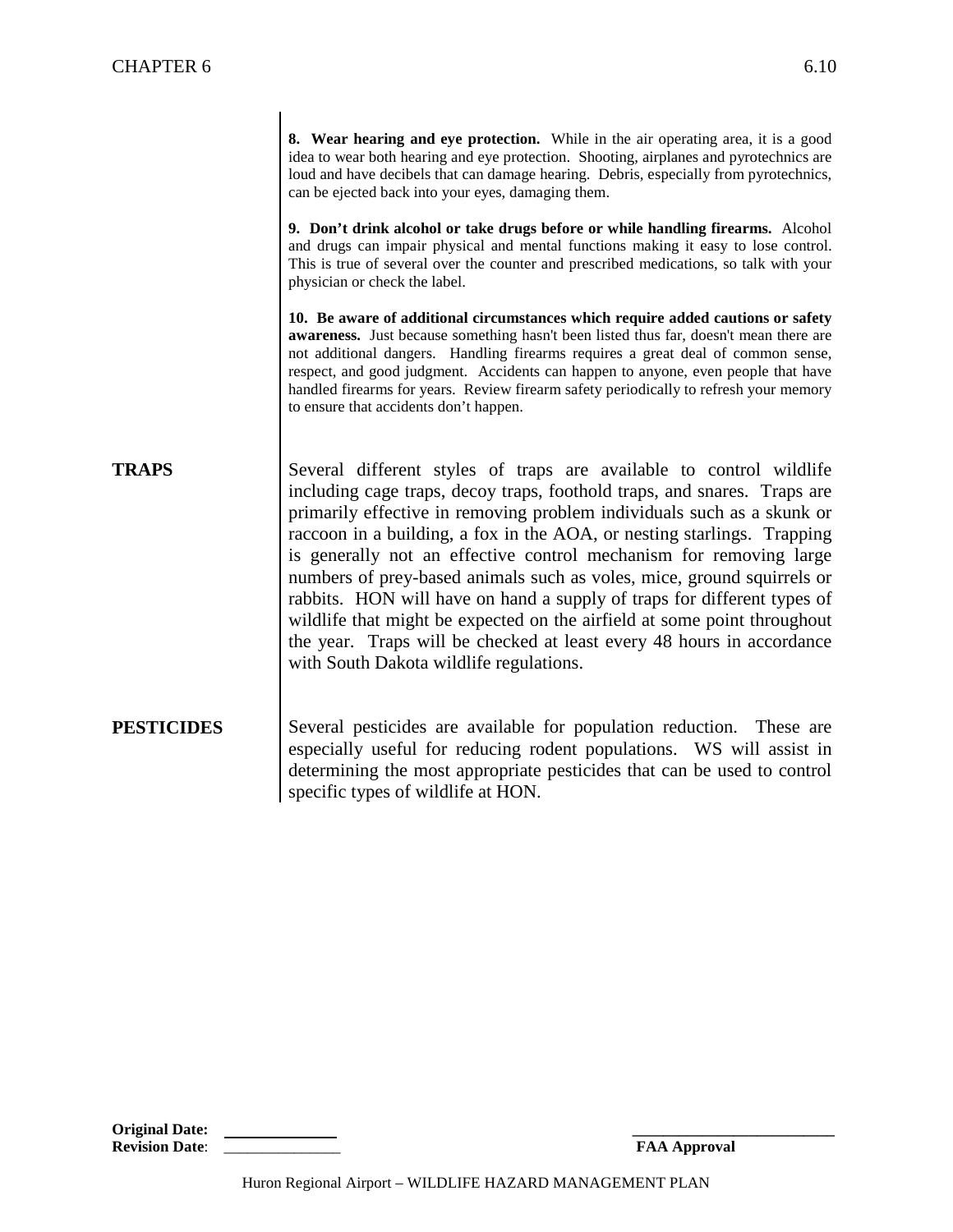### **7 – TRAINING**

| <b>OVERVIEW</b>                                    | Training is essential for those personnel involved in the WHMP. The<br>Wildlife Coordinator will ensure that personnel are trained.                                                                                                                       |                     |  |
|----------------------------------------------------|-----------------------------------------------------------------------------------------------------------------------------------------------------------------------------------------------------------------------------------------------------------|---------------------|--|
| <b>STANDARD</b><br><b>TRAINING</b>                 | Wildlife control personnel will receive 8 hours of annual training in<br>wildlife hazards, animal identification, wildlife laws, wildlife control,<br>dispersal techniques and safety, as required in FAA Advisory Circular<br>150/5200-36 (Appendix L.). |                     |  |
| <b>USDA-WS</b><br><b>INSTRUCTORS</b>               | WS personnel are qualified and available to teach the eight hour course<br>for wildlife patrol personnel as outlined in AC 150/5200-36. Statewide<br>trainings are typically scheduled once or twice per year.                                            |                     |  |
| <b>HON</b><br><b>PERSONNEL</b><br><b>CERTIFIED</b> | The following HON personnel have attended the 8 hour wildlife<br>control training as required by AC 150/5200-36:                                                                                                                                          |                     |  |
|                                                    | Name:                                                                                                                                                                                                                                                     | Date:               |  |
|                                                    |                                                                                                                                                                                                                                                           |                     |  |
|                                                    |                                                                                                                                                                                                                                                           |                     |  |
|                                                    |                                                                                                                                                                                                                                                           |                     |  |
|                                                    |                                                                                                                                                                                                                                                           |                     |  |
|                                                    |                                                                                                                                                                                                                                                           |                     |  |
|                                                    |                                                                                                                                                                                                                                                           |                     |  |
| <b>Original Date:</b><br><b>Revision Date:</b>     |                                                                                                                                                                                                                                                           | <b>FAA Approval</b> |  |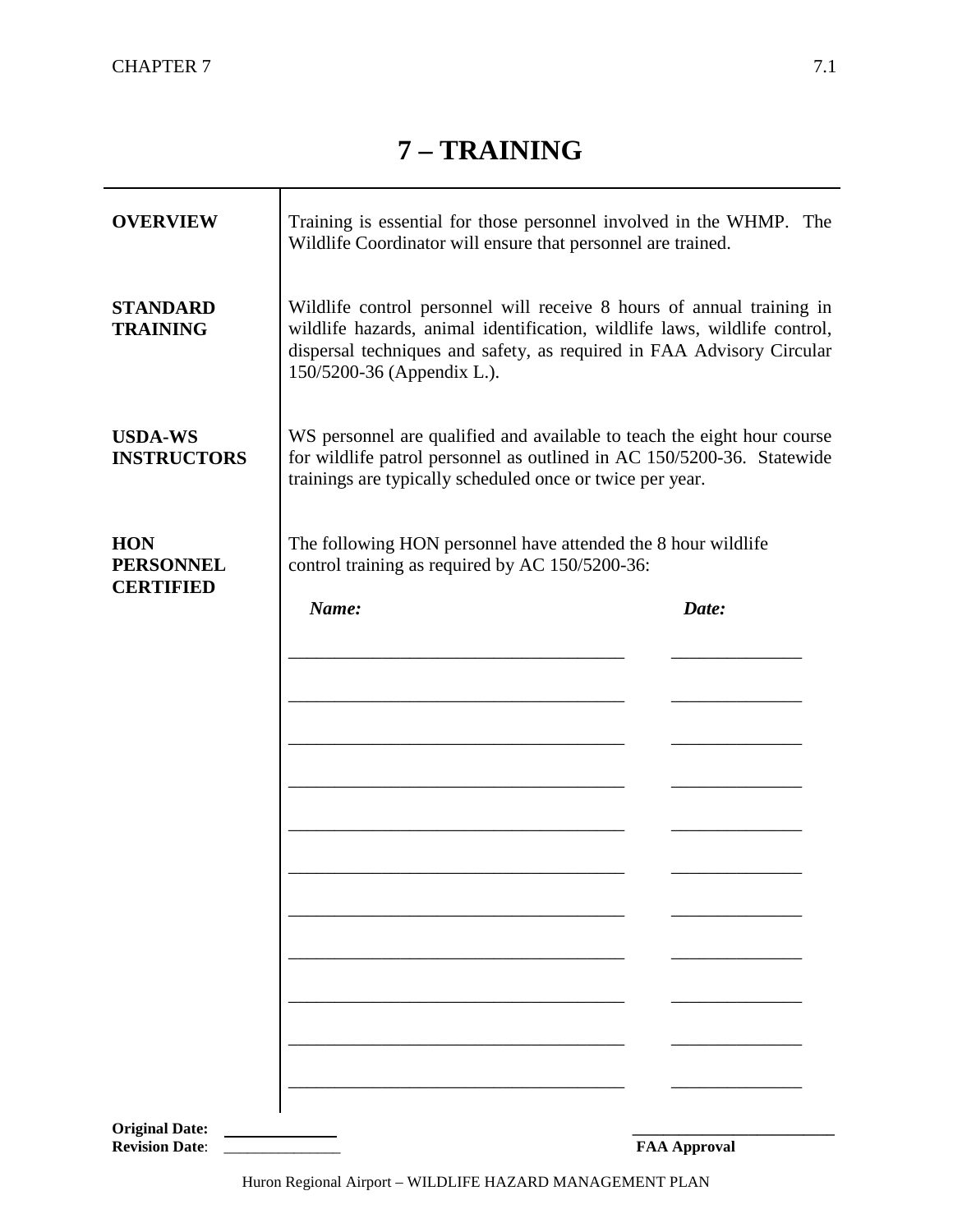| HON                           |                          |    |
|-------------------------------|--------------------------|----|
| PERSONNEL<br><b>CERTIFIED</b> |                          |    |
| Continued                     |                          |    |
|                               |                          |    |
|                               |                          |    |
|                               |                          |    |
|                               |                          |    |
|                               |                          |    |
|                               |                          |    |
|                               |                          |    |
|                               |                          |    |
|                               |                          |    |
|                               |                          |    |
|                               |                          |    |
|                               |                          |    |
|                               |                          |    |
|                               |                          |    |
|                               |                          |    |
|                               |                          |    |
|                               |                          |    |
|                               |                          |    |
|                               |                          |    |
|                               |                          |    |
|                               |                          |    |
|                               |                          |    |
|                               |                          |    |
|                               |                          |    |
|                               | $\overline{\phantom{a}}$ | ÷. |
|                               |                          |    |
|                               |                          |    |
|                               | Ξ.                       |    |
|                               |                          |    |
|                               |                          |    |

Original Date: \_ \_<br>Revision Date: \_ \_

**FAA Approval**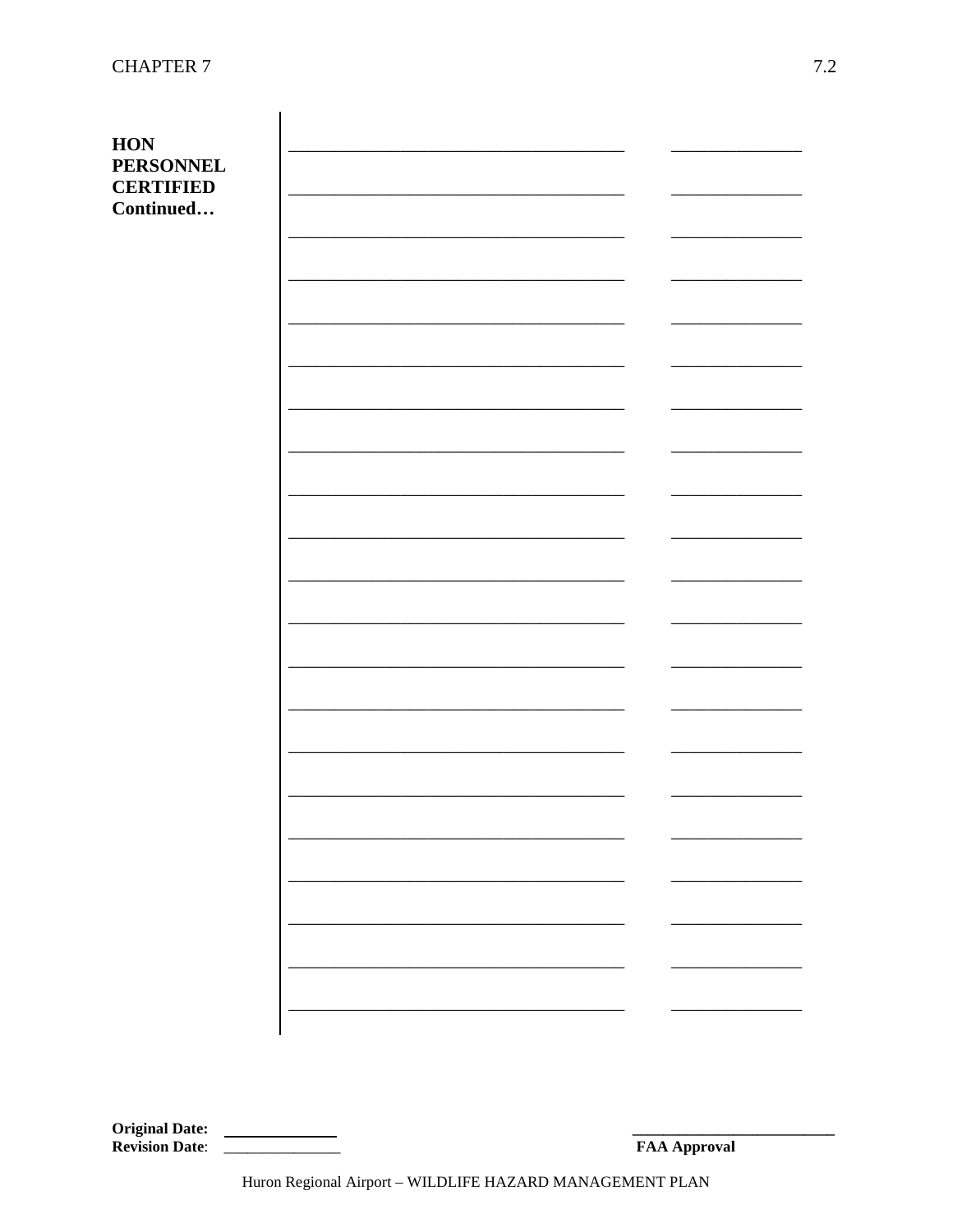### **8 – EVALUATION**

| <b>OVERVIEW</b>                              | The WHMP will be evaluated at least annually. The Wildlife Hazard<br>Working Group will determine the effectiveness of the WHMP at<br>reducing wildlife strikes at HON and monitor the status of hazard<br>reduction projects, including their completion dates.                                                                                                                                                       |
|----------------------------------------------|------------------------------------------------------------------------------------------------------------------------------------------------------------------------------------------------------------------------------------------------------------------------------------------------------------------------------------------------------------------------------------------------------------------------|
| <b>MEETINGS</b>                              | The Wildlife Hazard Working Group will meet at least once per year,<br>but the group may convene more regularly if situations arise as<br>determined by the Wildlife Coordinator.                                                                                                                                                                                                                                      |
| WILDLIFE<br><b>STRIKE</b><br><b>DATABASE</b> | The Wildlife Coordinator will keep a database of wildlife strikes and<br>populations on the airfield and surrounding areas. Information from this<br>database will be used to identify trends and monitor increases in wildlife<br>hazards on the airfield. If unacceptable increases are noticed, the cause<br>will be determined and the WHMP will be modified to reflect new<br>directions to resolve the problems. |
| <b>AIRPORT</b><br><b>EXPANSION</b>           | Any airport expansion plans or additions to the airport will be reviewed<br>by the Wildlife Coordinator to ensure that new developments will not<br>inadvertently result in increased wildlife hazards to aircraft operations.                                                                                                                                                                                         |
| <b>FAA</b><br><b>INVOLVEMENT</b>             | FAA Regional Coordinators will be invited to make comments on the<br>WHMP and to attend annual meetings for their input and concurrence.                                                                                                                                                                                                                                                                               |
| <b>PROJECTED</b><br><b>TIME TABLE</b>        | The following projects will be assigned by the WHWG, and target dates<br>for completion will be delineated (Other projects may be assigned by<br>the WHWG).                                                                                                                                                                                                                                                            |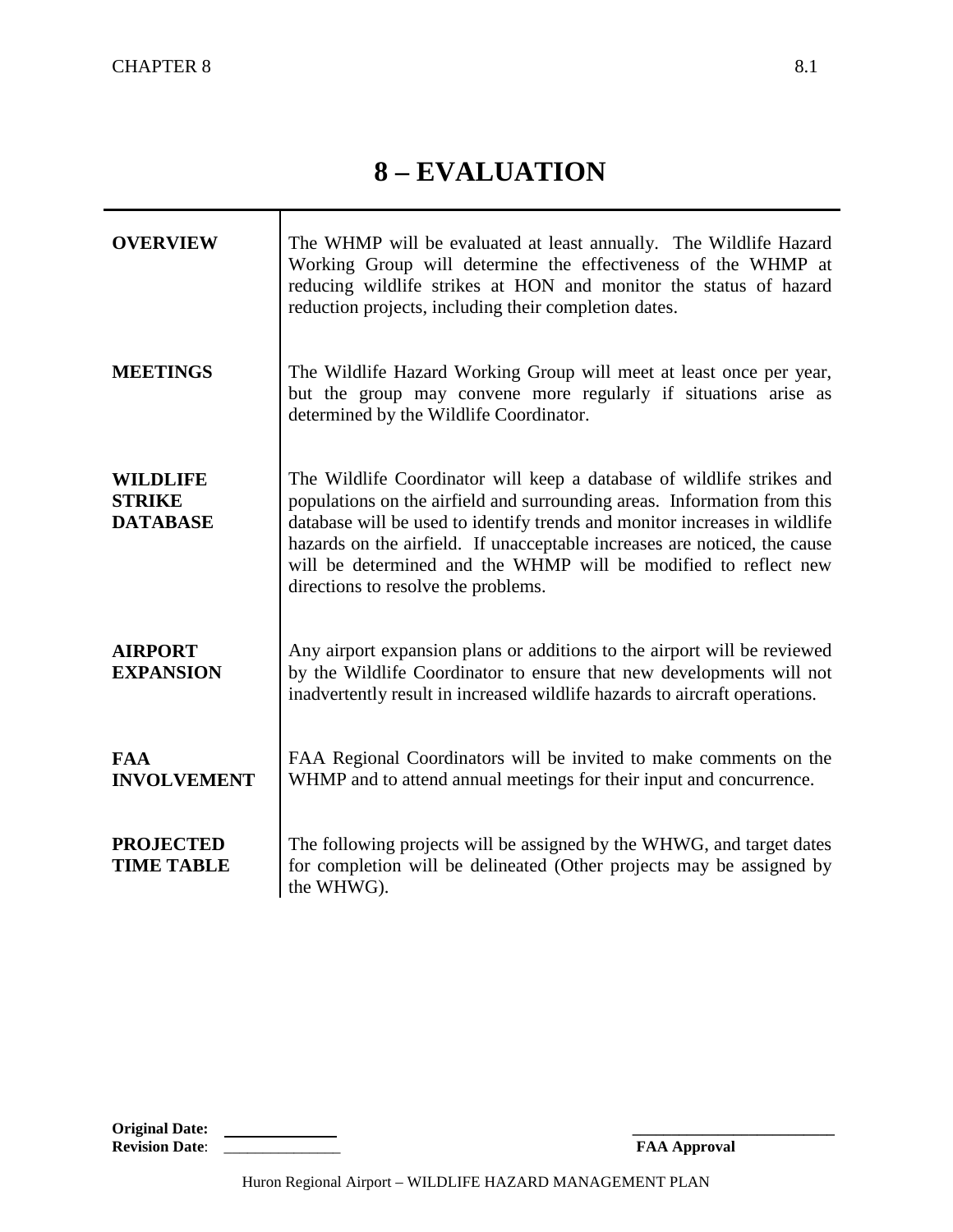| <b>TARGET DATE</b> | <b>DATE COMPLETED</b> |
|--------------------|-----------------------|
|                    |                       |
|                    |                       |
|                    |                       |
|                    |                       |
|                    |                       |
|                    |                       |
|                    |                       |
|                    |                       |
|                    |                       |
|                    |                       |
|                    |                       |
|                    |                       |
|                    |                       |
|                    |                       |
|                    |                       |

**Original Date:<br>Revision Date:** 

**RAA Approval** 

Huron Regional Airport – WILDLIFE HAZARD MANAGEMENT PLAN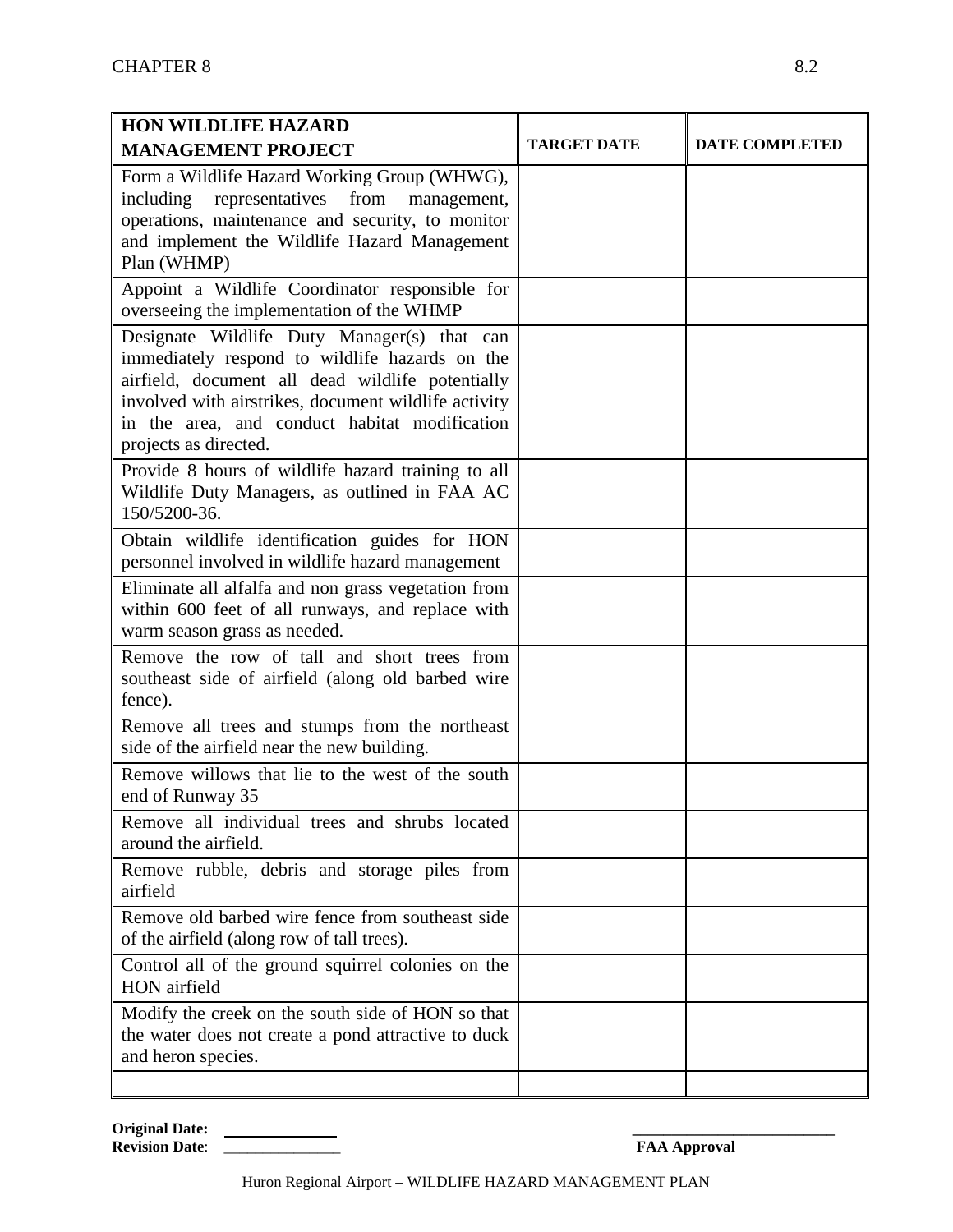| <b>HON WILDLIFE HAZARD</b>                                                                                                                                                                                               |                    |                       |
|--------------------------------------------------------------------------------------------------------------------------------------------------------------------------------------------------------------------------|--------------------|-----------------------|
| <b>MANAGEMENT PROJECT</b>                                                                                                                                                                                                | <b>TARGET DATE</b> | <b>DATE COMPLETED</b> |
| Install a deer proof wildlife fence around the<br>airfield perimeter. Fence will be a minimum of 10<br>feet in height. An apron will be attached to the<br>bottom of the fence wherever deer are able to crawl<br>under. |                    |                       |
| Remove the gravel area on the south side of RWY<br>12-30 and replaced with grass.                                                                                                                                        |                    |                       |
| Remove large cattail wetland(s) on the south side<br>of the HON airfield.                                                                                                                                                |                    |                       |
| Eliminate the low area near the east end of Runway<br>12-30 so it does not remain wet or accumulate<br>temporary standing water                                                                                          |                    |                       |
| Eliminate the low areas in the cropland northwest<br>of Runway 12 so they will not hold standing water<br>temporarily.                                                                                                   |                    |                       |
|                                                                                                                                                                                                                          |                    |                       |
|                                                                                                                                                                                                                          |                    |                       |
|                                                                                                                                                                                                                          |                    |                       |
|                                                                                                                                                                                                                          |                    |                       |
|                                                                                                                                                                                                                          |                    |                       |
|                                                                                                                                                                                                                          |                    |                       |
|                                                                                                                                                                                                                          |                    |                       |
|                                                                                                                                                                                                                          |                    |                       |
|                                                                                                                                                                                                                          |                    |                       |
|                                                                                                                                                                                                                          |                    |                       |
|                                                                                                                                                                                                                          |                    |                       |

**Original Date:**<br>**Revision Date**:

**Revision Date**: \_\_\_\_\_\_\_\_\_\_\_\_\_\_\_ **FAA Approval**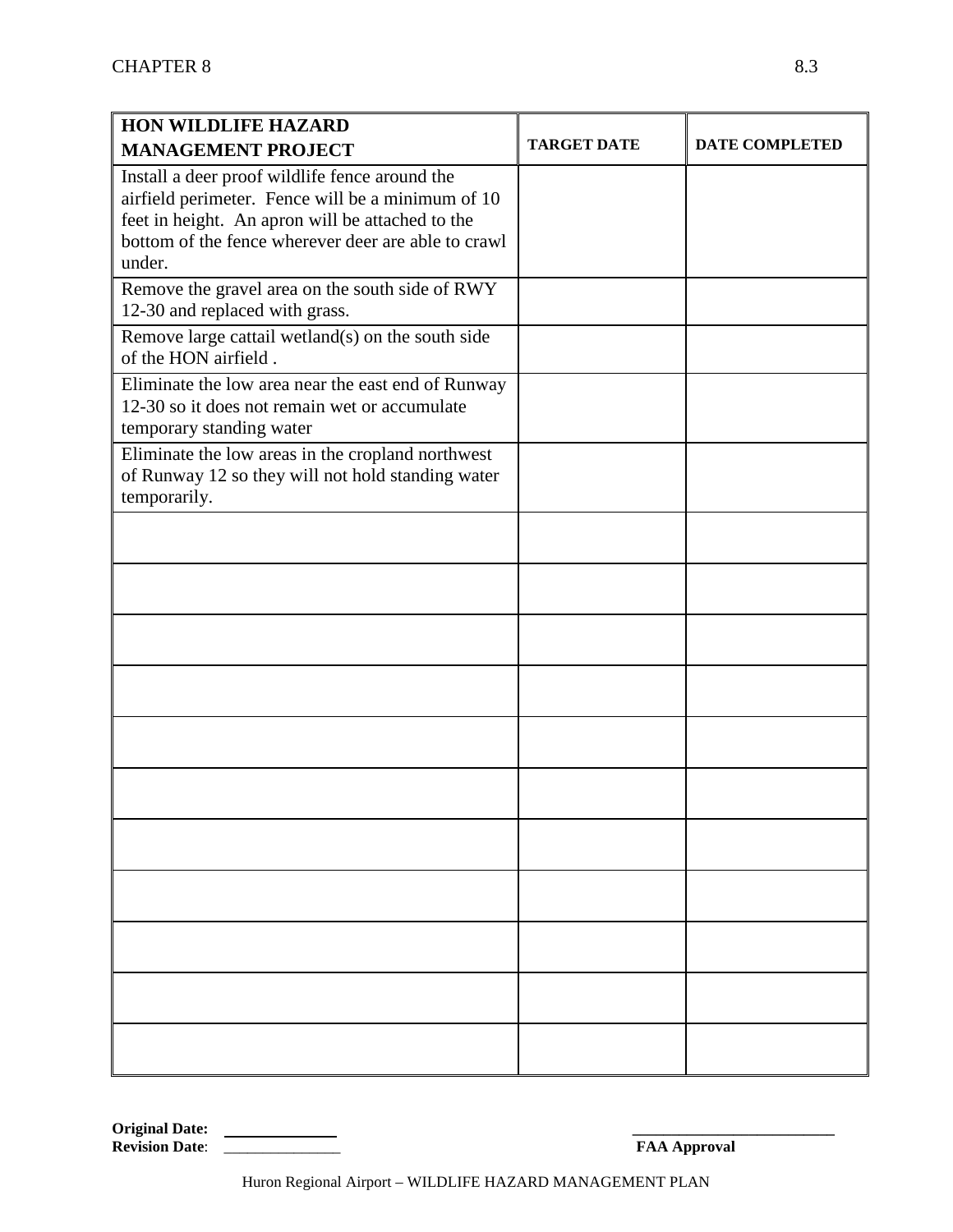## **Appendix A**

## WILDLIFE HAZARD ASSESSMENT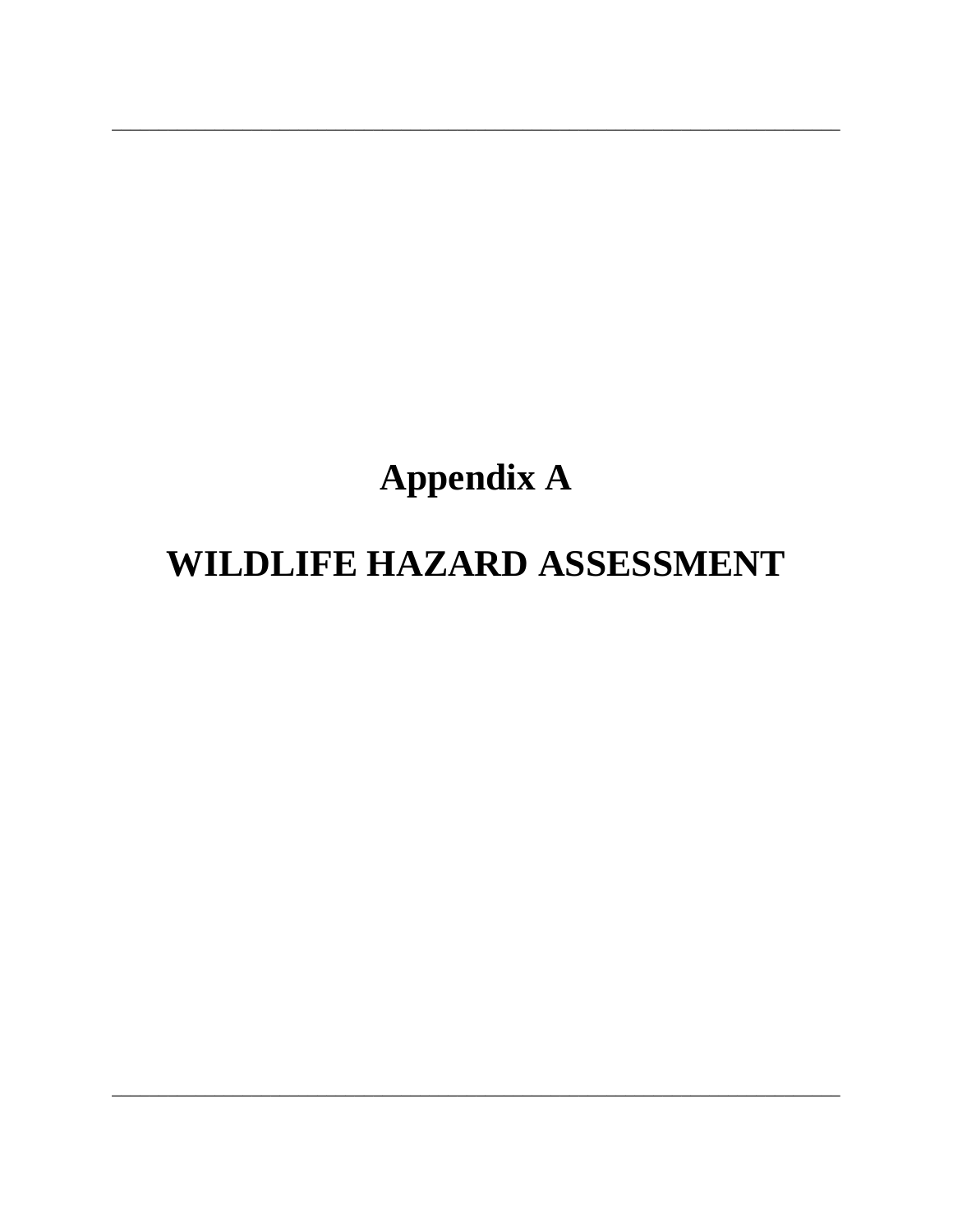## **Appendix B**

**FAA Form 5200-7** (Bird Strike Incident Report)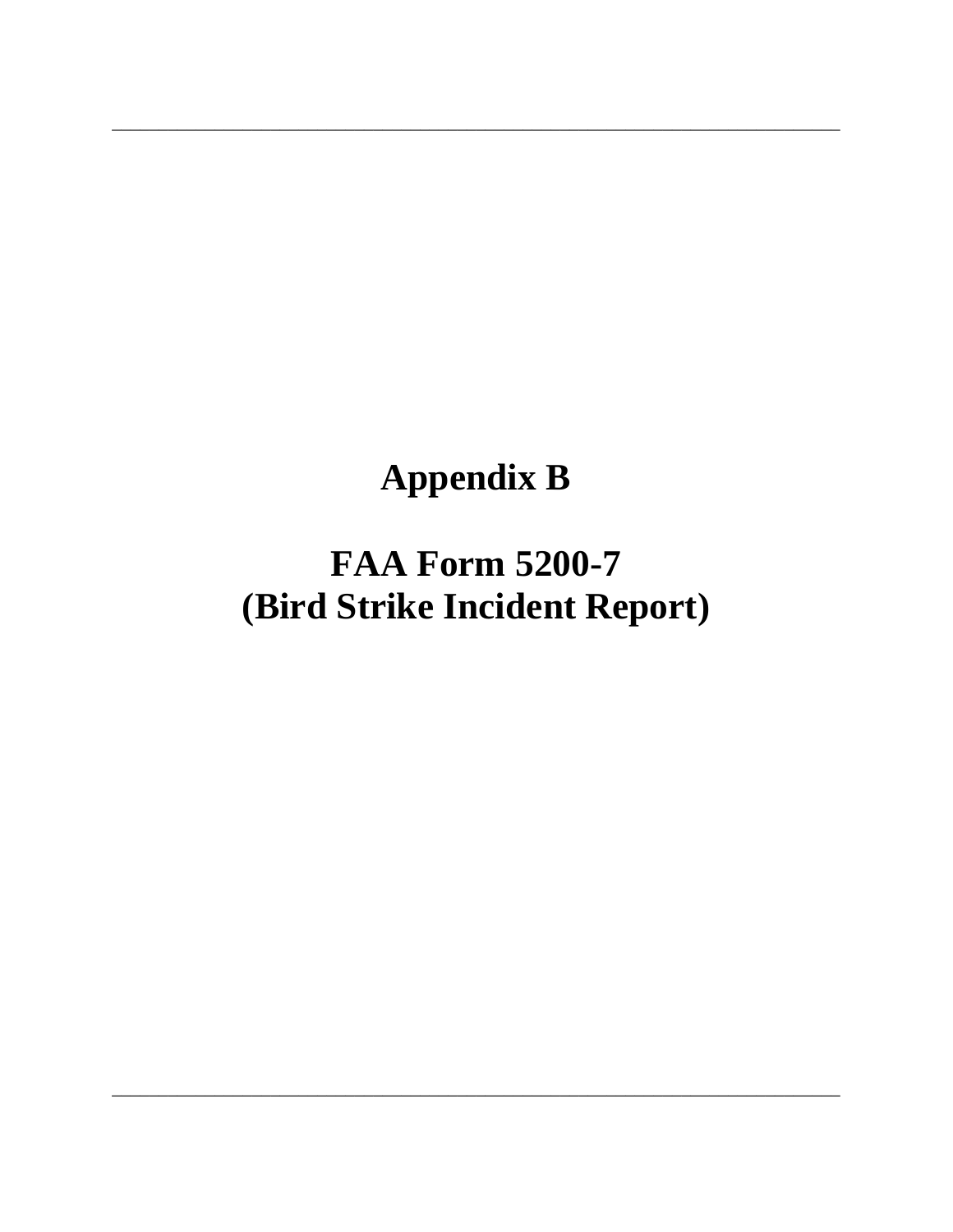## **Appendix C**

**Wildlife Activity Log**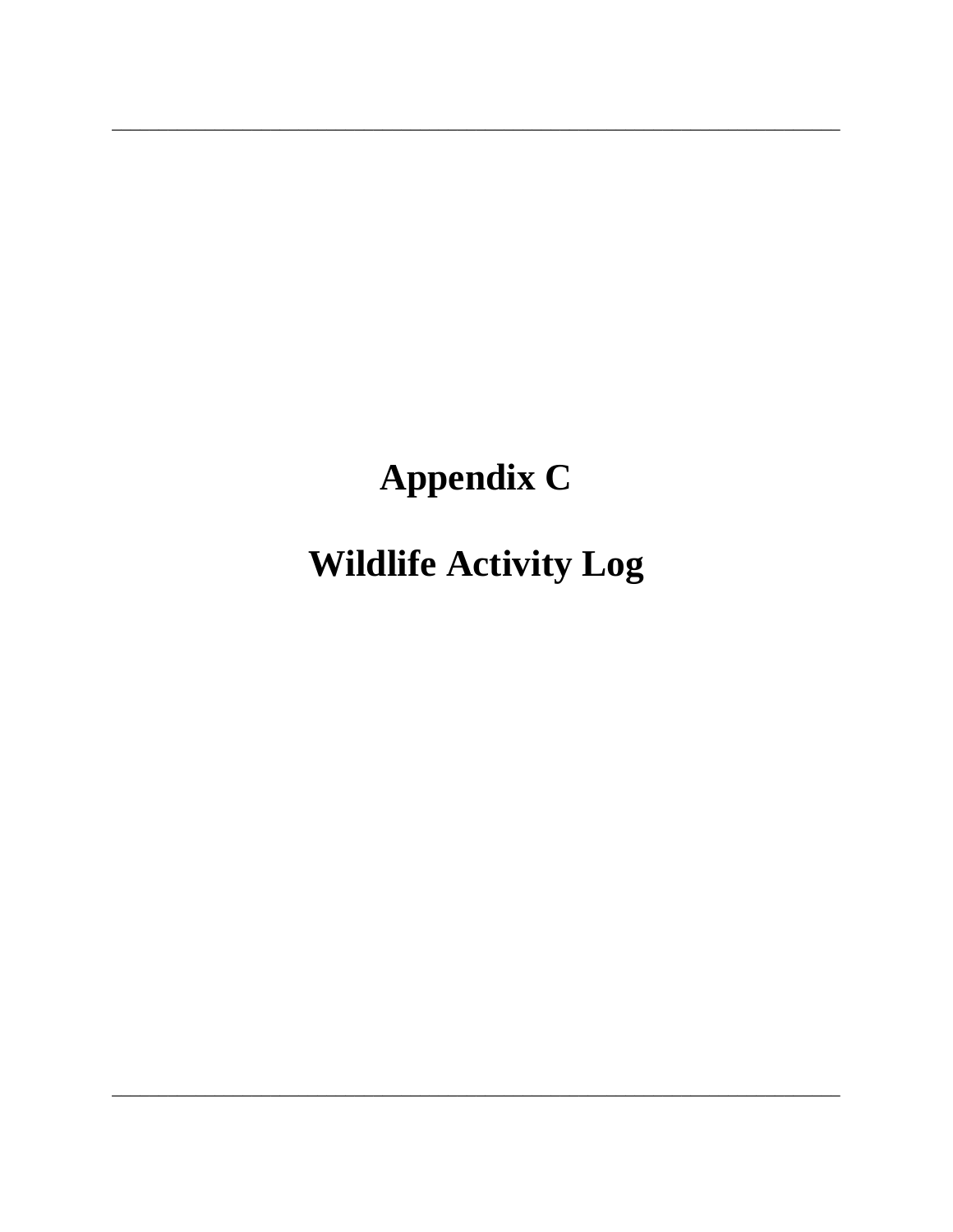## **Appendix D**

**USFWS Depredation Permit And Annual Report**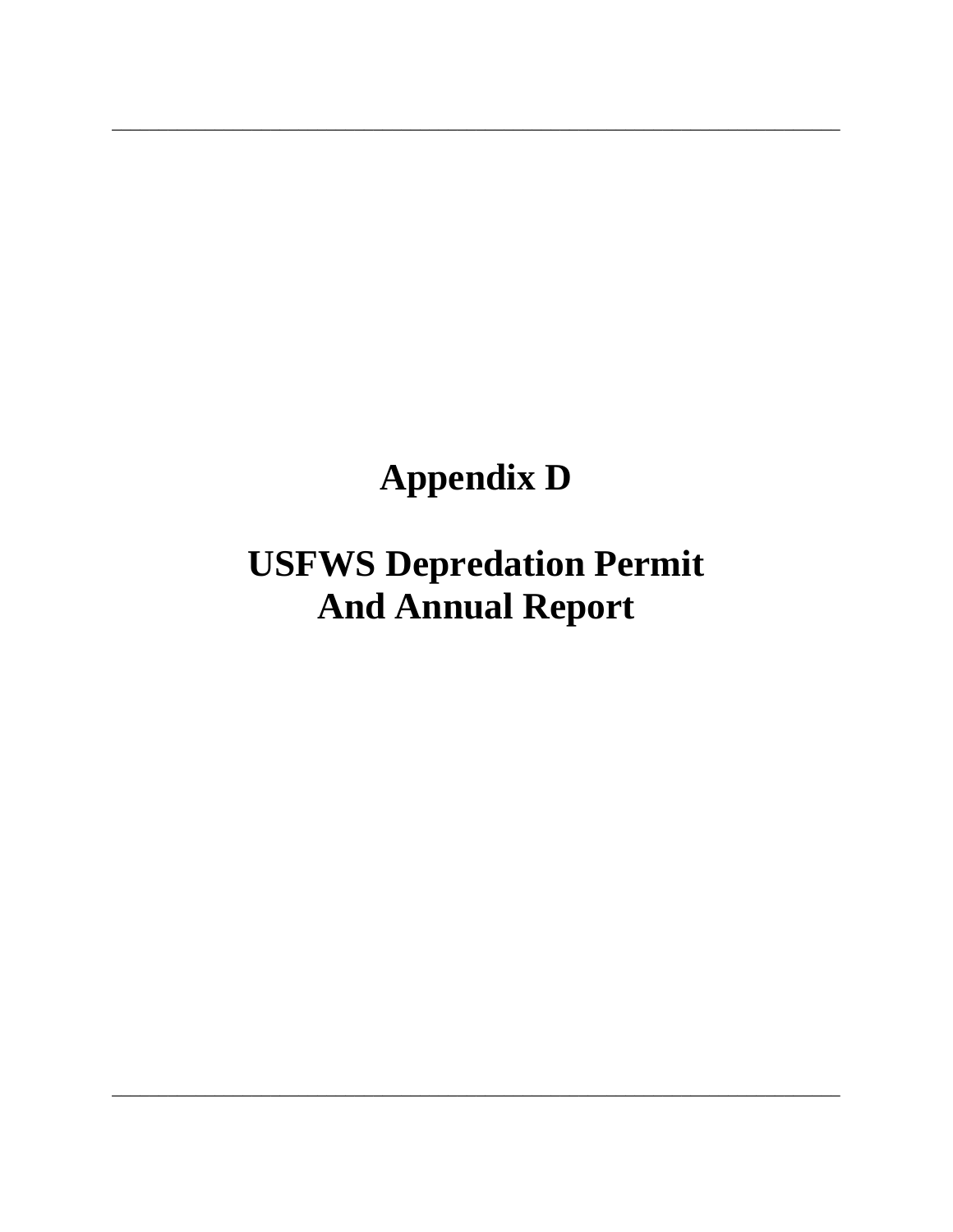## **Appendix E**

## **SDGFP Permits and Annual Report**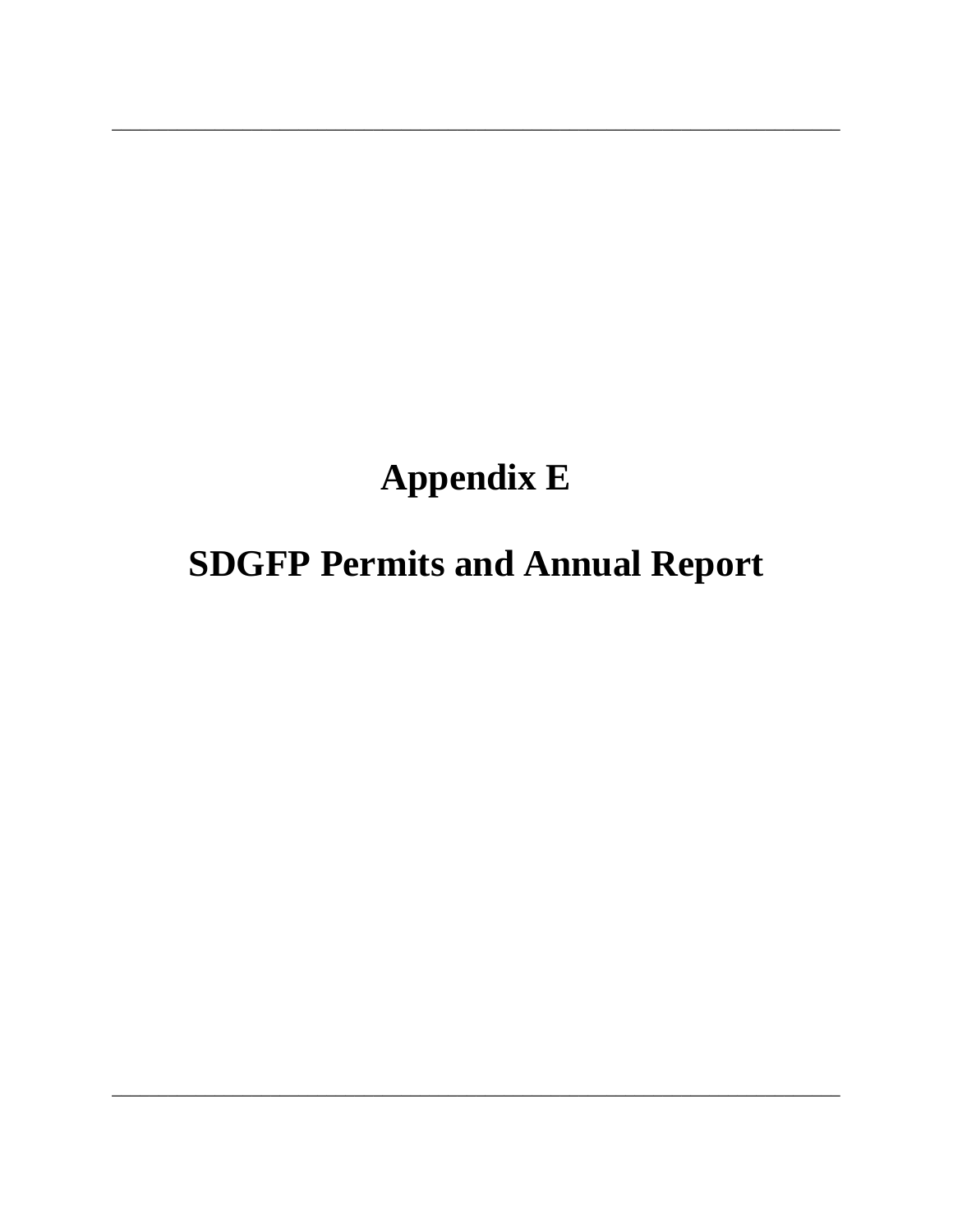## **Appendix F**

\_\_\_\_\_\_\_\_\_\_\_\_\_\_\_\_\_\_\_\_\_\_\_\_\_\_\_\_\_\_\_\_\_\_\_\_\_\_\_\_\_\_\_\_\_\_\_\_\_\_\_\_\_\_\_\_\_\_\_\_\_\_\_\_\_\_\_\_\_\_\_\_\_\_\_\_\_\_

## **Advisory Circular 150/5200-33b**

## **Hazardous Wildlife Attractants On or Near Airports**

\_\_\_\_\_\_\_\_\_\_\_\_\_\_\_\_\_\_\_\_\_\_\_\_\_\_\_\_\_\_\_\_\_\_\_\_\_\_\_\_\_\_\_\_\_\_\_\_\_\_\_\_\_\_\_\_\_\_\_\_\_\_\_\_\_\_\_\_\_\_\_\_\_\_\_\_\_\_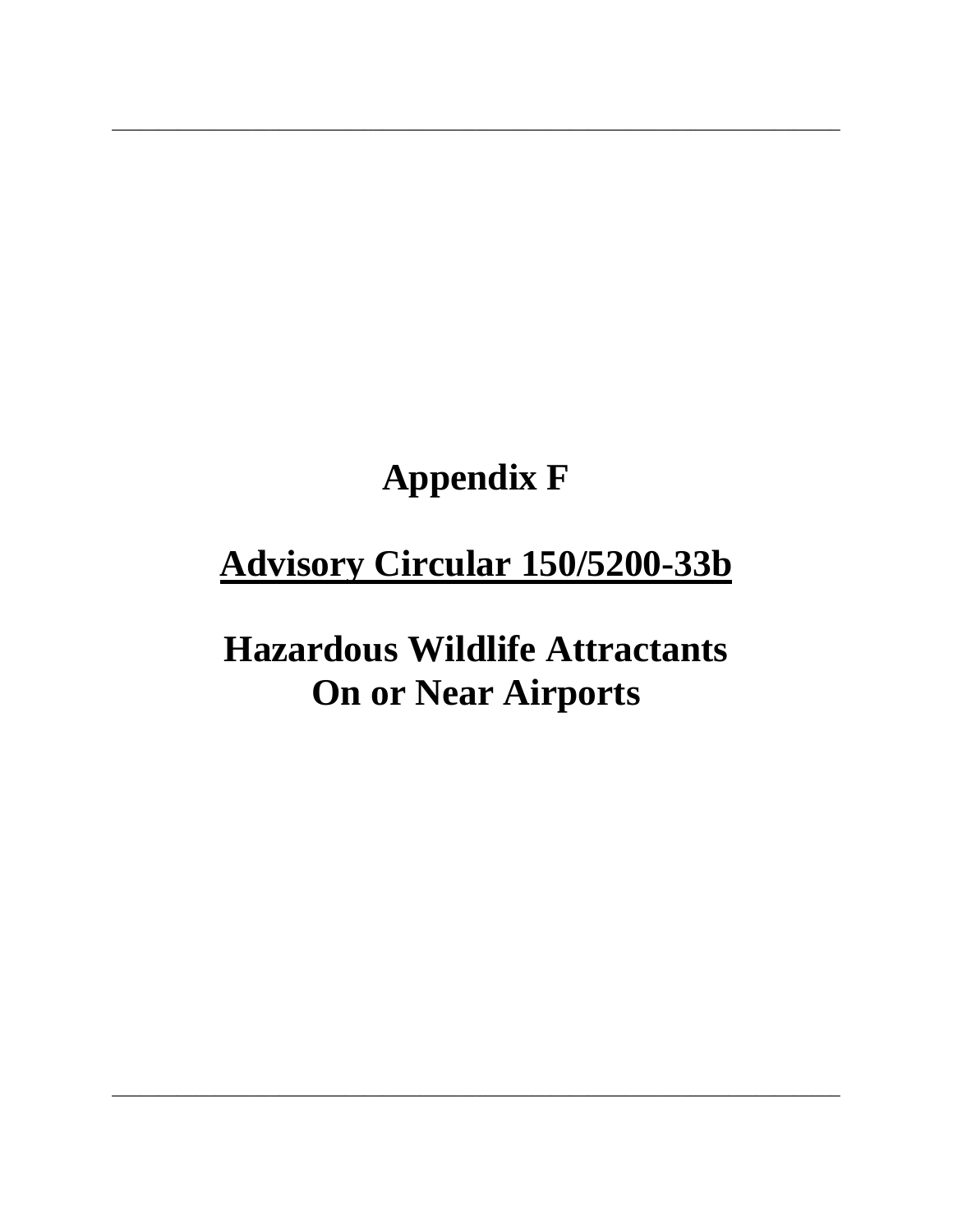## **Appendix G**

\_\_\_\_\_\_\_\_\_\_\_\_\_\_\_\_\_\_\_\_\_\_\_\_\_\_\_\_\_\_\_\_\_\_\_\_\_\_\_\_\_\_\_\_\_\_\_\_\_\_\_\_\_\_\_\_\_\_\_\_\_\_\_\_\_\_\_\_\_\_\_\_\_\_\_\_\_\_

## **Advisory Circular No. 150/5320-14**

## **Airport Landscaping for Noise Control**

\_\_\_\_\_\_\_\_\_\_\_\_\_\_\_\_\_\_\_\_\_\_\_\_\_\_\_\_\_\_\_\_\_\_\_\_\_\_\_\_\_\_\_\_\_\_\_\_\_\_\_\_\_\_\_\_\_\_\_\_\_\_\_\_\_\_\_\_\_\_\_\_\_\_\_\_\_\_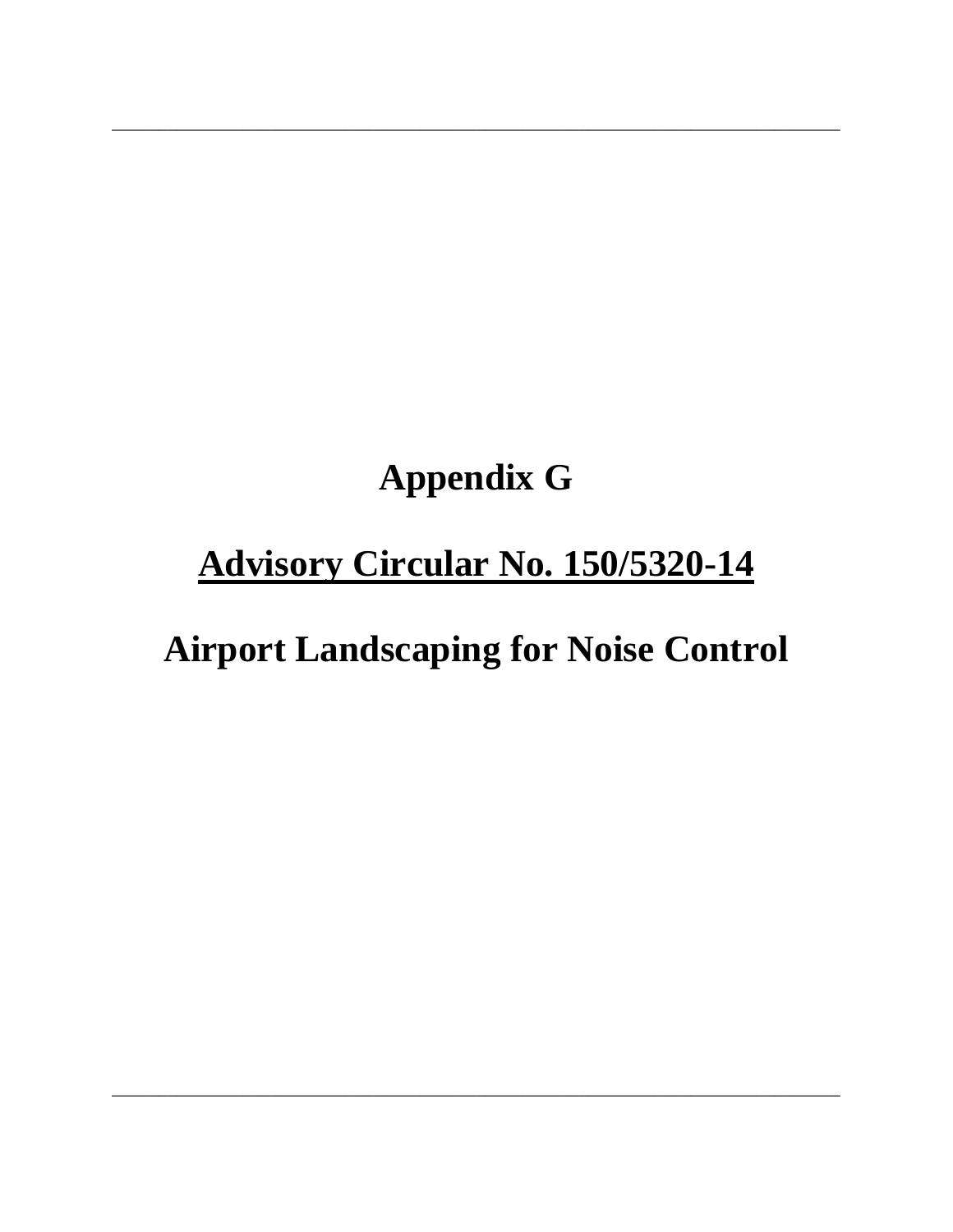## **Appendix H**

## Cert Alert No. 98-05

## **Grasses Attractive to Hazardous Wildlife**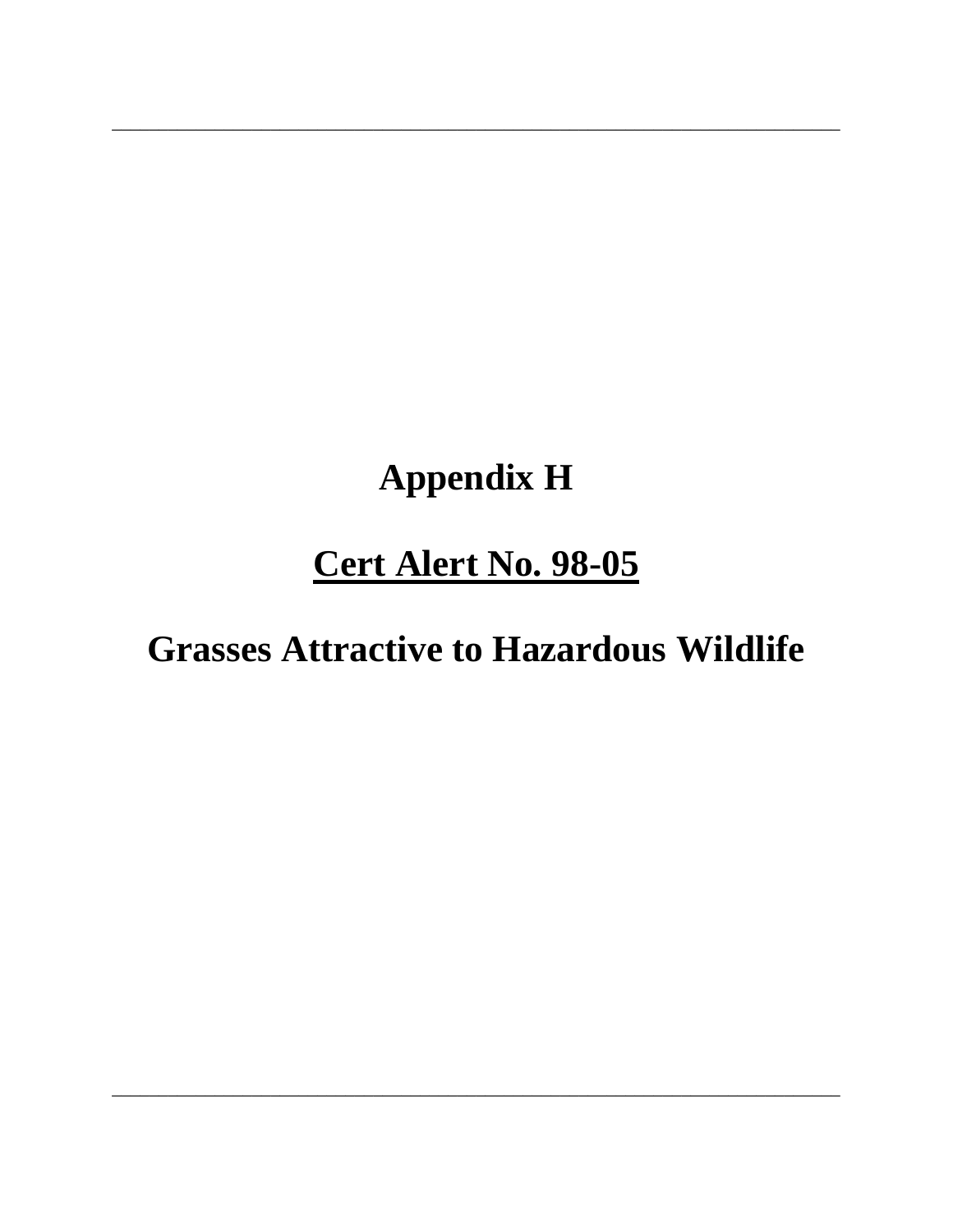## **Appendix I**

## Cert Alert No. 97-09

## Wildlife Hazard Management Plan Outline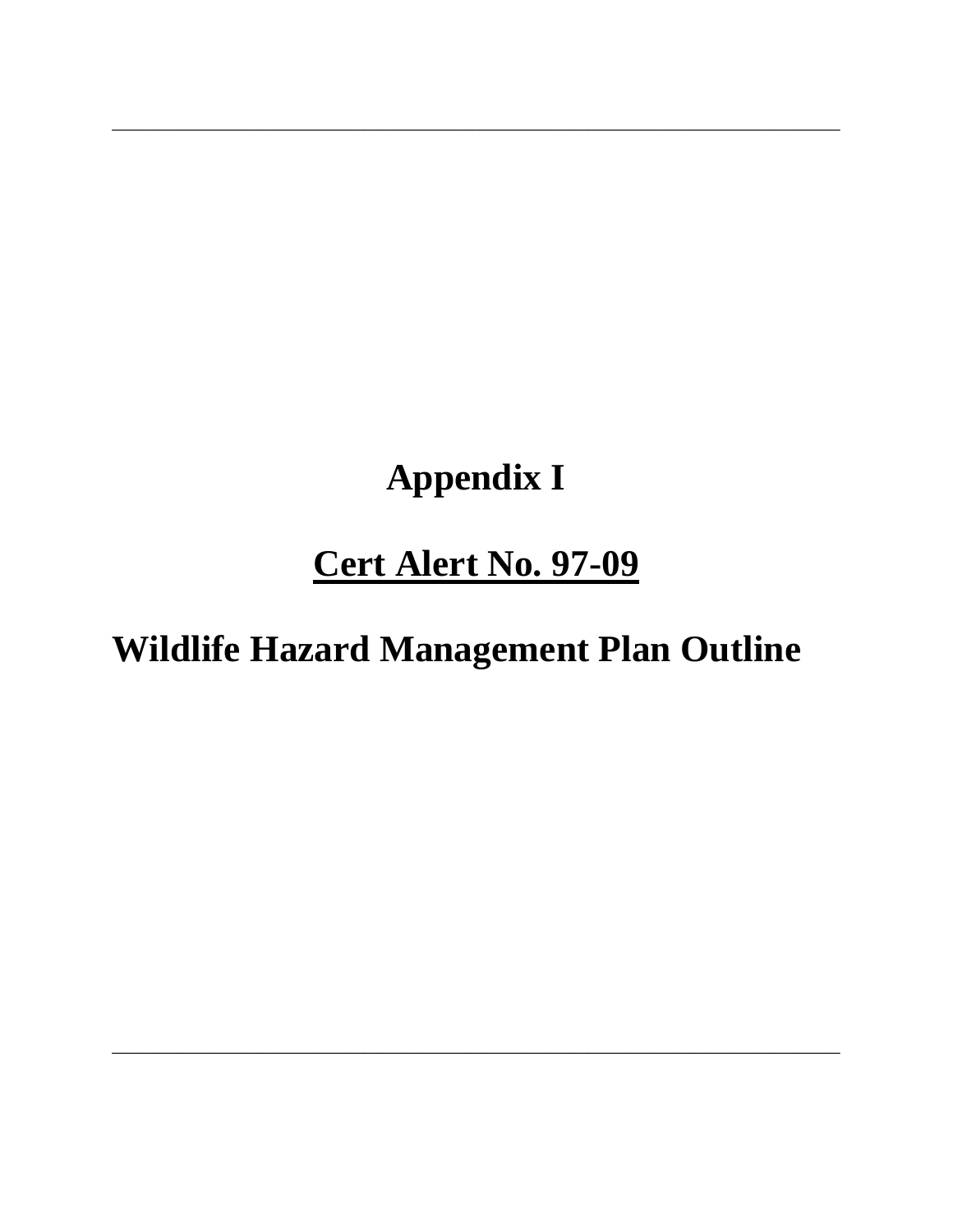**Appendix J**

\_\_\_\_\_\_\_\_\_\_\_\_\_\_\_\_\_\_\_\_\_\_\_\_\_\_\_\_\_\_\_\_\_\_\_\_\_\_\_\_\_\_\_\_\_\_\_\_\_\_\_\_\_\_\_\_\_\_\_\_\_\_\_\_\_\_\_\_\_\_\_\_\_\_\_\_\_\_

**Cert Alert No. 01-01**

## **Deer Aircraft Hazard**

**&**

**Cert Alert No. 02-09**

**Alternative Deer Fencing**

\_\_\_\_\_\_\_\_\_\_\_\_\_\_\_\_\_\_\_\_\_\_\_\_\_\_\_\_\_\_\_\_\_\_\_\_\_\_\_\_\_\_\_\_\_\_\_\_\_\_\_\_\_\_\_\_\_\_\_\_\_\_\_\_\_\_\_\_\_\_\_\_\_\_\_\_\_\_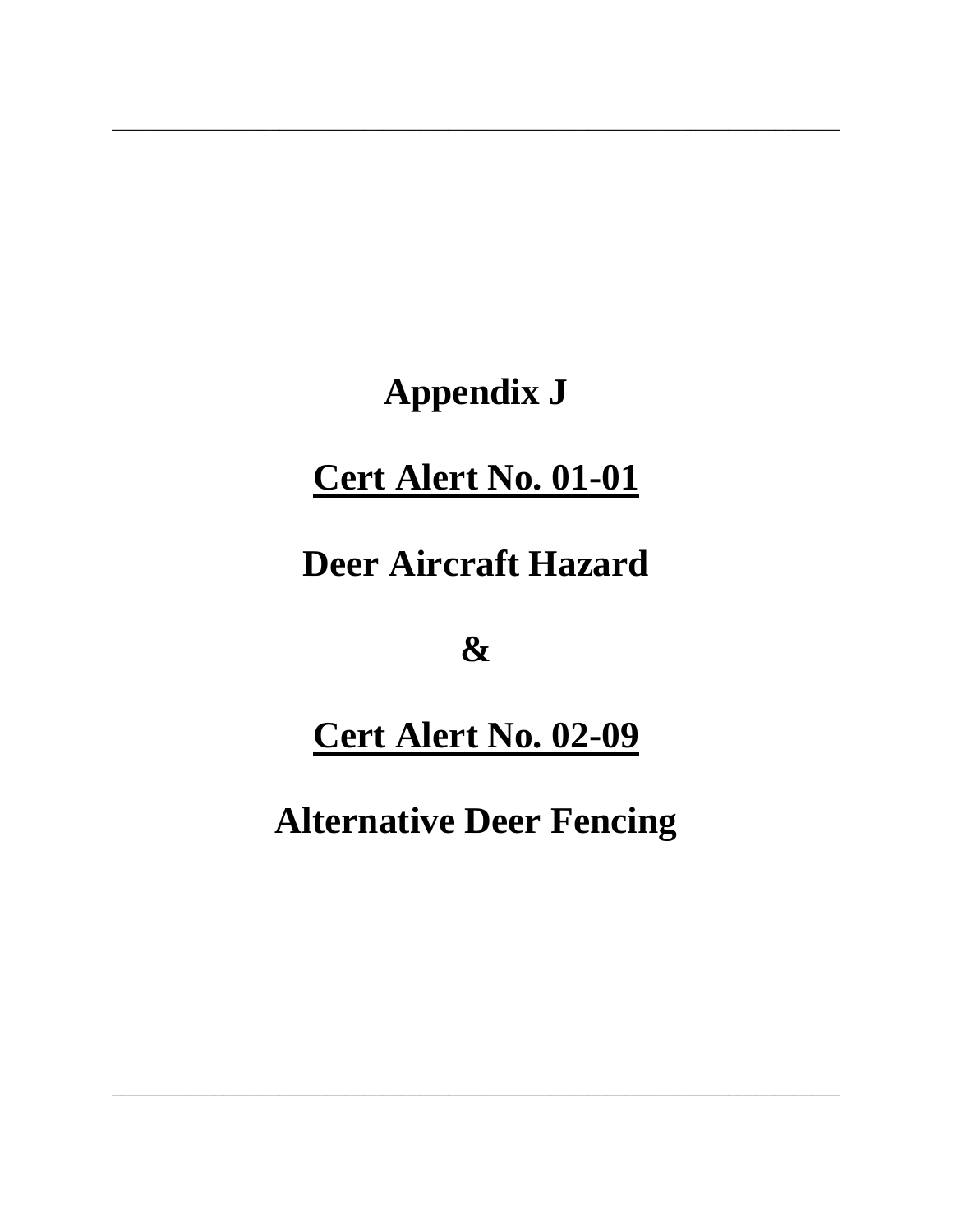## **Appendix K**

## **Sources of Wildlife Control Supplies**